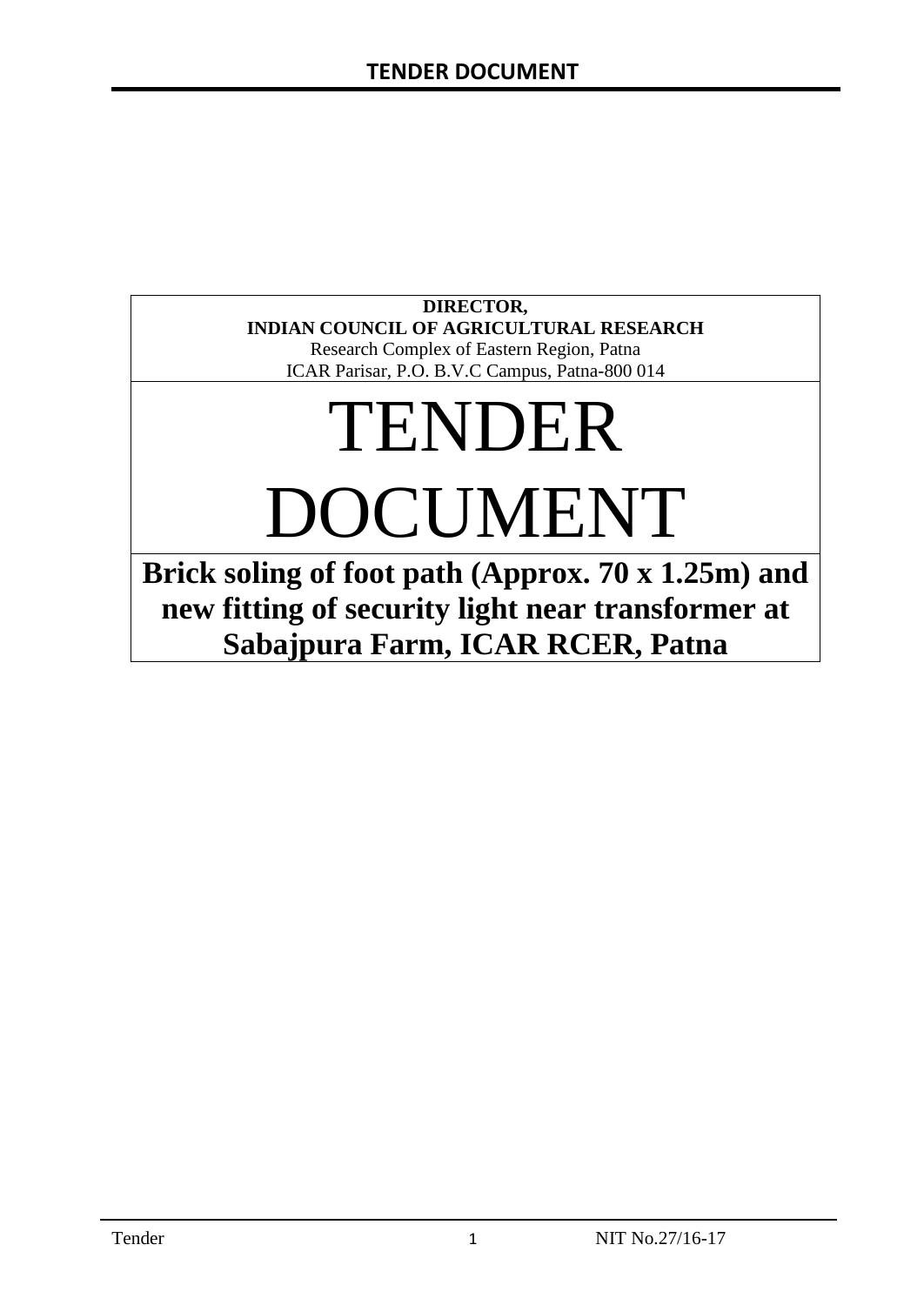# **INDIAN COUNCIL OF AGRICULTURAL RESEARCH RESEARCH COMPLEX OF EASTERN REGION PATNA**

# **TENDER DOCUMENT**

**Brick soling of foot path (Approx. 70 x 1.25m) and new fitting of security light near transformer at Sabajpura Farm, ICAR RCER, Patna**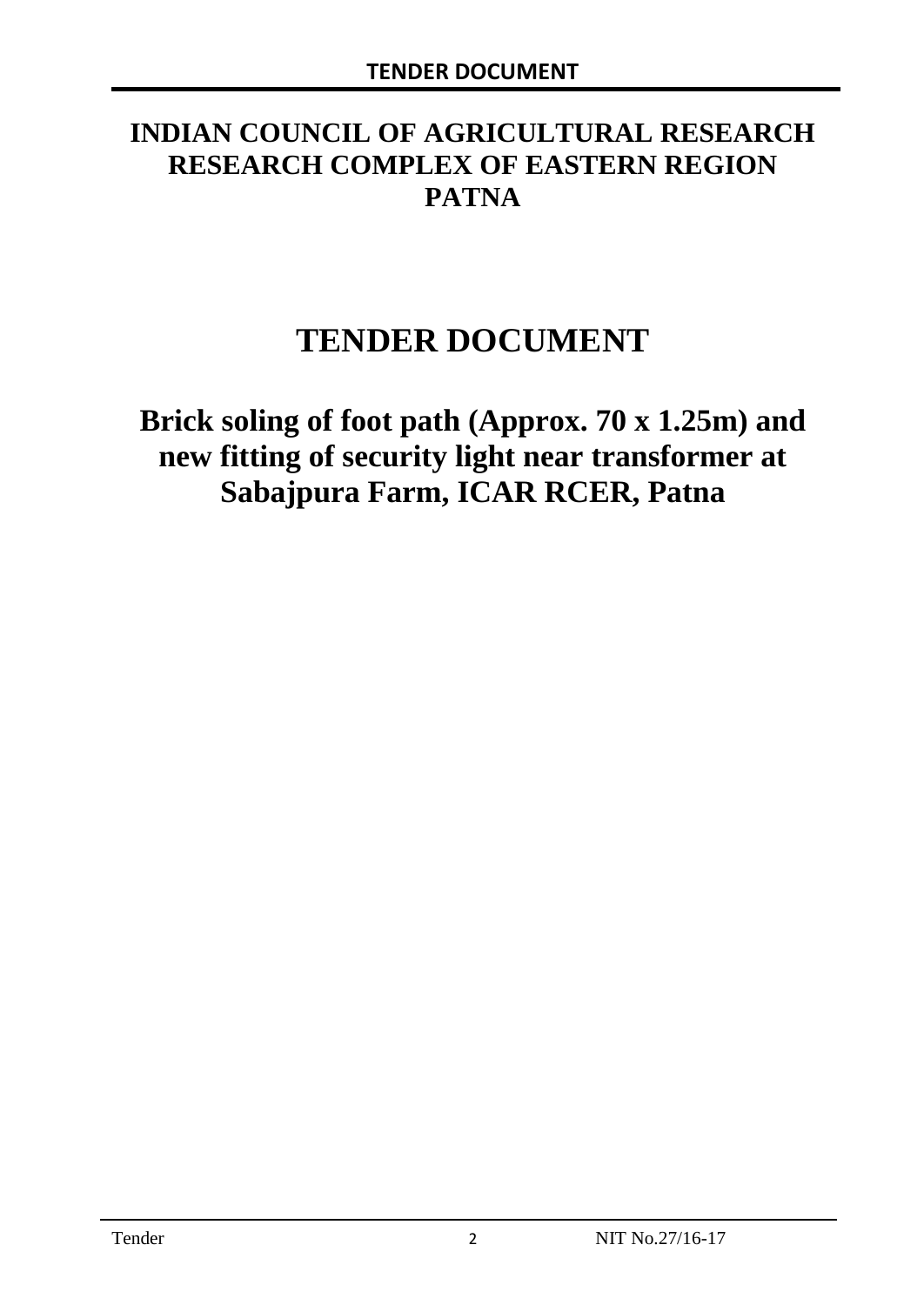# **INDEX**

| <b>Sl. No.</b> | <b>Details</b>                                    |                |
|----------------|---------------------------------------------------|----------------|
| 1.             | <b>NOTICE INVITING TENDERS</b>                    |                |
| 2.             | <b>INSTRUCTIONS TO TENDERERS</b>                  | 6              |
| A)             | General                                           | 6              |
| B)             | Tender document                                   | $\overline{7}$ |
| $\mathcal{C}$  | Preparation of tenders                            | $\overline{7}$ |
| D)             | Submission of tenders                             | 9              |
| E)             | Tender opening and evaluation                     | 10             |
| F)             | Award of contract                                 | 11             |
| 3              | <b>QUALIFICATION INFORMATION (ANNEXURE-I)</b>     | 12             |
|                | <b>CHECKLIST TO ACOMPANY THE TENDER</b>           |                |
| 4              | <b>CONDITIONS OF CONTRACT</b>                     | 13             |
|                | <b>TENDER</b>                                     | 13             |
| A              | General                                           | 16             |
| B              | Time for completion                               | 19             |
| $\overline{C}$ | Quality control                                   | 21             |
| D              | Cost control                                      | 22             |
| E              | Finishing the contract                            | 25             |
| $\overline{F}$ | Special conditions                                | 26             |
| 5              | ADDITIONAL CONDITIONS TO TENDER NOTICE            | 38             |
| 6              | <b>GENERAL SPECIFICATIONS</b>                     | 39             |
| $\overline{7}$ | <b>DRAWINGS</b>                                   | 40             |
| 8              | <b>BILL OF QUANTITIES</b>                         | 41             |
| 9              | SCHEDULE - A: PRICE SCHEDULE & BILL OF QUANTITIES | 45             |
| A)             | Price schedule of contract                        | 46             |
| B)             | Price summary                                     | 48             |
| $\mathcal{C}$  | Price schedule and Plan/Layout                    | 49             |
| 10             | <b>Contract Form</b>                              | 50             |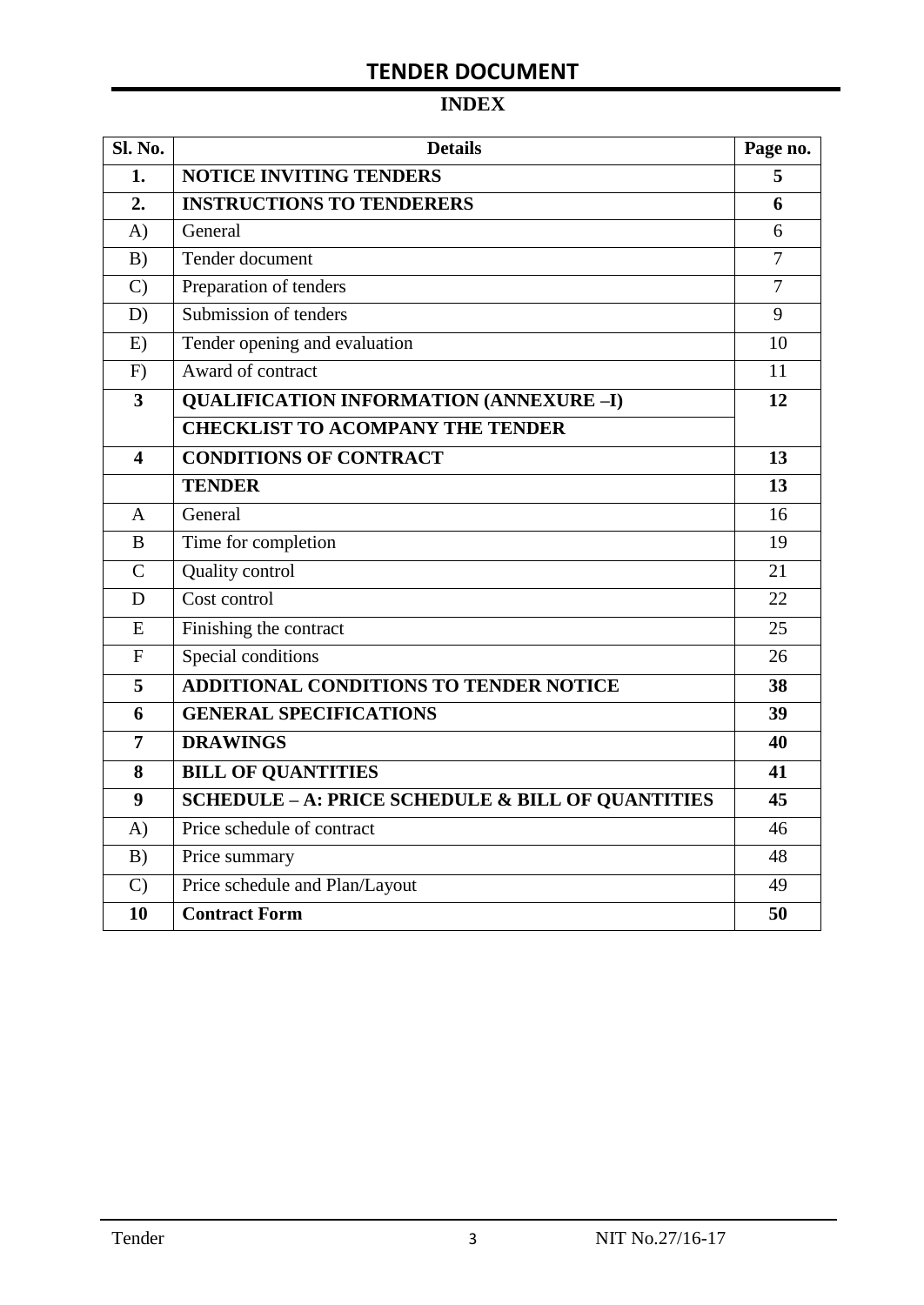# **NOTICE INVITING TENDERS**

# **No. 27/16-17**

# **INDIAN COUNCIL OF AGRICULTURAL RESEARCH RESEARCH COMPLEX OF EASTERN REGION PATNA**

**Name of Work: Brick soling of foot path (Approx. 70 x 1.25m) and new fitting of security light near transformer at Sabajpura Farm, ICAR RCER, Patna**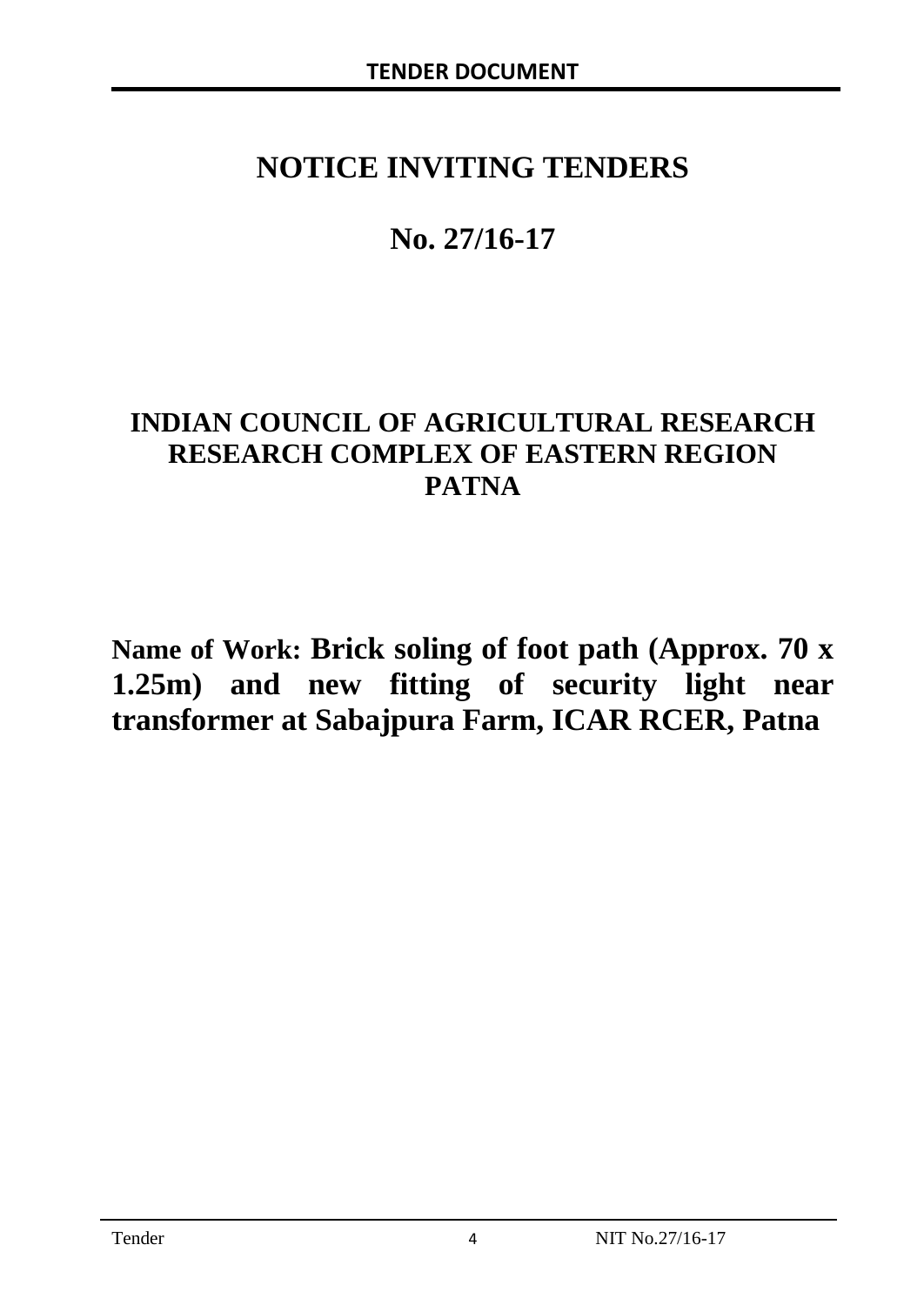# **Notice Inviting Tenders No. 27/16-17**

I) Tenders are invited from eligible Contractors for the work mentioned below:-

| 1.               | <b>Name of the Work</b>                                 | Brick soling of foot path (Approx. $70 \times 1.25$ m) and |  |  |
|------------------|---------------------------------------------------------|------------------------------------------------------------|--|--|
|                  |                                                         | new fitting of security light near transformer at          |  |  |
|                  |                                                         | Sabajpura Farm, ICAR RCER, Patna                           |  |  |
| 2.               | <b>Estimated cost of the work</b>                       | <b>Rs. 0.90 lakhs</b>                                      |  |  |
| $\overline{3}$ . | Period of completion of work                            | 30 days from the award of the work                         |  |  |
| $\overline{4}$ . | Form of contract / class of firms                       | contractor<br>Registered<br>from<br>CCW/<br>PWD/           |  |  |
|                  | eligible.                                               | CPWD/RWD and similar govt. agencies undertaking            |  |  |
|                  |                                                         | construction work of similar nature.                       |  |  |
| 5.               | E.M.D to be paid in the shape of                        | Rs. 2300.00 (Rs. Two thousand three hundred                |  |  |
|                  | Demand Draft obtained from                              | only)                                                      |  |  |
|                  | Nationalized Bank only.                                 |                                                            |  |  |
| 6.               | Issue of tender document                                | Tender documents can be purchased on payment of            |  |  |
|                  |                                                         | Rs.500/- for the work which estimated cost is less than    |  |  |
|                  |                                                         | Rs.3.0 lakhs and Rs. 1000/- for the work which             |  |  |
|                  |                                                         | estimated cost is higher than 3.0 lakhs) in shape of       |  |  |
|                  |                                                         | demand draft towards cost of tender document or            |  |  |
|                  |                                                         | down loaded from website: www.icarrcer.in in which         |  |  |
|                  |                                                         | case, a demand draft for Rs.500/- or Rs.1000/- per         |  |  |
|                  |                                                         | work to be enclosed alongwith tender in favour of          |  |  |
|                  |                                                         | "ICAR Unit-ICAR-RCER, Patna", payable at Patna.            |  |  |
| 7.               | date<br>for  <br>Last<br>time<br>and                    | 21.12.2016 up to 11.00 A.M.                                |  |  |
|                  | submission of tender.                                   |                                                            |  |  |
| 8.               | Date and time of opening of $ 21.12.2016$ at 11.30 A.M. |                                                            |  |  |
|                  | tender.                                                 |                                                            |  |  |

#### II) **Eligibility criteria for tenderer.**

- a) Registered contractor from CCW/CPWD/ PWD/ RWD and similar govt. agencies undertaking construction work of similar nature.
- b) Any type of single civil work of not less than Rs.3.50 lakhs in preceding three years.
- c) Should have a net worth of at least Rs.3.50 lakhs
- d) Certificates in support of existing Commitments.
- e) Valid Labour license and Income Tax Clearance certificate for last Financial Year must be submitted alongwith tender document.
- III) To purchase tender documents by paying an amount of Rs. 500/- or Rs. 1000/- (as applicable) towards cost of tender document including VAT etc. Those not able to purchase tender document can down load the application from web site www.icarrcer.in and submit the D.D for Rs.500/- or Rs. 1000/- (as applicable) along with EMD in the shape of Demand Draft @ 2.5% on Tender Value issued by any Nationalized Bank/Scheduled Commercial bank in favour of "**ICAR Unit: ICAR-RCER, Patna**" to be valid for 3 months from the date of NIT along with bid. The tenderer shall invariably furnish original DD towards EMD to the tender inviting authority along with the Tender Document.
- IV) The tenders will be opened by the Tender Cum Works committee, ICAR-RCER, Patna in the presence of tenderers/or their authorized representatives on the date mentioned above.
- V) If the office happens to be closed on the dates specified above, the respective activity will be performed at the designated time on the next working day without any notification.
- VI) Any other details can be obtained from the Office of the **AAO (P), ICAR-RCER, Patna or www.icarrcer.in**.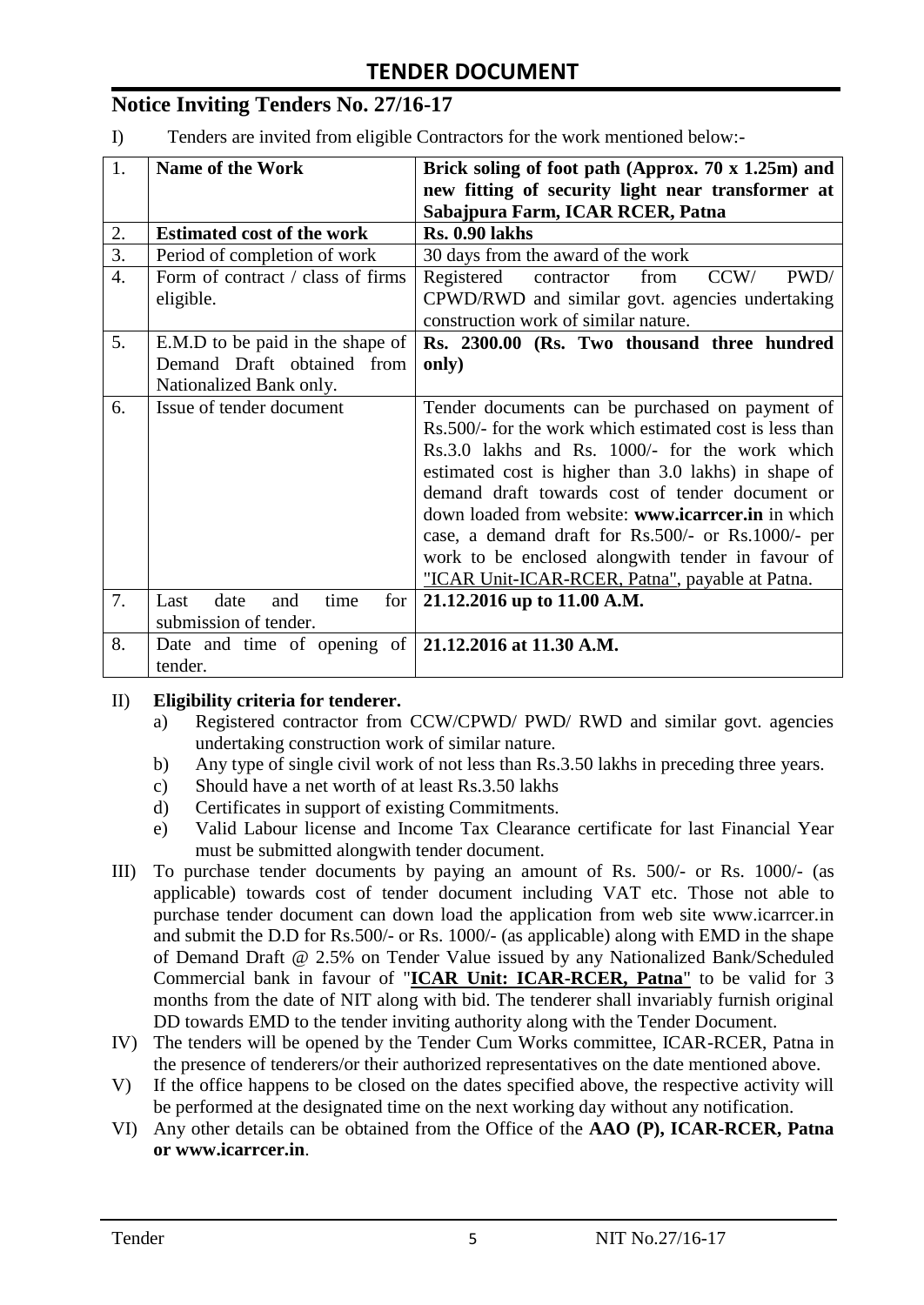#### **INSTRUCTIONS TO TENDERERS A – GENERAL**

#### **1. Name & Scope of work:**

1.1 Brief details of the work are as follows:

|                  | A   Brief description and   Brick soling of foot path (Approx. 70 x 1.25m) and new fitting |
|------------------|--------------------------------------------------------------------------------------------|
| location of work | of security light near transformer at Sabajpura Farm, ICAR                                 |
|                  | <b>RCER, Patna</b>                                                                         |
| Scope of work:   | Civil work                                                                                 |
| Period           | of 30 days from the award of the work                                                      |
| Completion       |                                                                                            |

- **1.2** The Director, ICAR-RCER, Patna invites tenders along with EMD of Rs. 2300/- in the shape of Demand Draft issued by any Nationalized Bank**, Payable at Patna** to be valid for 3 months from the date of NIT along with bid. Bids without EMD will be summarily rejected.
- **1.3** The successful tenderer is expected to complete the work within the stipulated time period, as specified in 1.1 C.

#### **2. Firms Eligible to Tender:**

- 2.1 The Firms who are having;
	- a) Registered contractor from CCW/PWD/CPWD/RWD and similar govt. agencies undertaking construction work of similar nature.
	- b) Any type of single civil work of not less than **Rs.3.50** lakhs in preceding the years.
	- c) Should have net worth of at least **Rs.3.50** Lakhs.
	- d) Experience in any type of civil work.
	- e) Certificates in support of Existing Commitments.
	- f) Valid Labour license and Income Tax Clearance certificate for last Financial Year must be submitted alongwith tender document.

#### **3. Qualification data of the Tenderers:**

- 3.1 The tenderer shall furnish the following particulars in the formats enclosed, supported by documentary evidence as specified in the formats.
	- a) Check slip to accompany the tender **(in Annexure-I)**.
	- b) Attested copies of documents relating to experience in the similar type of works.
- 3.2 Even though the tenderers meet the above qualifying criteria, they are liable to be disqualified / debarred / suspended / blacklisted if they have
	- Furnished false / fabricated particulars in the forms, statements and /annexure submitted in proof of the qualification requirements and/or
	- Not turned up for entering into agreement, when called upon.
	- Record of poor progress such as abandoning the work, not properly completing the contract, inordinate delays in completion, litigation history or financial failures etc. and/or
	- Participated in the previous bidding for the same work and had quoted unreasonably high tender rate and
	- Even while execution of the work, if found that the work was awarded to the Contractor based on false / fake certificates of experience, the Contractor will be blacklisted and work will be taken over invoking relevant standard rules of GOI.
- 3.3 **A tenderer submitting a Tender which the tender accepting authority considers excessive and or indicative of insufficient knowledge of current prices or definite attempt of profiteering will render him liable to be debarred permanently from tendering or for such period as the tender accepting authority may decide. The tenderer overall quote should be based on the controlled prices for the materials, if**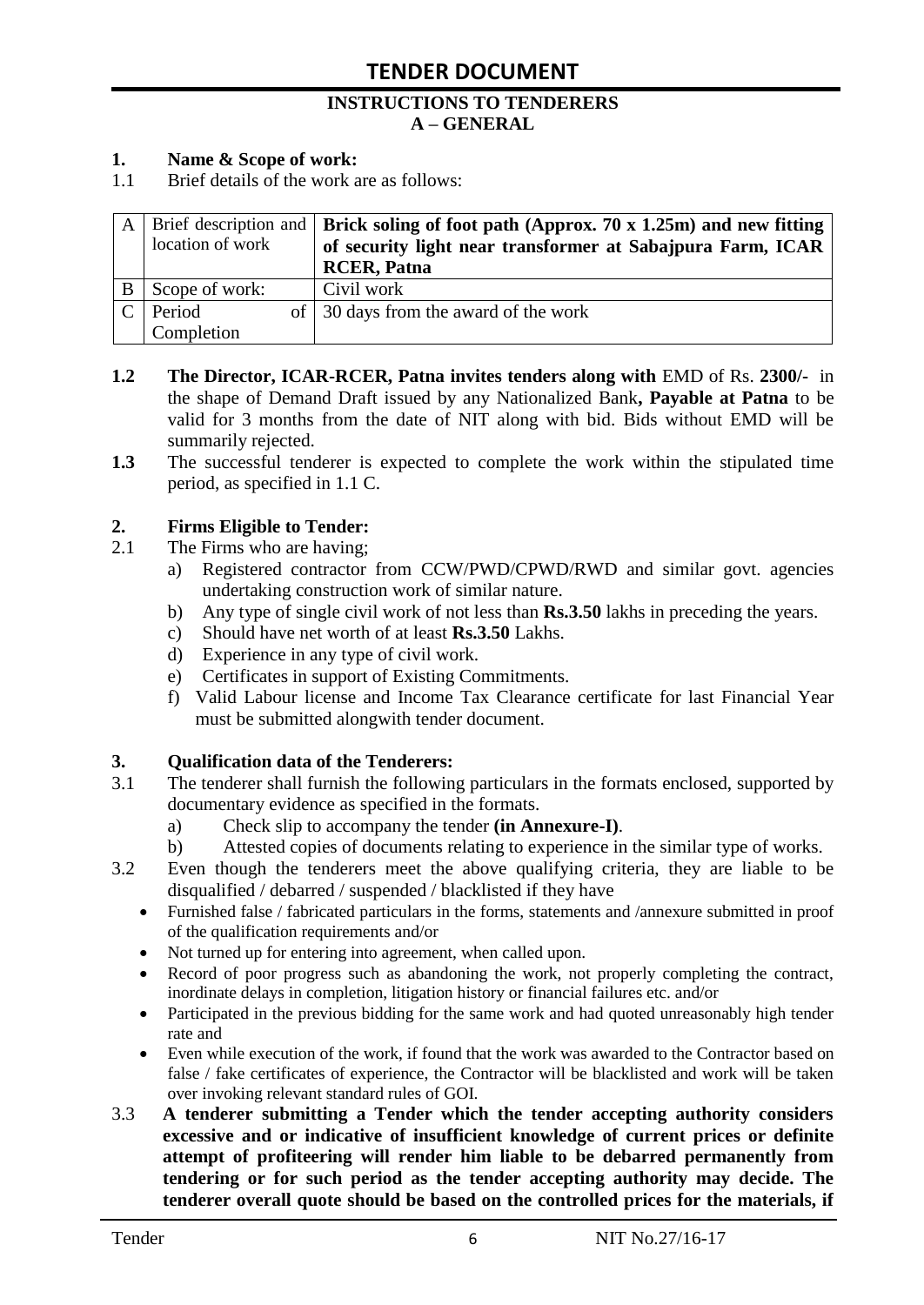**any, fixed by the Government or the reasonable prices permissible for the tenderer to charge a private purchaser under the provisions of clause-6 of the hoarding and profiteering prevention ordinance of 1943 as amended from time to time and on similar principle in regard to labour supervision on the construction.**

#### **4. One Tender per Tenderer:**

4.1 Each Tenderer shall submit only one Tender for the work. A Tenderer who submits more than one Tender will cause disqualification of all the Tenders submitted by the Tenderer.

#### **5. Cost of Tendering**

5.1 The Tenderer shall bear all costs associated with the preparation and submission of his Tender and the tender inviting authority will in no case be responsible and liable for those costs.

#### **6. Site Visit.**

6.1 The Tenderer, at the Tenderer"s own responsibility and risk is advised to visit and examine the Site of Work and its surroundings and obtain all information that may be necessary for preparing the Tender for entering into a contract, for construction of the work. The costs of visiting the site shall be at the Tenderer's own expenses.

# **B. TENDER DOCUMENT**

#### **7. Contents of Tender document.**

- 7.1 One set of Tender document, comprises of the following:
	- 1) **Notice Inviting Tenders (NIT)**
	- **2) Instruction to Tenderers**
	- **3) Forms of Tender and qualification information**
	- **4) Conditions of Contract.**
	- **5) Specifications.**
	- **6) Drawings.**
	- **7) Forms of Securities. i.e., EMD, Additional Security etc.**
	- **8) Bill of quantities and Price.**

#### **8. Clarification on Tender Documents.**

8.1 A prospective Tenderer requiring any clarification on Tender documents may contact the Administrative Officer at the address **indicated in the NIT**. The Administrative Officer will also respond to any request for clarification, received through post.

#### **9. Amendment to Tender Documents.**

- 9.1 Before the last date for submission of Tenders, the Tender Inviting Officer may modify any of the Contents of the Tender Notice, Tender documents by issuing amendment / Addendum.
- 9.2 Any addendum/amendments issued by the Tender Inviting Officer shall be part of the Tender Document and it shall either be communicated in writing to all the purchasers of the Tender documents or notified in the News Papers in which NIT was published.
- 9.3 To give prospective Tenderers reasonable time to take an addendum into account in preparing their bids, the Tender Inviting Officer may extend if necessary, the last date for submission of tenders.

## **C. PREPARATION OF TENDERS**

**10. Language of the Tender:** All documents relating to the tender shall be in the English Language only.

#### **11. Documents comprising of the Tender.**

11.1 The bidders are requested to submit a proposal as detail in this document.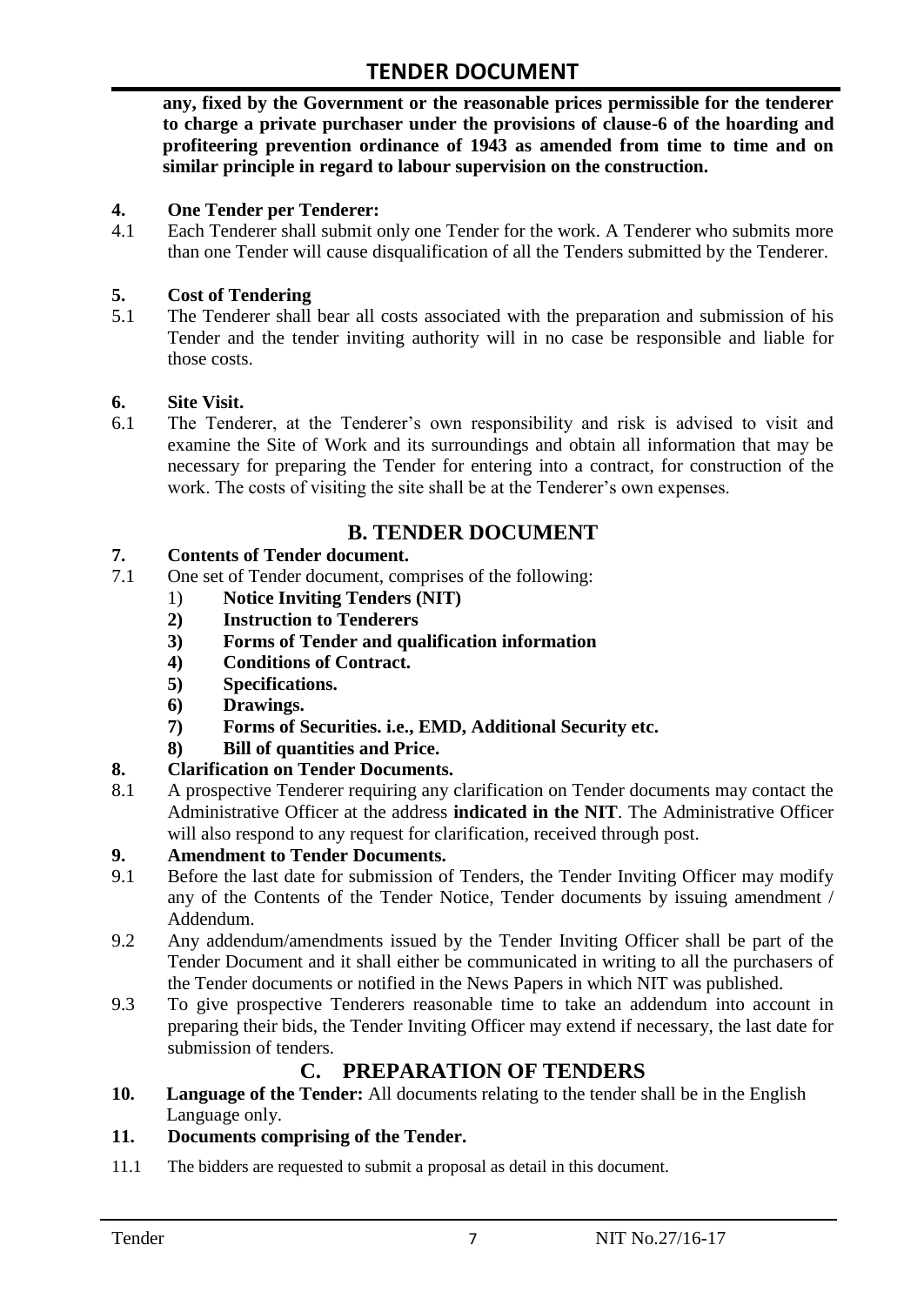- 11.2 The bidders, who are desirous of participating in the Tender, shall sign on all the statements, documents, certificates, tender document purchased by him, owning responsibility for their correctness/authenticity.
- 11.3 **Earnest Money Deposit (EMD):** The bidders shall submit EMD as indicated earlier along with the Proposal. The proposals without EMD are liable for rejection.
- **11.4 The tenderer should place two bids in separate envelopes namely;**
	- **a) Technical bid**
	- **b) Financial bid or Price bid Both the envelope should clearly mention the NIT No. and type of bid i.e. technical or financial or price bid.**

#### **11.5 Proposal of Technical Bid**

- a. In preparing the Technical bid, bidders are expected to examine the documents comprising this tender document in detail. Material deficiencies in providing the information requested may result in rejection of a Proposal.
- b. While preparing the Technical bid, bidders must give particular attention to the following:
	- I) If a bidder considers that they do not have all the expertise for the Assignment, it may obtain a full range of expertise by associating with other firms as appropriate.
	- II) The Technical Proposal should provide the following information using the attached Standard Forms, where ever applicable
	- III) A brief description of the bidder organization and an outline of recent experience on assignments of a similar nature. For each assignment, the outline should indicate, inter alia, duration of the assignment, contract amount, and bidder involvement.
	- IV) List of equipment make, model etc with technical brochures, if any equipment is to be supplied.
	- V) List of personnel who will be looking after the work execution.
	- VI) Any comments or suggestions on the proposed scope of work, list of services, and any facilities expected to be provided by the **ICAR-RCER, Patna**.
	- VII) Any additional comments/ remarks.
- c. The Technical Proposal shall not include any financial information.
- **11.6** The Technical proposal will be reviewed by Tender cum Works Monitoring Committee of the **ICAR-RCER, Patna** and the clarifications, particulars if any required from the bidders will be obtained or in the conventional method by addressing the bidders.
- **11.7 The Tender Document will be opened in front of Tender cum Works Monitoring Committee of the ICAR-RCER, Patna at the time and date as specified in the tender documents.**

#### **12. Price Offer:**

- 12.1 The tenderer should however quote his lump sum tender based on this schedule of quantities. He should quote his offer as an overall tender percentage. The over all tender percentage should be written both in words and figures. The bid offers i.e., percentage shall be written both in figures and words legibly and free from erasures, over writings or corrections of figures. Corrections where unavoidable should be made by crossing out, and rewriting duly initialising with date.
- 12.2 The Schedule A contains not only the quantities but also the rates worked out by the department and the amount for each item and total value of the estimated contract. The tenderer should workout his own rates keeping in view the work, site conditions and quote his overall tender percentage with which he intends to execute the work.
- 12.3 The bid offer shall be for the whole work and not for individual items / part of the work.
- 12.4 All duties, taxes, and other levies payable by the contractor as per State / Central Government rules, shall be included in the tender percentage quoted by the tenderer.
- 12.5 **The tendered contract amount as computed based on overall tender percentage is subject to variation during the performance of the Contract in accordance with variation in quantities etc.**
- **13. Validity of Tenders:**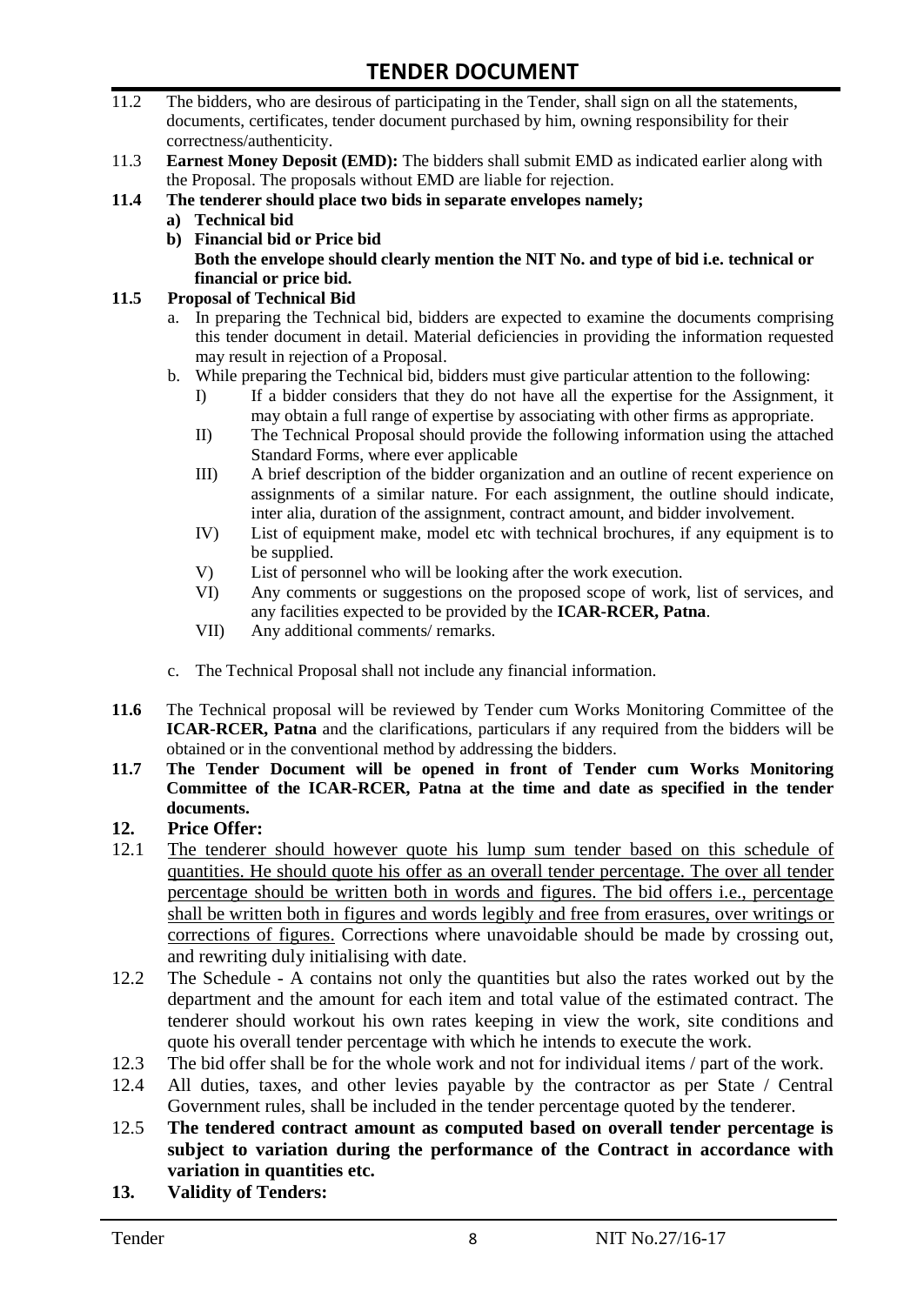- 13.1 Tenders shall remain valid for a period of not less than six months from the last date for receipt of Tender.
- 13.2 During the above mentioned period no plea by the tenderer for any sort of modification of the tender based upon or arising out of any alleged misunderstanding or misconceptions or mistake or for any reason will be entertained.
- 13.3 In exceptional circumstances, prior to expiry of the original time limit, the Tender Inviting Officer may request the bidders to extend the period of validity for a specified additional period. Such request to the Tenderers shall be made in writing. A Tenderer may refuse the request without forfeiting his E.M.D. A tenderer agreeing to the request will not be permitted to modify his Tender, but will be required to extend the validity of his E.M.D for a period of the extension.

# **14.** Signing of Tenders<br>14.1 If the tender is made

- If the tender is made by an individual, it shall be signed with his full name and his address shall be given. If it is made by a firm, it shall be signed with the co-partnership name by a member of the firm, who shall also sign his own name, and the name and address of each member of the firm shall be given, if the tender is made by a corporation it shall be signed by a duly authorized officer who shall produce with his tender satisfactory evidence of his authorization. Such tendering corporation may be required before the contract is executed, to furnish evidence of its corporate existence. Tenders signed on behalf of G.P.A holder will be rejected.
- 14.2 The tender shall contain no alterations or additions, except those to comply with instructions issued by the tender inviting officer, or as necessary to correct errors made by the tenderer, in which case all such corrections shall be initialled by the person signing the tender.
- 14.3 No alteration which is made by the tenderer in the contract form, the conditions of the contract, the drawings, specifications or statements / formats or quantities accompanying the same will be recognized, and, if any such alterations are made the tender will be void.

## **D. SUBMISSION OF TENDERS.**

#### **15. Submission of Tenders:**

- 15.1 The tenderer shall invariably ensure that the following are to be submitted along with tender document.
	- **a) Check slip**
	- **b) Copy of Experience Certificate in Similar type of Work.**
	- **c) Any type of single civil work of not less than Rs.3.50 lakhs in preceding three years.**
	- **d) DD towards EMD.**
	- **e) Declaration towards the genuineness of the certificates**
- 15.2 The successful tenderer shall furnish the original hard copies of all the documents/ EMD / certificates / statements by them before concluding the agreement.
- 15.3 Submit tenders in as explained above. The tender should be submitted in a water proof covers and duly sealed. The cover should clearly indicate the Tender Number, Name of work tendered, due date for opening, address of the bidder and the Bid schedule. The EMD should be enclosed prominently along with the BID.
- **16. Last date / time for submission of the tenders.**
- 16.1 Tenders must be submitted not later than the date and time specified in NIT. In the event of the specified date / time for the submission of bids declared as holiday, the bids will be received on the next working day.
- 16.2 The Director, ICAR-RCER may extend the dates for issue and receipt of Tenders by issuing an amendment in which case all rights and obligations of the Incharge and the Tenderers will remain same as previously.

#### **17. Late tenders**

17.1 Any tender received after the last date / time prescribed will be summarily rejected.

#### **18. Modification to the tender**

18.1 No tender shall be modified after the last date / time of submission of tenders.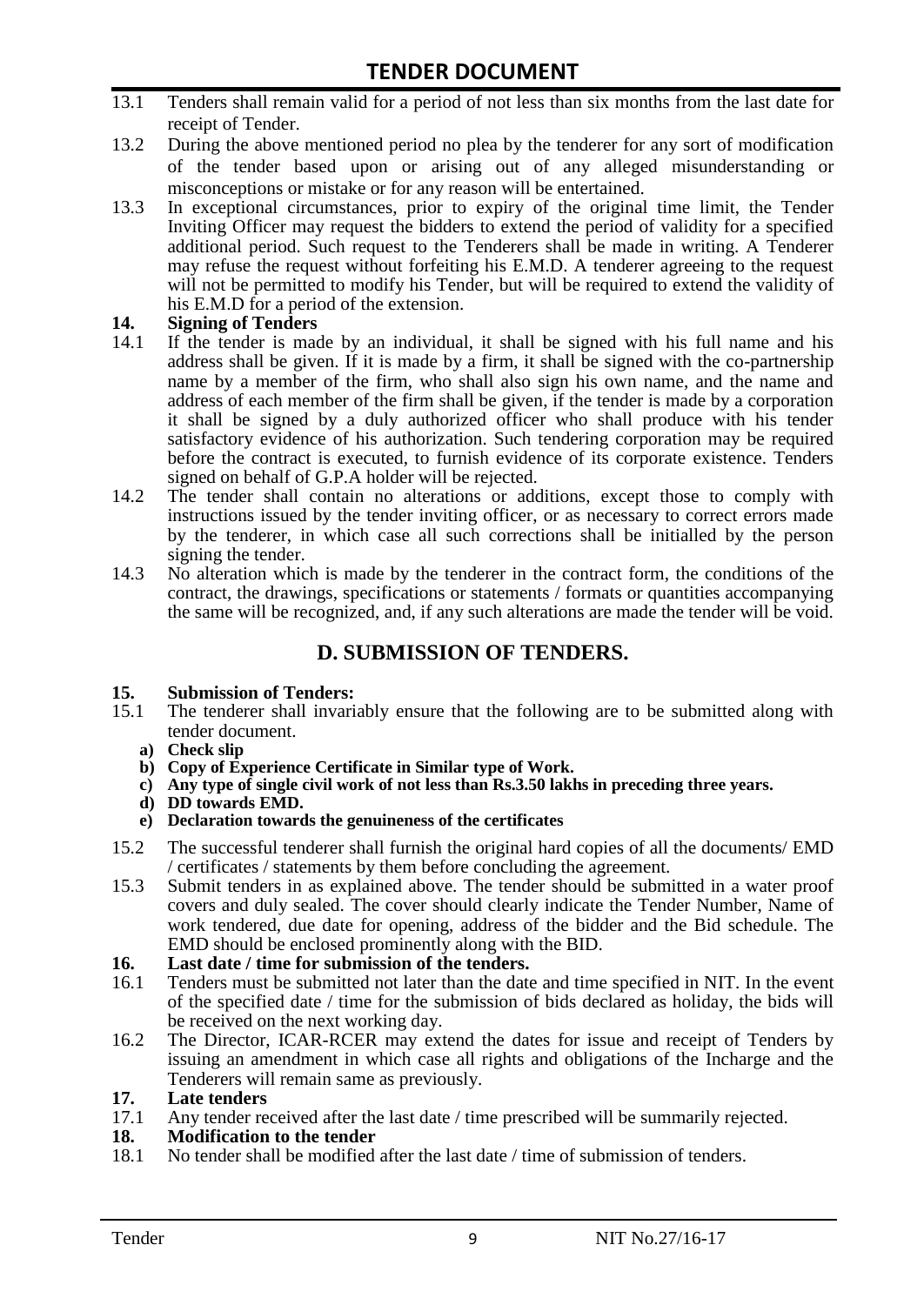### **E. TENDER OPENING AND EVALUATION**

- **19. Tender opening**
- 19.1 **The tenderers or their authorized representatives can be present at the time of opening of the tenders. Either the tenderer himself or one of his representative with proper authorization only will be allowed at the time of tender opening. If any of the tenderer is not present at the time of opening of tenders, the tender opening authority will, on opening the tender of the absentee tenderer, reads out and record the deficiencies if any, which shall be binding on the tenderer.**
- 19.2 **The technical bid containing qualification requirements as per Annexure: I and statement I to VII in 11:5 (b) will be evaluated by the tender opening authority and the minutes are recorded which will be signed by the tender opening authority as well as tenderers or their authorized representatives present.**

#### **20. Clarification of the Tender Document.**

- 20.1 The tender opening authority may call upon any tenderer for clarification on the statements, documentary proof relating to the Tender Document. The request for clarification and response thereto shall be in writing and it shall be only on the qualification information furnished by the tenderer. The clarification called for from the tenderers shall be furnished within the stipulated time, which shall not be more than a week.
- 20.2 The tenderer if so desirous, shall agree in writing to furnish the clarification called for within the stipulated time and, for disqualification and rejection of his tender in the event of failure to do so.

# **21. Examination of Tender Document and determination of responsiveness**

- 21.1 The Director, ICAR-RCER will evaluate whether each tenderer is satisfying the eligibility criteria prescribed in the tender document and declares them as a qualified tenderer.
- 21.2 If any alteration is made by the tenderer in the tender documents, the conditions of the contract, the drawings, specifications or statements / formats or quantities the tender will be rejected.
- 21.3 Tenders shall be scrutinized in accordance with the conditions stipulated in the Tender document. In case of any discrepancy of non-adherence conditions the tender accepting authority shall communicate the same which will be binding both on the tender opening authority and the tenderer. In case of any ambiguity, the decision taken by the tender accepting authority on tenders shall be final.
- 21.4 Those proposals which are found to meet the minimum standards as prescribed by the Director, ICAR-RCER will be treated as responsive bids.

# **22. Evaluation and comparison of price.**

- The committee will evaluate and compare the price of all the qualified tenderers.
- 22.2 Negotiations at any level are strictly prohibited. However, good gesture rebate, if offered by the lowest tenderer prior to finalization of tenders may be accepted by the tender accepting authority.
- 22.3 Selection of tenderer among the lowest and equally quoted tenderers will be in the following orders:
	- **a) The tenderer whose bid capacity is higher will be selected.**
	- **b) In case the bid capacity is also same the tenderer whose annual turnover is more will be preferred.**
	- **c) Even if the criteria incidentally become the same, the turnover on similar works and thereafter machinery available for the work and then the clean track record will be considered for selection.**

#### **23. Process to be confidential**

- 23.1 Information relating to the examination, clarification, evaluation and comparison of tenders and recommendations for the award of a contract shall not be disclosed to tenderers or any other persons not officially concerned with such process until the award to the successful tenderer has been announced by the tender accepting authority. Any effort by a tenderer to influence the processing of tenders or award decisions may result in the rejection of his tender.
- 23.2 No Tenderer shall contact the Director, ICAR-RCER or any authority concerned with finalisation of tenders on any matter relating to its Tender from the time of the Tender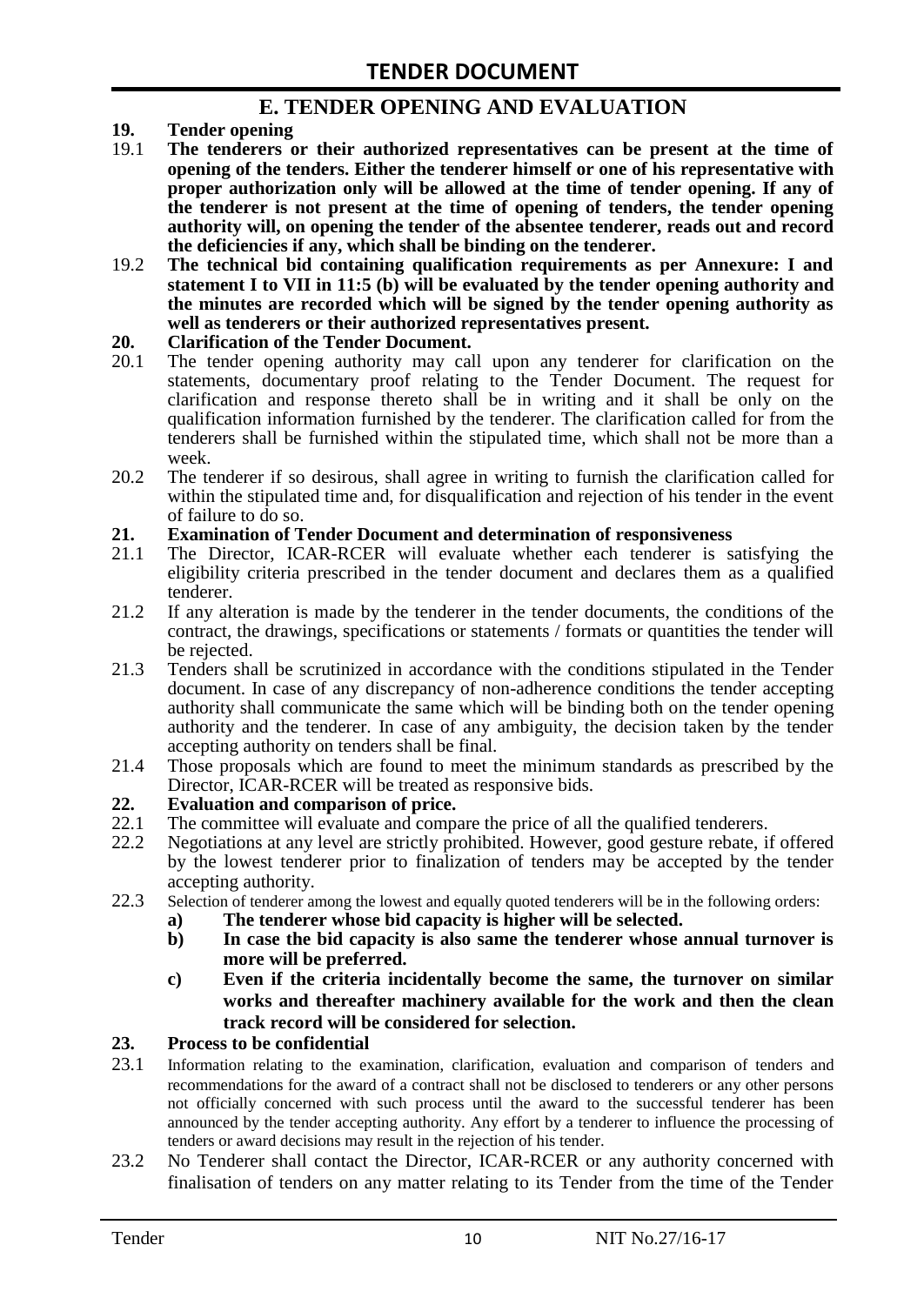opening to the time the Contract is awarded. If the Tenderer wishes to bring additional information to the notice of the Director, it should do so in writing.

23.3 Before recommending / accepting the tender, the tender recommending / accepting authority shall verify the correctness of certificates submitted to meet the eligibility criteria and specifically experience. The authenticated agreements of previous works executed by the lowest tenderer shall be called for.

# **F. AWARD OF CONTRACT**

### **24. Award Criteria**

- 24.1 The Director, ICAR-RCER will award or recommend to the competent tender accepting authority for award of the contract to the tenderer who is found technically qualified as per the tender conditions and whose price is lowest.
- 24.2 The tender accepting authority reserves the right to accept or reject any tender or all tenders and to cancel the tendering process, at any time prior to the award of contract, without thereby incurring any liability to the affected tenderer or tenderers or any obligation to inform the affected tenderer or tenderers of the reasons for such action.
- 25. Notification of award and signing of agreement
- 25.1 **The Tenderer whose Tender has been accepted will be notified of the award of the work by The Director ICAR-RCER prior to expiration of the Tender validity period by registered letter. This letter (hereinafter and in the Conditions of Contract called "Letter of Acceptance") will indicate the sum that the Government will pay the Contractor in consideration of the execution, completion, and maintenance of the Works by the Contractor as prescribed by the Contract (hereinafter and in the Contract called the "Contract Amount").**
- 25.2 The successful tenderer has to sign an agreement within a period of 15 days from the date of receipt of communication of acceptance of his tender. On failure to do so his tender will be cancelled duly forfeiting the E.M.D., paid by him without issuing any further notice and action will be initiated for black listing the tenderer.

#### **26. Corrupt or fraudulent practices**

- 26.1 The Government requires that the bidders / suppliers / contractors under Government financed contracts, observe the highest standard of ethics during the procurement and execution of such contracts. In pursuance of this policy, the Government
- (a) Define for the purposes of the provision, the terms set forth below as follows:
- (i) "corrupt practices" means the offering, giving, receiving or soliciting of anything of value to influence the action of a Government official in procurement process or in contract execution: and
- (ii) "fraudulent practice" means a misrepresentation of facts in order to influence a procurement process or the execution of a contract to the detriment of the Government and includes collusive practice among Tenderers (prior to or after Tender submission) designed to establish in Tender prices at artificial noncompetitive levels and to deprive the Government of the benefits of free and open competition.
- (b) Will reject a proposal for award if it determines that the tenderer recommended for award has engaged in corrupt or fraudulent practices in competing for the contract in question.
- (c) Will blacklist / or debar a firm, either indefinitely or for a stated period of time, if at any time determines that the firm has engaged in corrupt or fraudulent practices in competing for, or in executing a Government contract.
- (d) Further more, tenderers shall be aware of the provisions stated in the general conditions of contract.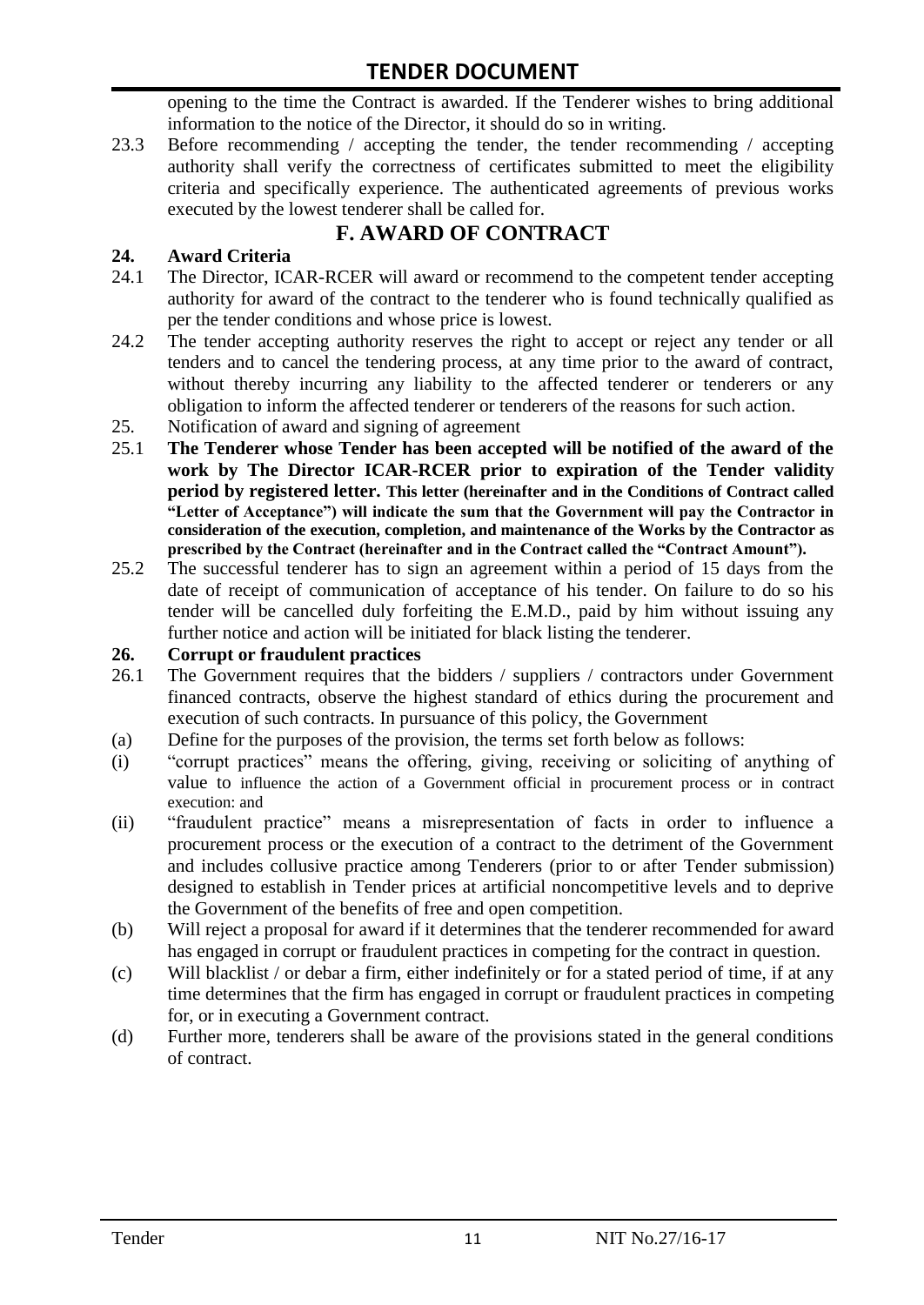# **QUALIFICATION INFORMATION Annexure –I**

|  | <b>CHECKLIST TO ACOMPANY THE TENDER</b> |  |
|--|-----------------------------------------|--|
|  |                                         |  |

| SI.<br>No.     | <b>Description</b>                                                                                                                            | <b>Submitted</b><br>Yes/No | Page No.<br>(see Note<br>below) |
|----------------|-----------------------------------------------------------------------------------------------------------------------------------------------|----------------------------|---------------------------------|
| 1              |                                                                                                                                               | 3                          | 4                               |
| $\mathbf{1}$   | Attested photocopy of Registered contractor from<br>CCW/CPWD/ PWD/ RWD and similar govt. agencies                                             | Yes / No                   |                                 |
| 2              | undertaking construction work of similar nature.<br>Any type of single civil work of not less than Rs.3.50<br>lakhs in preceding three years. | Yes / No                   |                                 |
| 3              | Certificates in support of Existing Commitments.                                                                                              | Yes / No                   |                                 |
| $\overline{4}$ | DD towards EMD.                                                                                                                               | Yes / No                   |                                 |
| 5              | Declaration towards the genuineness of the certificates                                                                                       | Yes / No                   |                                 |
| 6              | <b>Experience :</b> Experience in any type of civil work                                                                                      | Yes / No                   |                                 |
| $\overline{7}$ | Valid Labour license and Income Tax Clearance<br>certificate for last Financial Year must be submitted<br>alongwith tender document.          | Yes / No                   |                                 |

#### **Notes:-**

- 1) All the statements copies of the certificates, documents etc., enclosed to the Tender Document shall be given page numbers on the right corner of each certificate, which will be indicated in column (4) against each item. The statements furnished shall be in the formats appended to the tender document.
- 2) The information shall be filled-in by the Tenderer in the checklist and **statements VI & VII** of section 11.5 (b) and shall be enclosed to the Technical bid for the purposes of verification as well as evaluation of the tenderer"s Compliance to the qualification criteria as provided in the Tender document. All the Certificates, documents, statements as per check-list shall be submitted by the tenderer.
- 3) The bidder shall sign all the statements/documents/certificates received by him owing responsibility for their correctness/authenticity. The successful tenderer shall furnish the original hard copies of all the documents / certificates / statements received by them before concluding the Agreement.

#### **DECLARATION**

I / WE ………………………………………………………………. have gone through carefully all the Tender conditions and solemnly declare that the certificates or the documents uploaded by me/us are genuine and I/We will abide by any penal action such as disqualification or black listing or determination of contract or any other action deemed fit, taken by, the Institute against us, if it is found that the statements, documents, certificates produced by me/us are false/fabricated.

I / WE hereby declare that, I / WE have not been blacklisted / debarred / Suspended / demoted in any department in any State due to any reasons.

Signature of the Tenderer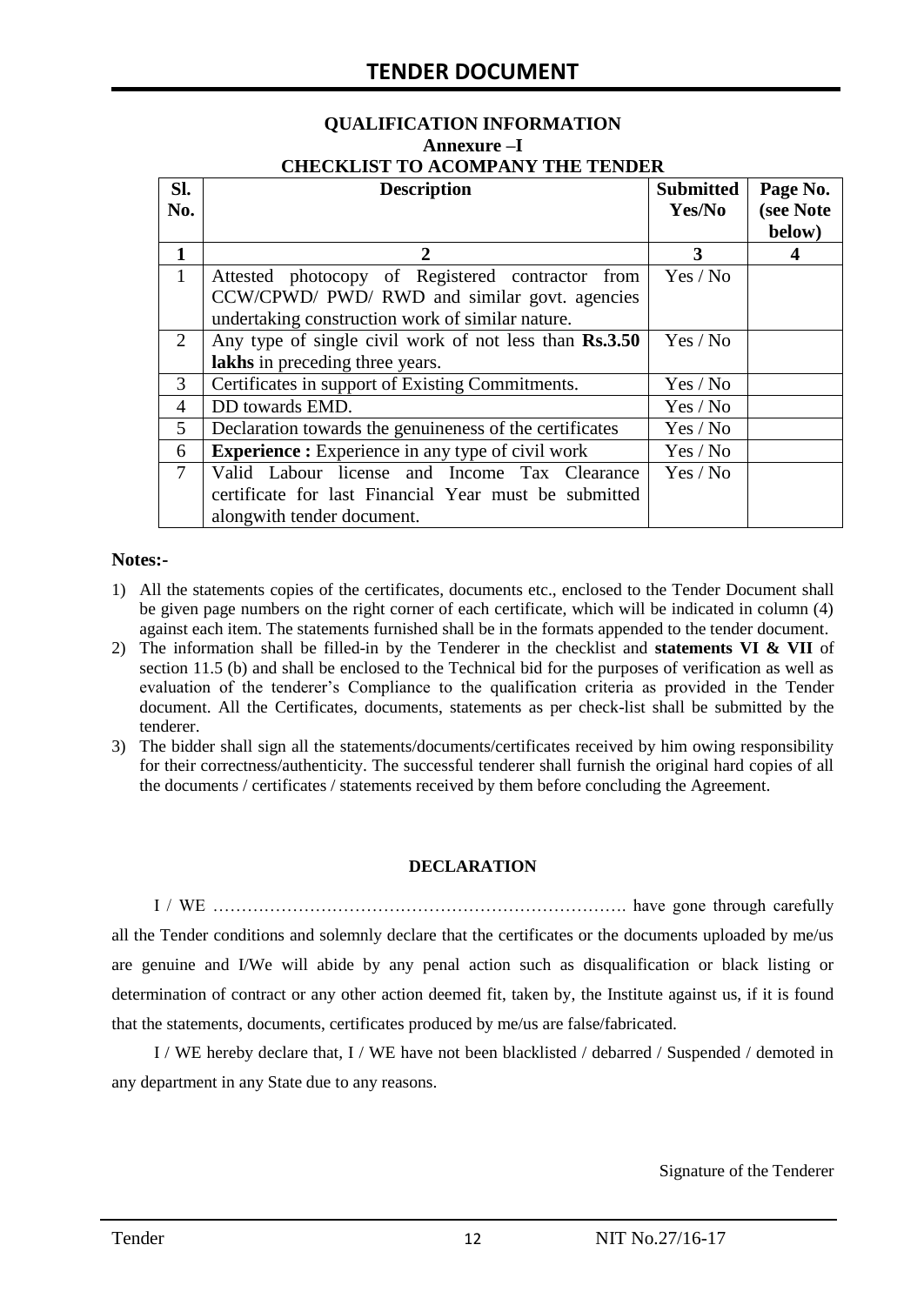### **CONDITIONS OF CONTRACT**

#### **TENDER**

Date: ……………

To The Director, ICAR-RCER, Patna

Sir,

I / We do hereby tender and if this tender be accepted, under take to execute the work entitled "**Brick soling of foot path (Approx. 70 x 1.25m) and new fitting of security light near transformer at Sabajpura Farm, ICAR RCER, Patna"** as shown in the drawings and as per specifications described in this document of ICAR-RCER, Patna for the sum of **Rs. 0.90 lakhs** or such other sum as may be arrived under the clause of the standard preliminary specifications relating to "Payment by final measurement at unit rates"

I/WE have also quoted rates in Schedule "A", annexed (in words and figures) for which I/We agree to execute the work when the lumpsum payment under the terms of the agreement is varied by payment on measurement quantities.

I/WE have quoted rates in Schedule "A" both in words & figures. In case of any discrepancy between the Percentage excess or less on E.C.V., in words and figures, the rates quoted words only shall prevail.

I/WE agreed to keep the offer in this tender valid a period of six month(s) mentioned in the tender notice and not to modify the whole or any part of it for any reason within above period. If the tender is withdrawn by me/us for any reasons whatsoever, the earnest money paid by me/us will be forfeited to Government

I/WE hereby distinctly and expressly, declare and acknowledge that, before the submission of my/our tender I/We have carefully followed the instructions in the tender notice and have read the preliminary specifications and that I/We have made such examination of the contract documents and the plans, specifications and quantities and of the location where the said work is to be done, and such investigation of the work required to be done, and in regard to the material required to be furnished as to enable me/us to thoroughly understand the intention of same and the requirements, covenants, agreements, stipulations and restrictions contained in the contract, and in the said plans and specifications and distinctly agree that I/We will not hereafter make any claim or demand upon the Government based upon or arising out of any alleged misunderstanding or misconception /or mistake on my/or our part of the said requirement, covenants, agreements, stipulations, restrictions and conditions.

I / WE enclosed to my/our application for tender schedule a crossed demand draft (No.

dated:  $\qquad \qquad$  ) for Rs:

as earnest money not to bear interest.

I / WE shall not assign the contractor or sublet any portion of the same. In case if it becomes necessary such subletting with the permission of the shall be limited to (1) Labour contract, (2) Material contract, (3) Transport contract and (4) Engaging specialists for special item of work.

IF MY / OUR tender is not accepted the sum shall be returned to me/us on application when intimation is sent to me/us of rejection or at the expiration of three months from last date of receipt of this tender, whichever is earlier. If my/our tender is accepted the earnest money shall be retained by the Government as security for the due fulfilment of this contract. If upon written intimation to me/us by the Office, I/We fail to attend the said office on the date herein fixed or if upon intimation being given to me/us or acceptance of my/our tender, and if I/We fail to make the additional security deposit or to enter into the required agreement as defined in tender document, then I/We agree the forfeiture of the earnest money. Any notice required to be served on me/us here under shall be sufficiently served on me/us if delivered to me/us hereunder shall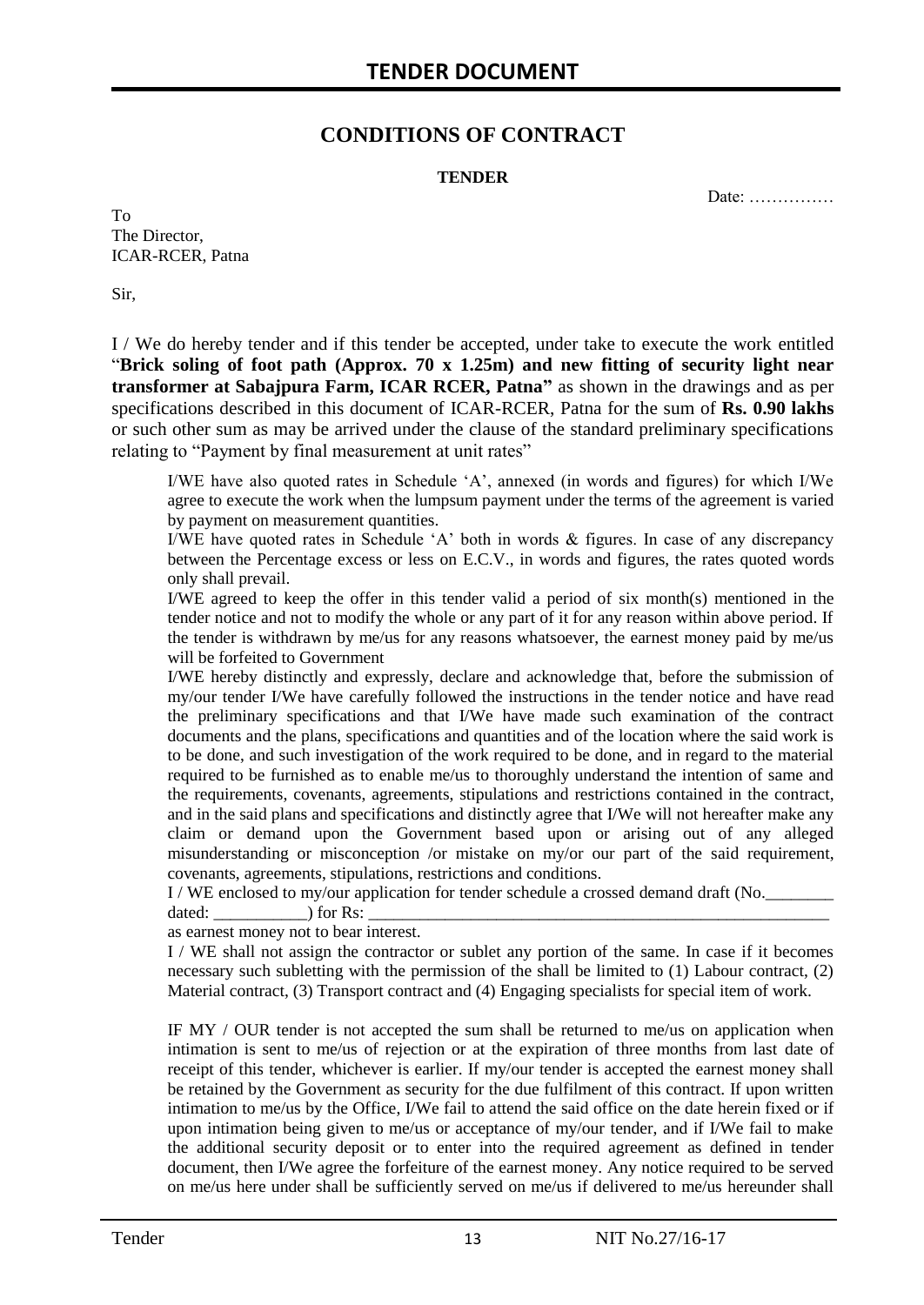be sufficiently served on me/us if delivered to me/us personally or forwarded to me/us by post to (registered or ordinary) or left at my/our address given herein. Such notice shall if sent by post be deemed to have been served on me/us at the time when in due course of post it would be delivered at the address to which it is sent.

I/WE fully understand that the written agreement to be entered into between me/us and Government shall be the foundation of the rights of the both the parties and the contract shall not be deemed to be complete until the agreement has first been signed by me/us and then by the proper officer authorized to enter into contract on behalf of Government.

I AM/WE ARE professionally qualified and my/our qualifications are given below:

| S. No. | Name | Qualification |
|--------|------|---------------|
|        |      |               |
|        |      |               |
|        |      |               |
|        |      |               |
|        |      |               |
|        |      |               |
|        |      |               |
|        |      |               |

I/WE will employ the following technical staff for supervising the work and will see that one of them is always at site during working hours, personally checking all items of works and paint extra attention to such works as required special attention (eg) Main panel boards, Cable connections etc.,

| S. No. | Name | Qualification |
|--------|------|---------------|
|        |      |               |
|        |      |               |
|        |      |               |
|        |      |               |
|        |      |               |
|        |      |               |

I / WE declare that I / WE agree to recover the salaries of the technical staff actually engaged on the work by the department, from the work bills, if I / We fail to employ technical staff as per the tender condition.

#### **TENDERERS / CONTRACTOR'S CERTIFICATE.**

- (1) I/WE hereby declare that I/We have perused in detail and examined closely the Indian Standard Specifications, all clauses of the preliminary specifications with all amendments and have either examined all the standards specifications or will examine all the standard specifications for items for which I/We tender, before I/We submit such tender and agree to be bound and comply with all such specifications for this agreement which I/We execute in the different Government Departments.
- (2)I/WE certify that I/We have inspected the site of the work before quoting my price, I /We have satisfied about the quality, availability and transport facilities for all the materials.
- (3)I / WE am/are prepared to furnish detailed data in support of all my quoted rates, if and when called upon to do so without any reservations.
- $(4)$ I / WE hereby declare that I / We will not claim any price escalation.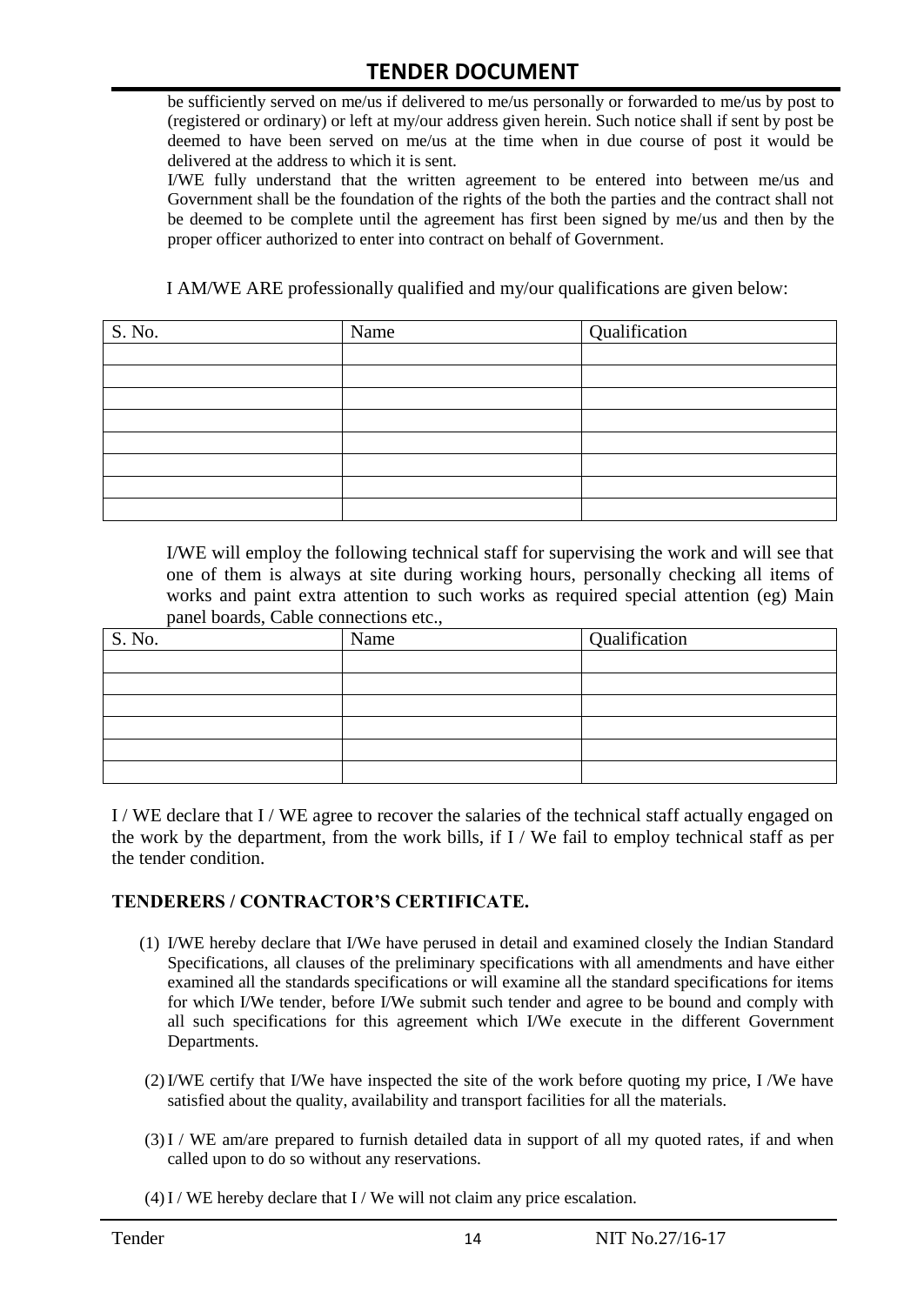- (5)I / WE hereby declare that I am / We are accepting for the defect liability period as 24 months.
- (6)I / WE declare that I / WE will not claim any extra amount towards any material used for the work other than the quoted works for respective schedule 'A' items.
- $(7)$ I / WE declare that I / WE will execute the work as per the mile stone programme, and if I / WE fail to complete the work as per the mile stone programme I abide by the condition to recover liquidated damages as per the tender conditions.
- $(8)$  I / WE declare that I / WE will abide for settlement of disputes as per the tender conditions.

#### **DECLARATION OF THE TENDERER**

- 1) I/WE have not been black listed in any department due to any reasons.
- 2) I/We declare that all the Certificates/Documents submitted by Me/US are Genuine.
- 3) I/WE agree to disqualify me/us for any wrong declaration in respect of the above and to summarily reject my/our tender.

Address of the Tenderer:

Phone No.: Fax No.: CONTRACTOR.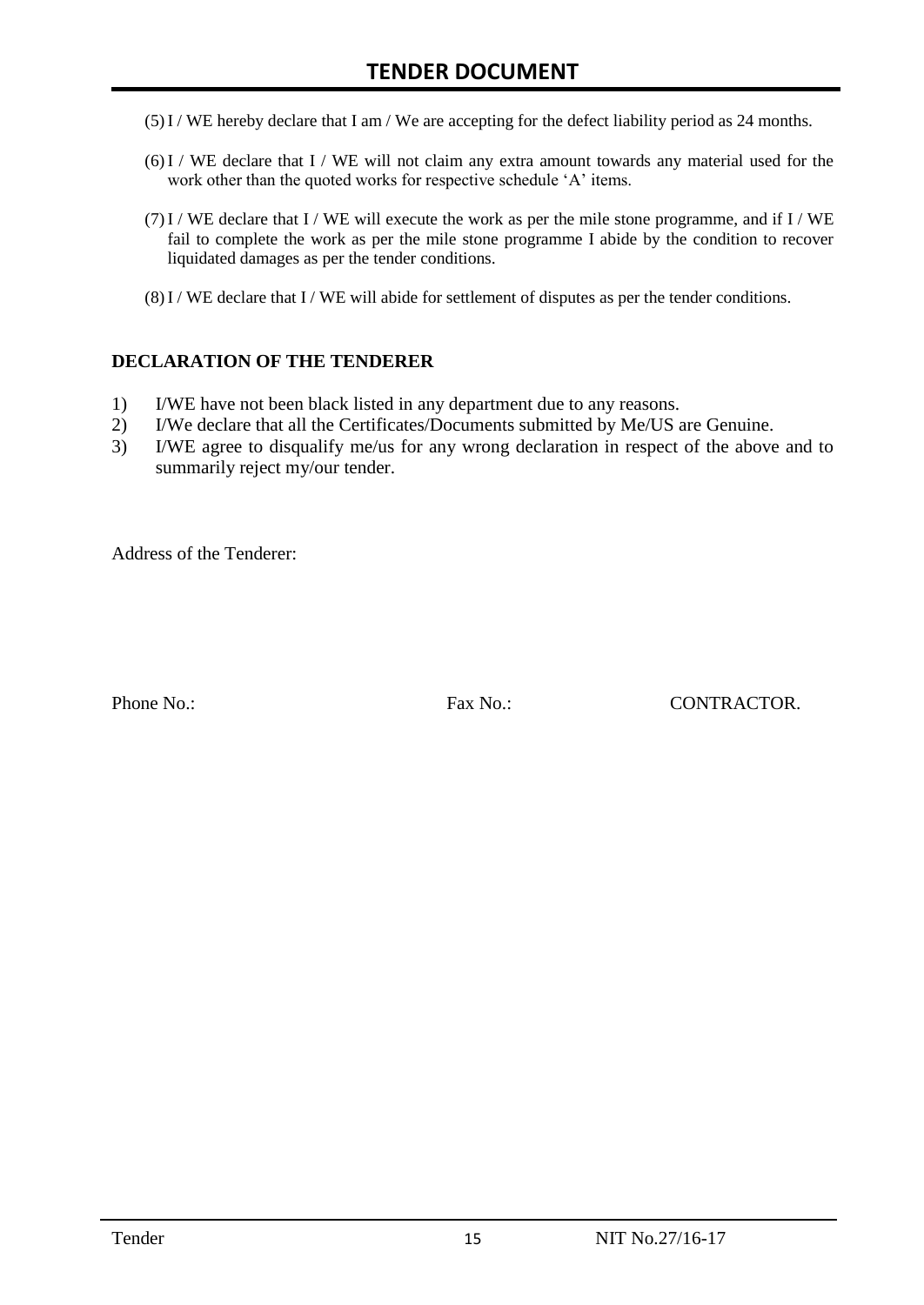# **CONDITIONS OF CONTRACT**

# **A. GENERAL**

#### **1. Interpretation:**

- 1.1 In interpreting these Conditions of Contract, singular also means plural, male also means female, and vice-versa. Headings have no significance. Works have their normal meaning under the language of the contract unless specifically defined. The Incharge will provide instructions clarifying queries about the conditions of Contract.
- 1.2 The documents forming the Contract shall be interpreted in the following order of priority:
- **1) Agreement**
- **2) Letter of Acceptance, notice to proceed with the works**
- **3) Contractor's Tender**
- **4) Conditions of contract**
- **5) Specifications**
- **6) Drawings**
- **7) Bill of quantities**
- **8) Any other document listed as forming part of the Contract.**

#### **2. Decisions:**

2.1 Except where otherwise specifically stated, the Director will decide the contractual matters between the Department and the Contractor in the role representing the Department.

#### **3. Delegation:**

3.1 The Director may delegate any of his duties and responsibilities to other officers and may cancel any delegation by an official order issued.

#### **4. Communications:**

4.1 Communications between parties, which are referred to in the conditions, are effective only when in writing. A notice shall be effective only when it is delivered **(in terms of Indian Contract Act)**

#### **5. Sub-contracting:**

**5.1 If the prime contractor desires to sub-let a part of the work, he should submit the same at the time of filing tenders itself or during execution, giving the name of the proposed Sub-contractor, along with details of his qualification and experience. The Tender Accepting Authority should verify the experience of the Sub-contractor and if the Sub-contractor satisfies the qualification criteria in proportion to the value of work proposed to be sub-let, he may permit the same. The total value of works to be awarded on sub-letting shall not exceed 50% of contract value. The extent of subletting shall be added to the experience of the sub-contractor and to that extent deducted from that of the main contractor.**

#### **6. Other Contractors:**

6.1 The Contractor shall cooperate and share the Site with other contractors, Public authorities, utilities, and the Department. The Contractor shall also provide facilities and services for them as directed by the Incharge.

#### **7. Personnel:**

- 7.1 The Contractor shall employ the required Key Personnel named in the Schedule of Key Personnel to carry out the functions stated in the Schedule or other personnel approved by the Incharge. The Incharge will approve any proposed replacement of Key Personnel only if their qualifications, abilities, and relevant experience are substantially equal to or better than those of the personnel listed in the Schedule.
- 7.2 Failure to employ the required technical personnel by the contractor the institute will depute its own technical person and expenditure of salary will be recovered from contractor.
- 7.3 The technical personnel should be on full time and available at site whenever required by Incharge to take instructions.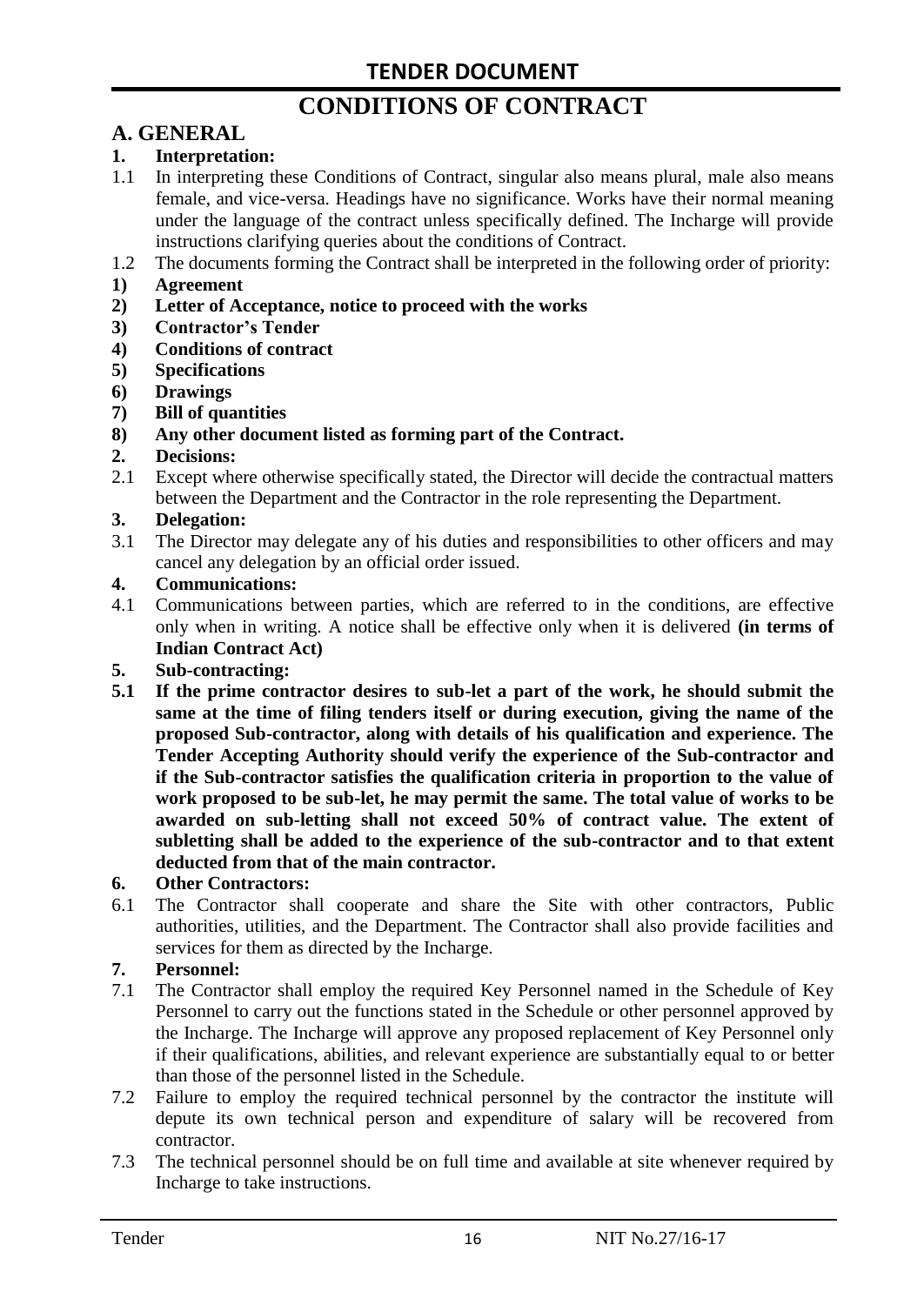- 7.4 The names of the technical personnel to be employed by the contractor should be furnished in the statement enclosed separately.
- 7.5 In case the contractor is already having more than one work on hand and has undertaken more than one work at the same time, he should employ separate technical personnel on each work.
- 7.6 If the contractor fails to employ technical personnel the work will be suspended or department will engage a technical personnel and recover the cost thereof from the contractor.
- 7.7 If the Incharge asks the Contractor to remove a person who is a member of Contractor"s staff or his work force stating the reasons the Contractor shall ensure that the person leaves the site forthwith and has no further connection with the work in the contract.

#### **8. Contractor's Risks:**

- 8.1 All risks of loss of or damage to physical property and of personnel injury and death, which arise during and in consequence of the performance of the Contract are the responsibility of the Contractor.
- **9. Insurance:**
- **9.1 The Contractor shall provide, in the joint names of the Department and the contractor, insurance cover from the Start Date to the end of the Defects Liability Period i.e., 24 months after completion for the following events which are due to the Contractor's risks.**
- **a) loss of or damage to the Works, Plant and Materials;**
- **b) loss of or damage to the Equipment;**
- **c) loss of or damage of property in connection with the Contract; and**
- **d) Personal injury or death of persons employed for construction.**
- **9.2 Policies and certificates of insurance shall be delivered by the Contractor to the Incharge at the time of concluding Agreement. All such insurance shall provide for compensation to be payable to rectify the loss or damage incurred.**
- **i) The contractor shall furnish insurance policy in force in accordance with proposal furnished in the Tender and approved by the Department for concluding the agreement.**
- **ii) The contractor shall also pay regularly the subsequent insurance premia and produce necessary receipt to the Incharge well in advance.**
- **iii) In case of failure to act in the above said manner the department will pay the premium and the same will be recovered from the Contractors payments.**
- **9.3 Alterations to the terms of insurance shall not be made without the approval of the Incharge.**

#### **10. Site Inspections:**

- 10.1 The contractor should inspect the site and also proposed quarries of choice for materials source of water and quote his rate including quarrying, conveyance and all other charges etc.
- 10.2 The responsibility for arranging the land for borrow area rests with the Contractor and no separate payment will be made for procurement or otherwise. The contractor's quoted rate will be inclusive of land cost.

#### **11. Contractor to Construct the Works:**

11.1 The Contractor shall construct and Commission the Work in accordance with the specifications and Drawings.

#### **12. Power Supply.**

- 12.1 The contractor shall make his own arrangements for obtaining power from the Electricity dept., at his own cost. The contractor will pay the bills of Electricity Department for the cost of power consumed by him till the **(Name of work**) is handed over to ICAR-RCER.
- 12.2 **The contractor shall satisfy all the conditions and rules required as per Indian Electricity Act 1910 and under Rule-45(I) of the Indian Electricity Rules, 1956 as amended from time to time and other pertinent rules.**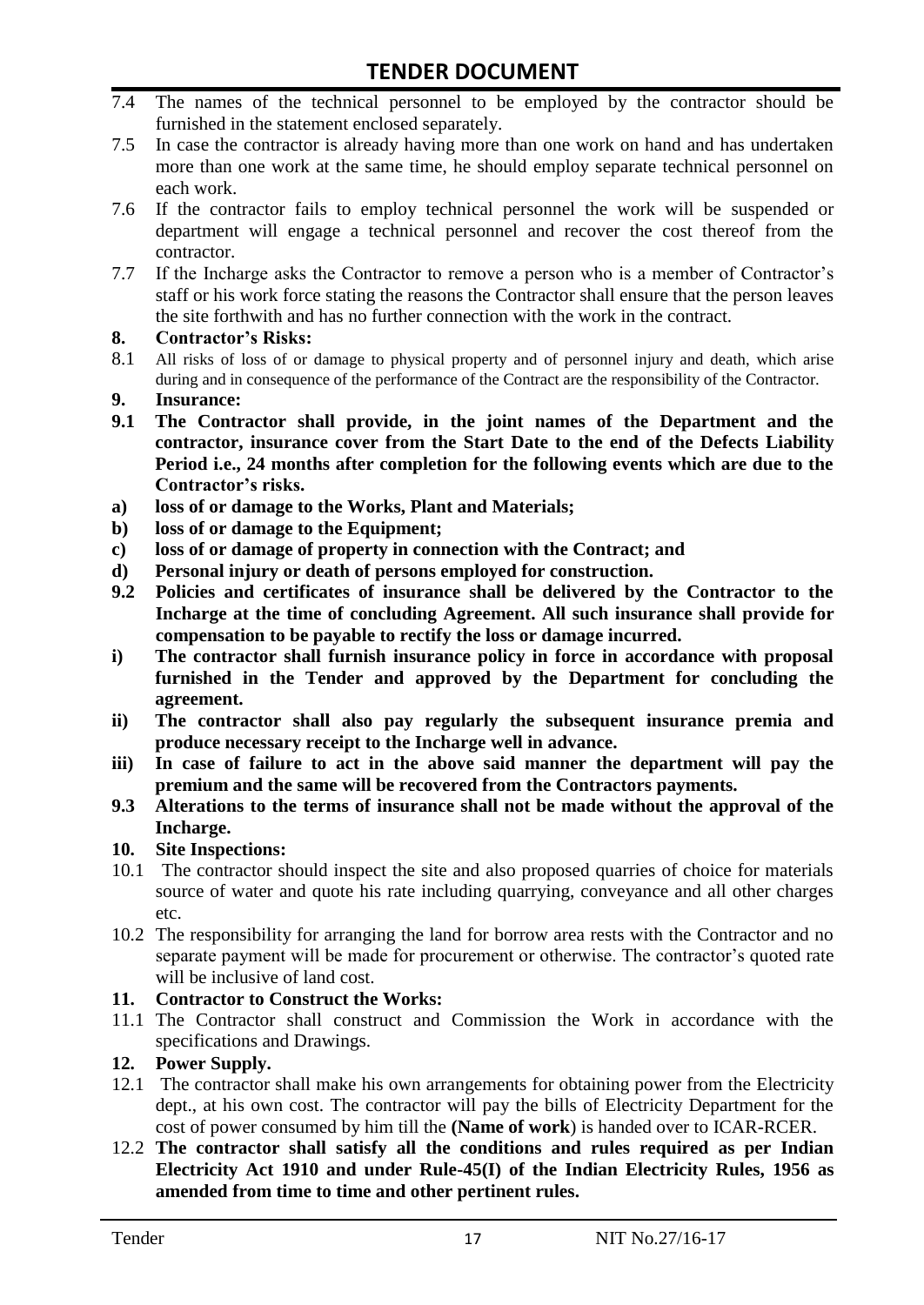12.3 The power shall be used for bonafide Departmental work only.

#### **13. Monsoon Damages:**

Damages due to rain or flood shall have to be made good by the contractor till the work is handed over to the Department. The responsibility of damages making good the damages due to rain or flood rests with the contractor. **No extra payment is payable** for such operations and the contractor shall therefore, have to take all necessary precautions to protect the work done during the construction period.

#### **14. The works to be Completed by the Intended Completion Date:**

14.1 The Contractor may commence execution of the Works on the Start Date and shall carry out the Works in accordance with the programme submitted by the Contractor, as updated with the approval of the Incharge, and complete the work by the Intended Completion Date.

#### **15. Safety:**

15.1 The Contractor shall be responsible for the safety of all activities on the Site.

#### **16. Discoveries:**

16.1 Anything of historical or other interest or of significant value unexpectedly discovered on the Site is the property of the Government. The Contractor is to notify the Incharge of such discoveries and carry out the Incharge instructions for dealing with them.

#### **17. Possession of the Site.**

17.1 The Department shall give possession of the site to the Contractor.

#### **18. Access to the Site:**

18.1 The Contractor shall provide the Incharge and any person authorised by the Incharge, access to the site and to any place where work in connection with the Contract is being carried out or is intended to be carried out.

#### **19. Instructions:**

- 19.1 The Contractor shall carry out all instructions of the Incharge and comply with all the applicable local laws where the Site is located.
- **20. Settlement of disputes:**
- 20.1 **If any dispute of difference of any kind whatsoever arises between the department and the Contractor in connection with, or arising out of the Contract, whether during the progress of the works or after their completion and whether before or after the termination, abandonment or breach of the Contract, it shall in the first place, be referred to and settled by the Incharge who shall, within a period of thirty days after being requested by the Contractor to do so, give written notice of his decision to the Contractor. Upon receipt of the written notice of the decision of the Incharge the Contractor shall promptly proceed without delay to comply with such notice of decision.**
- 20.2 **If the Incharge fails to give notice of his decision in writing within a period of thirty days after being requested or if the Contractor is dissatisfied with the notice of the decision of the Incharge the Contractor may within thirty days after receiving the notice of decision appeal to the Department who shall offer an opportunity to the contractor to be heard and to offer evidence in support of his appeal, the Department shall give notice of his decision within a period of thirty days after the Contractor has given the said evidence in support of his appeal, subject to arbitration, as hereinafter provided. Such decision of the Department in respect of every matter so referred shall be final and binding upon the Contractor and shall forthwith be given effect to by the Contractor, who shall proceed with the execution of the works with all due diligence whether he requires arbitration as hereinafter provided, or not. If the Department has given written notice of his decision to the Contractor and no claim to arbitration, has been communicated to him by the Contractor within a period of thirty days from receipt of such notice the said decision shall remain final and binding upon the Contractor. If the Department fail to give notice of his decision, as**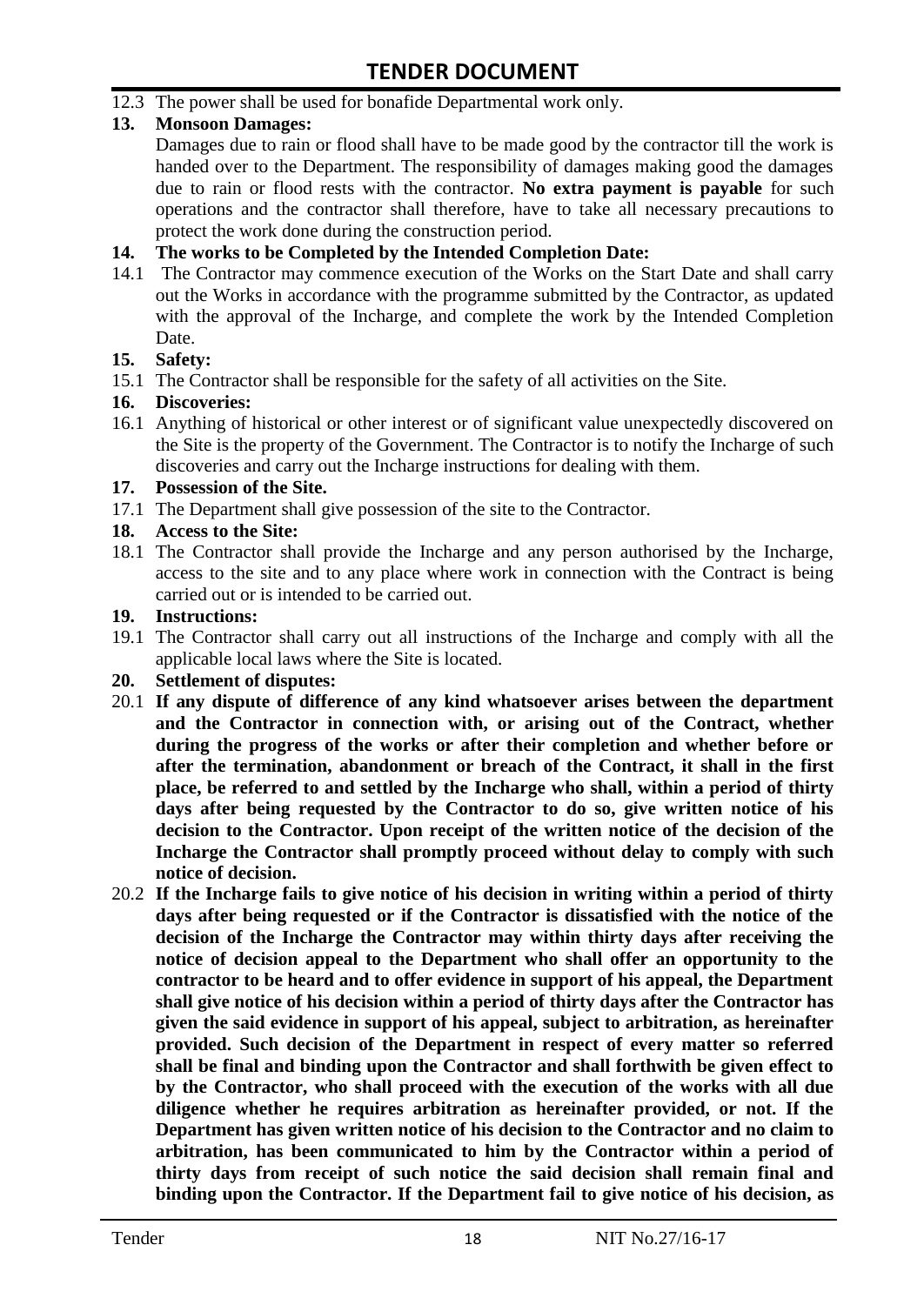**aforesaid within a period of thirty days after being requested as aforesaid, or if the Contractor be dissatisfied with any such decision, then and in any such case the contractor within thirty days after the expiration of the first named period of thirty days as the case may be, require that the matter or matters in dispute be referred to arbitration: jurisdiction of Patna limits.**

## **B. TIME FOR COMPLETION**

#### **21. Program:**

- 21.1 The total period of completion is (**duration of 30 days**) from the date of receipt of Work Order.
- 21.2 The attention of the tenderer is directed to the contract requirement at the time of beginning of the work. The rate of progress and proportionate value of work done from time to time as will be indicated by the Certificate for the value of work done will be required. Date of commencement of their programme will be the date for concluding agreement but not the date of handing over site.
- 21.3 After signing the agreement, the contractor shall forthwith begin the work, shall regularly and continuously proceed with them.
- 21.4 The contractor shall commence the works on site within the period specified under condition 23.1 to 23.2 after the receipt by him of a written order to this effect from the concerned authority and shall proceed with the same with due expedition and without delay, except as may be expressly sanctioned or ordered.
- 21.5 Save in so far as the contractor may prescribe, the extent of portions of the site of which the contractor is to be given possession from time to time and the order in which such portions shall be made available to him and, Subject to any requirement in the contract as to the order in which the works shall be executed, the "s written order to commence the works, give to the contractor possession of so much of the site as may be required to enable the contractor to commence proceed with the execution of the works in accordance with the programme if any, and otherwise in accordance with such reasonable proposals of the contractor as he shall by written notice to the Incharge, make and will from time to time as the works proceed, give to the contractor possession of such further portions of the site as may be required to enable the contractor to proceed with the execution of the works with due dispatch in accordance with the said programme or proposals as the case maybe; if the contractor suffers delay or incurs cost from failure on the part of the Concerned authority to give possession in accordance with the terms of this clause, the Concerned authority shall grant an extension of time for the completion of works.
- 21.6 The contractor shall bear all costs and charges for special or temporary way leases required by him in connection with access to the site. The contractor shall also provide at his own cost any additional accommodation outside the site required by him for the purposes of the work.
- 21.7 Subject to any requirement in the contract as to completion of any section of the works before completion of the whole of the works shall be completed in accordance with provisions of clauses in the Schedule within the time stated in the contract calculated from the last day of the period named in the statement to the tender as that within which the works are to be commenced or such extended time as may be allowed.

#### 21.8 **Delays and extension of time:**

No claim for compensation on account of delays or hindrances to the work from any cause whatever shall lie, except as hereafter defined. Reasonable extension of time will be allowed by the or by the office competent to sanction the extension, for unavoidable delays, such as may result from causes, which in the opinion of the , are undoubtedly beyond the control of the contractor. The shall assess the period of delay or hindrance caused by any written instructions issued by him, at twenty five per cent in excess or the actual working period so lost.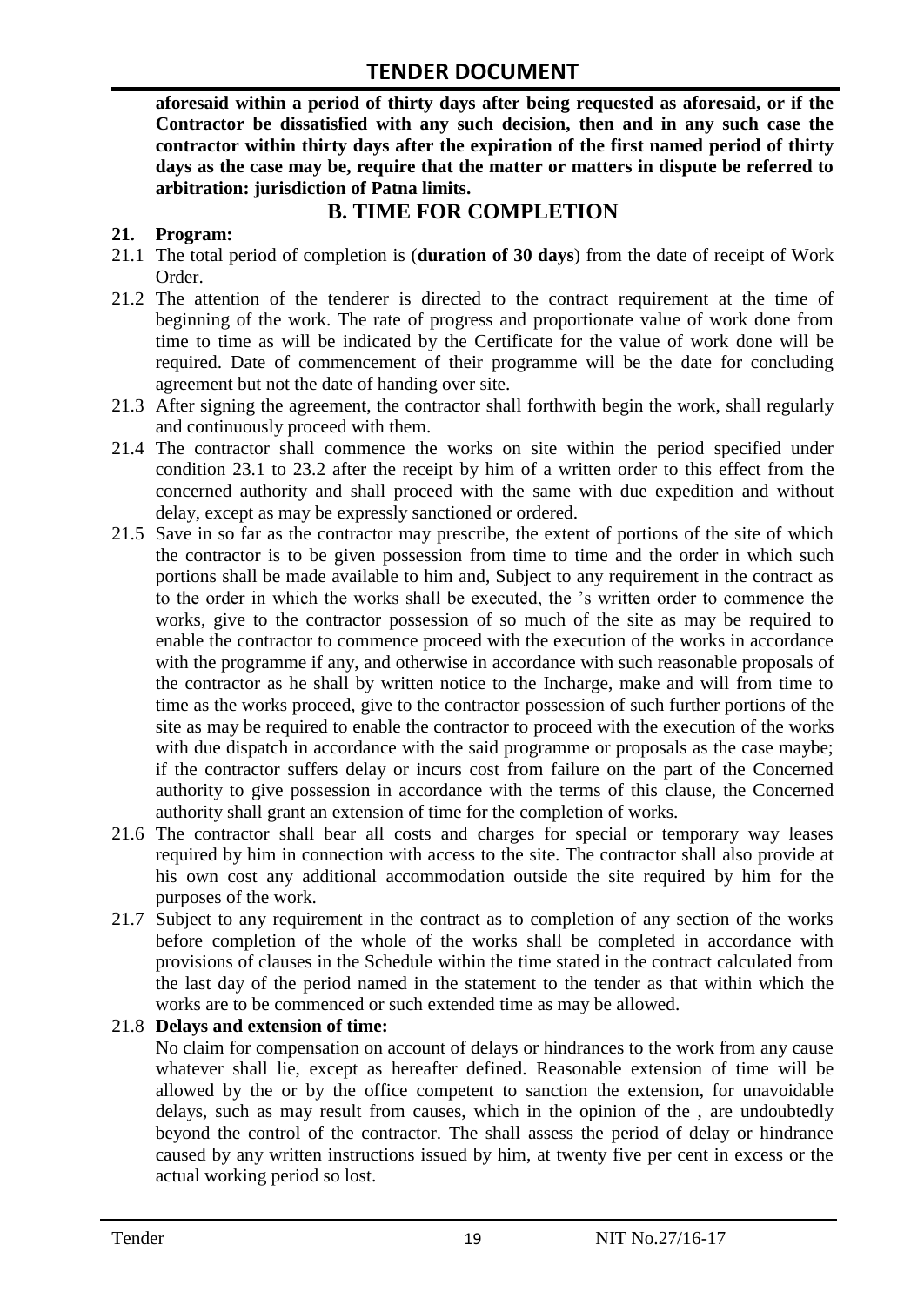In the event of the failing to issue necessary instructions and thereby causing delay and hindrance to the contractor, the latter shall have the right to claim an assessment of such delay by the Director, ICAR-RCER whose decision will be final and binding. The contractor shall lodge in writing with the statement of claim for any delay or hindrance referred to above, within fourteen days from its commencement, otherwise no extension of time will be allowed.

Whenever authorised alterations or additions made during the progress of the work are of such a nature in the opinion of the as to justify an extension of time in consequence thereof, such extension will be granted in writing by the or other competent authority when ordering such alterations or additions.

#### **22. Construction Programme:**

- 22.1 The Contractor shall furnish within 15 days of the order of the work a programme showing the sequence in which he proposed to carry out the work, monthly progress expected to be achieved, also indicating date of procurement of materials plant and machinery. The schedule should be such that it is practicable to achieve completion of the whole work within the time limit fixed and shall obtain the approval of the Incharge. Further rate of the progress as in the program shall be kept up to date. In case it is subsequently found necessary to alter this program, the contractor shall submit sufficiently in advance the revised program incorporating necessary modifications and get the same approved by the Incharge. No revised program shall be operative with out approval of Incharge.
- 22.2 The Director, ICAR-RCER shall have all times the right, without any way violating this contract, or forming grounds for any claim, to alter the order of progress of the works or any part thereof and the contractor shall after receiving such directions proceed in the order directed. The contractor shall also report the progress to the Director, ICAR-RCER within 7 days of the Incharge direction to alter the order of progress of works.
- 22.3 The Contractor shall give written notice to the Incharge whenever planning or progress of the works is likely to be delayed or disrupted unless any further drawings or order including a direction, instruction or approval is issued by the Incharge within a reasonable time. The notice shall include details of the drawing or order required and of why and by when it is required and of any delay or disruption likely to be suffered if it is late.
- 22.4 Rate of progress/percentage of work:

#### i) **(30 days) 100% of contract value**

#### **23. Speed of Work**

- 23.1 The Contractor shall at all times maintain the progress of work to conform to the latest operative progress schedule approved by the Incharge. The contractor should furnish progress report indicating the programme and progress once in a month. The Incharge may at any time in writing direct the contractor to slow down any part or whole of the work for any reason (which shall not be questioned) whatsoever, and the contractor shall comply with such orders of the Incharge. The compliance of such orders shall not entitle the contractor to any claim of compensation. Such orders of the Incharge for slowing down the work will however be duly taken into account while granting extension of time if asked by the contractor for which no extra payment will be entertained.
- 23.2 Delays in Commencement or progress or neglect of work and forfeiture of earnest money, Security deposit and withheld amounts:

If, at any time, the Incharge shall be of the opinion that the Contractor is delaying Commencement of the work or violating any of the provisions of the Contractor is neglecting or delaying the progress of the work as defined by the tabular statement. "Rate of progress" in the Articles of Agreement", he shall so advise the Contractors in writing and at the same time demand compliance in accordance with conditions of Tender notice. If the Contractor neglects to comply with such demand within seven days after receipt of such notice, it shall then or at any time there after, be lawful for the Director, ICAR-RCER to take suitable action in accordance with relevant Clauses.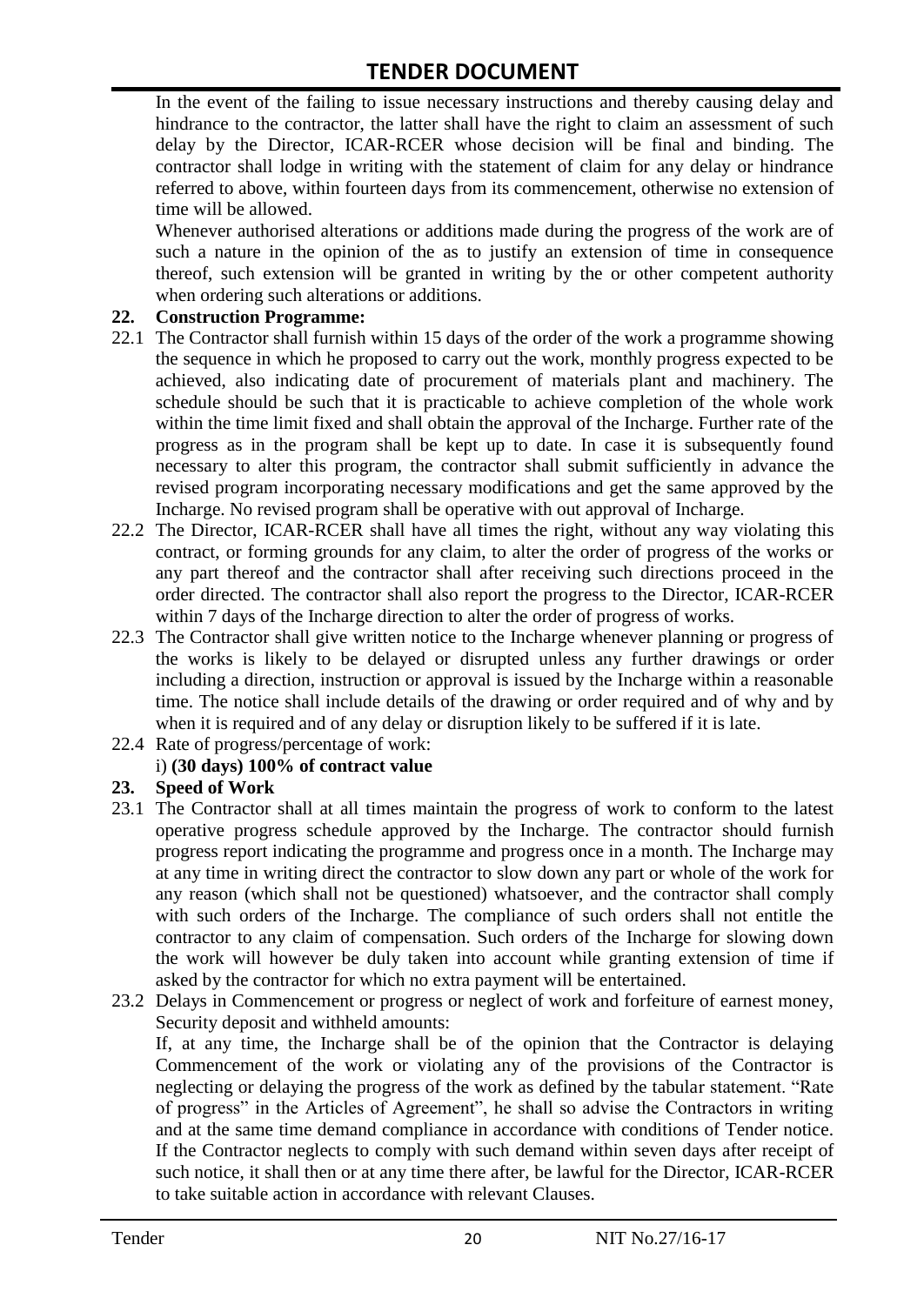#### **24. Suspension of works by the Contractor:**

- 24.1 If the Contractor shall suspend the works, or sublet the work without sanction of the Incharge, or in the opinion of the Incharge shall neglect or fail to proceed with due diligence in the performance of his part of the Contract as laid down in the Schedule rate of progress, or if he shall continue to default or repeat such default in the respects mentioned in relevant rules of GOI, Incharge shall take action in accordance with related Clauses.
- 24.2 If the Contractor stops work for 28 days and the Stoppage has not been authorised by the Incharge the Contract will be terminated as per the law.
- 24.3 If the Contractor has delayed the completion of works the Contract will be terminated under relavant Clauses.

#### **25. Extension of the Intended Completion Date:**

- 25.1 The Incharge shall extend or recommend for extension, in accordance with the Government orders in force, the Intended Completion Date if a Variation is issued which makes it impossible for Completion to be achieved by the Intended Completion Date.
- 25.2 The Incharge shall decide whether and by how much to extend the Intended Completion Date within 21 days of the Contractor asking the Engineer for a decision upon the effect of a Variation and submitting full supporting information. If the Contractor has failed to give early warning of a delay or has failed to cooperate in dealing with a delay, the delay by this failure shall not be considered in assessing the new Intended Completion Date.

#### **26. Delays Ordered by the Incharge**

26.1 The Incharge may instruct the Contractor to delay the start or progress of any activity within the Work.

#### **27. Early Warning:**

- 27.1 The contractor is to warn the Incharge at the earliest opportunity of specific likely future events or circumstances that may adversely affect the Execution of Works.
- 27.2 The Contractor shall cooperate with the Incharge in making and considering proposals for how the effect of such an event or circumstance can be avoided or reduced by anyone involved in the work and in carrying out any resulting instruction of the Incharge.

#### **28. Management Meetings:**

28.1 **The Incharge may require the Contractor to attend a management meeting. The business of a management meeting shall be to review the progress work.**

## **C. QUALITY CONTROL**

#### **29. Identifying Defects:**

29.1 The Incharge shall check the Contractor's work and notify the Contractor of any Defects that are found. Such checking shall not affect the Contractor"s responsibilities. The Incharge may instruct the Contractor to verify the Defect and to uncover and test any work that the Engineer considers may be a Defect.

#### **30. Tests:**

30.1 If the Incharge instructs the Contractor to carry out a test not specified in the Specification to check whether any work has a Defect and the Contractor shall pay for the test and any samples.

#### **31. Correction of Defects:**

- 31.1 The Incharge shall give notice to the Contractor of any Defects before the end of the Defects Liability Period, which begins on Completion. The defects liability period shall be extended for as long as defects remain to be corrected by the Contractor.
- 31.2 Every time notice of a Defect is given, the Contractor shall correct the notified defect within the length of time specified by the Incharge's notice.

#### **32. Uncorrected defects**

32.1 If the contractor has not corrected the defect within the time specified in the Incharge"s notice, the Incharge will assess the cost of having the defect corrected and the contractor will pay this amount.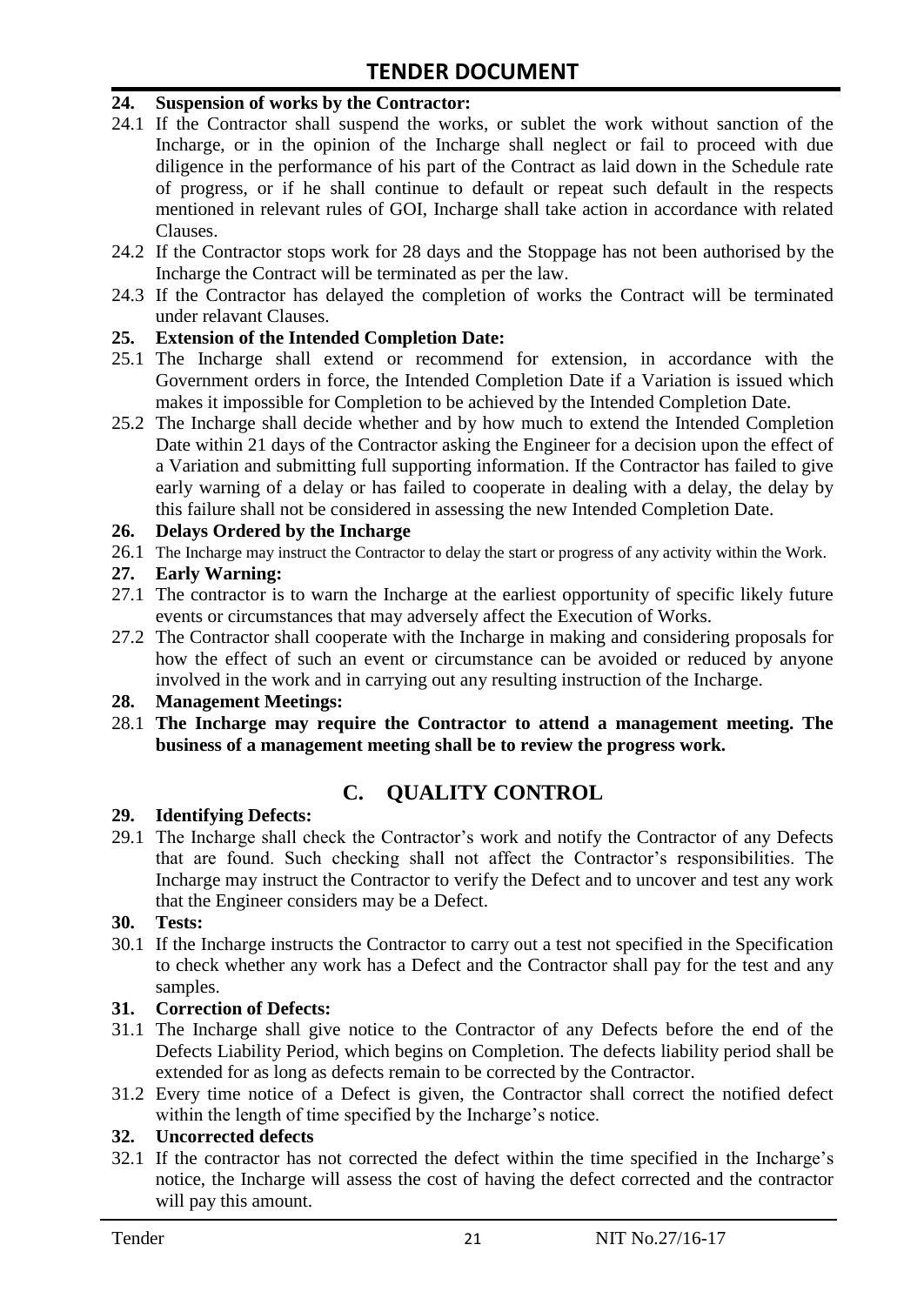#### **33. Quality Control:**

In addition to the normal inspection by the regular staff in charge of the execution of work, the work may also be inspected by the, Quality control Circle or by the State or District level Vigilance Cell Unit and any other authorised external Agency if any sub-standard work or excess payments are noticed with reference to measurement books etc., during inspection, action will be taken based on their observations and these will be effected by the Incharge of the execution of the work.

# **D. COST CONTROL**

#### **34. Bill of Quantities:**

- 34.1 The Bill Quantities shall contain items for the construction work to be done by the Contractor.
- 34.2 The Contractor is paid for the quantity of the work done as per quoted rate in the Bill of Quantities for each item.

#### **35. Changes in the Quantities:**

- 35.1 The contractor is bound to execute all supplemental works that are found essential, incidental and inevitable during execution of main work.
- 35.2 The payment of rates for such supplemental items of work will be regulated as under; Supplemental items directly deducible from similar items in the original agreement.
- 35.2.1 The rates shall be derived by adding to or subtracting from the agreement rate of such similar item the cost of the difference in the quantity of materials labour between the new items and similar items in the agreement worked out with reference to the Standard Schedule of Rates adopted in the sanctioned estimate with which the tenders are accepted.
- 35.2.2 (a) Similar items but the rates of which cannot be directly deduced from the original agreement.

(b) Purely new items which do not correspond to any item in the agreement.

35.2.3 The rates of all such items shall be Estimated Rates plus or minus overall Tender premium.

#### **36. Extra Items:**

- 36.1 Extra items of work shall not vitiate the contract. The contractor shall be bound to execute extra items of work as directed by the Incharge. The rates for extra items shall be worked out by the as per the conditions of the Contract and the same are binding on the Contractor.
- 36.2 The contractor shall before the 15th day of each month, submit in writing to the a statement of extra items if any that they have executed during the preceding month failing which the contractor shall not be entitled to claim any.

#### **36.3 Entrustment of additional items:**

- 36.3.1 Where ever additional items not contingent on the main work and outside the scope of original agreement are to be entrusted to the original contractor dispensing with bids and if the value of such items exceeds the limits up to which the officer is empowered to entrust works initially to contractor without calling for tenders, approval of next higher authority shall be obtained. Entrustment of such items on nomination shall be at rates not exceeding the estimated rates.
- 36.3.2 Entrustment of the additional items contingent on the main work will be authorised by the officers upto the monetary limits upto which they themselves are competent to accept items in the original agreement so long as the total amounts upto which they are competent to accept in an original agreement rates for such items shall be worked out in accordance with the procedure (I) For all items of work in excess of the quantities shown in the Bill of Quantities of the Tenders, the rate payable for such items shall be estimate rates for the items accepted by the competent authority.
- 36.3.3 Entrustment of either the additional or supplemental items shall be subject to the provisions of the agreement entered into by a Competent Authority after the tender is accepted. The Director being the authority next higher to the Director, who entered into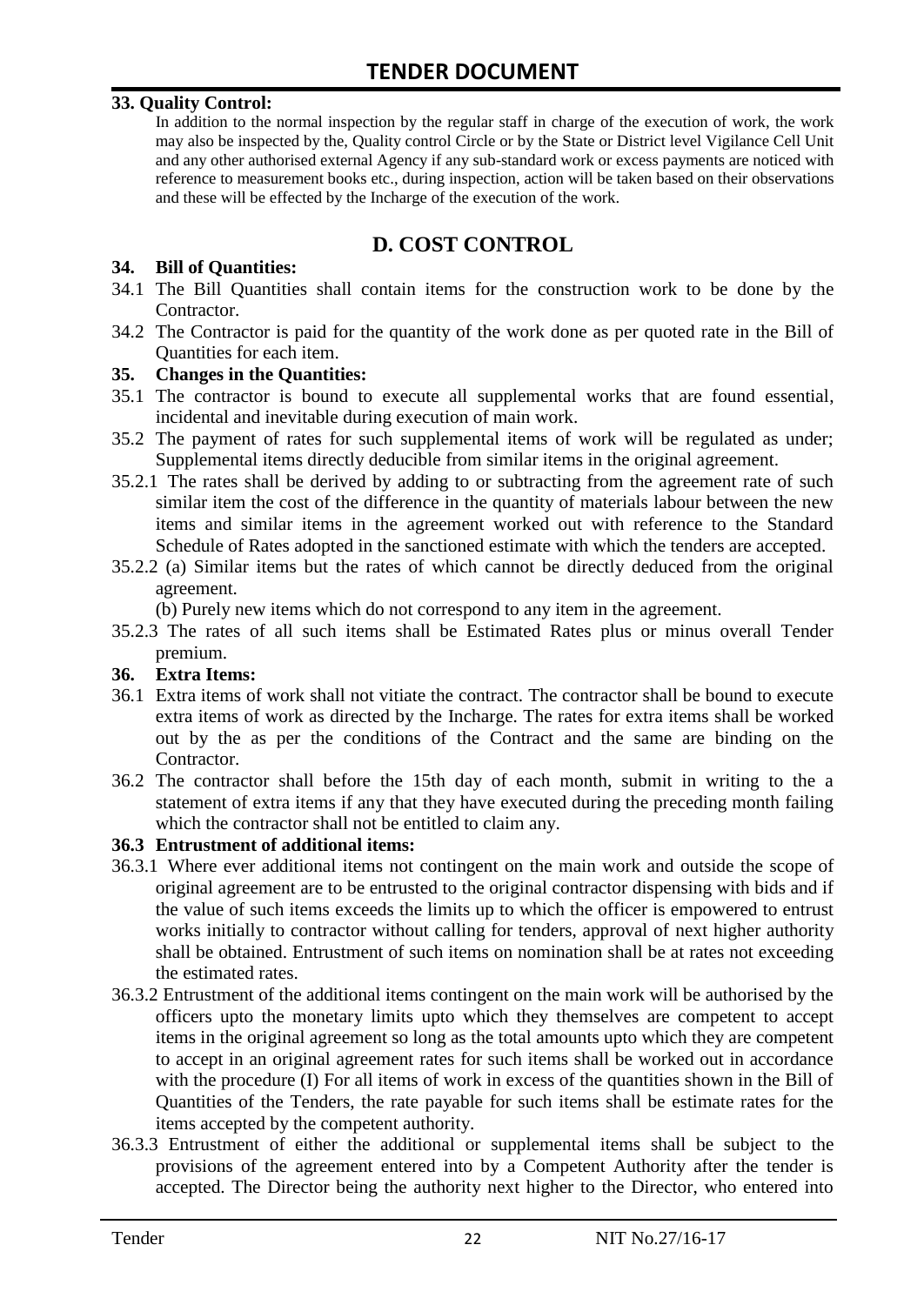the agreement approves the rate for the items / variation in quantity in the current agreement. The items shall not be ordered by an officer on his own responsibility if the revised estimate or deviation statement providing for the same requires the sanction of Director.

- Note:It may be noted that the term Estimate Rate used above means the rate in the sanctioned estimate with which the tenders are accepted, or if no such rates is available in the estimate, the rate derived will be with reference to the Standard Schedule of Rates adopted in the sanctioned estimate with which tenders are accepted.
- **37. Cash flow forecasts:**
- **37.1 When the program is updated, the contractor is to provide the Incharge with an updated cash flow forecast.**
- **38. Payment Certificates:**
- **38.1 The Contractor shall submit to the Incharge monthly statements of the estimated value of the work completed less the cumulative amount certified previously.**
- **38.2 The Incharge shall check the Contractor's monthly statement within 14 days.**
- **38.3 The value of work executed shall be determined by the Incharge.**
- **38.4 The value of work executed shall comprise the value of the quantities of the items in the Bill of Quantities completed.**
- **38.5 The Incharge may exclude any item certified in a previous certificate or reduce the proportion of any item previously certified in any certificate in the light of later information.**
- **39. Payments:**
- **39.1 Payment will be made after satisfactory completion of the work.**
- 39.2 Part Payment if any will be consider as per Govt. of India norms.
- 39.3 Part payment if any will be adjusted against the final payment
- **39.3 Payments and Certificates:**
- 39.3.1 In case of over payments or wrong payment if any made to the contractor due to wrong interpretation of the provisions of the contract a n d c ontract conditions etc., such unauthorized payment will be deducted in the subsequent bills or final bill for the work or from the bills under any other contracts with the Government or at any time there after from the deposits available with the Government.
- 39.3.2 Any recovery or recoveries advised by the Government Department either state or central, due to non-fulfilment of any contract entered into with them by the contractor shall be recovered from any bill or deposits of the contractor.
- 39.3.3 No claim shall be entertained, if the same is not represented in writing to the Incharge within 15 days of its occurrence.
- 39.3.4 The contractor is not eligible for any compensation for inevitable delay in handing over the site or for any other reason. In such case, suitable extensions of time will be granted after considering the merits of the case.

#### **40. Interest on Money due to the Contractor:**

- 40.1 No omission by the or the sub-divisional officer to pay the amount due upon certificates shall vitiate or make void the contract, nor shall the contractor be entitled to interest upon any guarantee fund or payments in arrear, nor upon any balance which may, on the final settlement of his accounts, found to be due to him.
- **41. Certificate of Completion of works:**
- **41.1 Certificate of Completion of works:**
- **41.1.1 When the whole of the work has been completed and has satisfactory passed any final test that may be prescribed by the Contract, the Contractor may give a notice to that effect to the Incharge accompanied by an undertaking to carryout any rectification work during the period of maintenance, such notice and undertaking shall be in writing and shall be deemed to be request by the Contractor for the Incharge to issue a Certificate of completion in respect of the Works. The Incharge**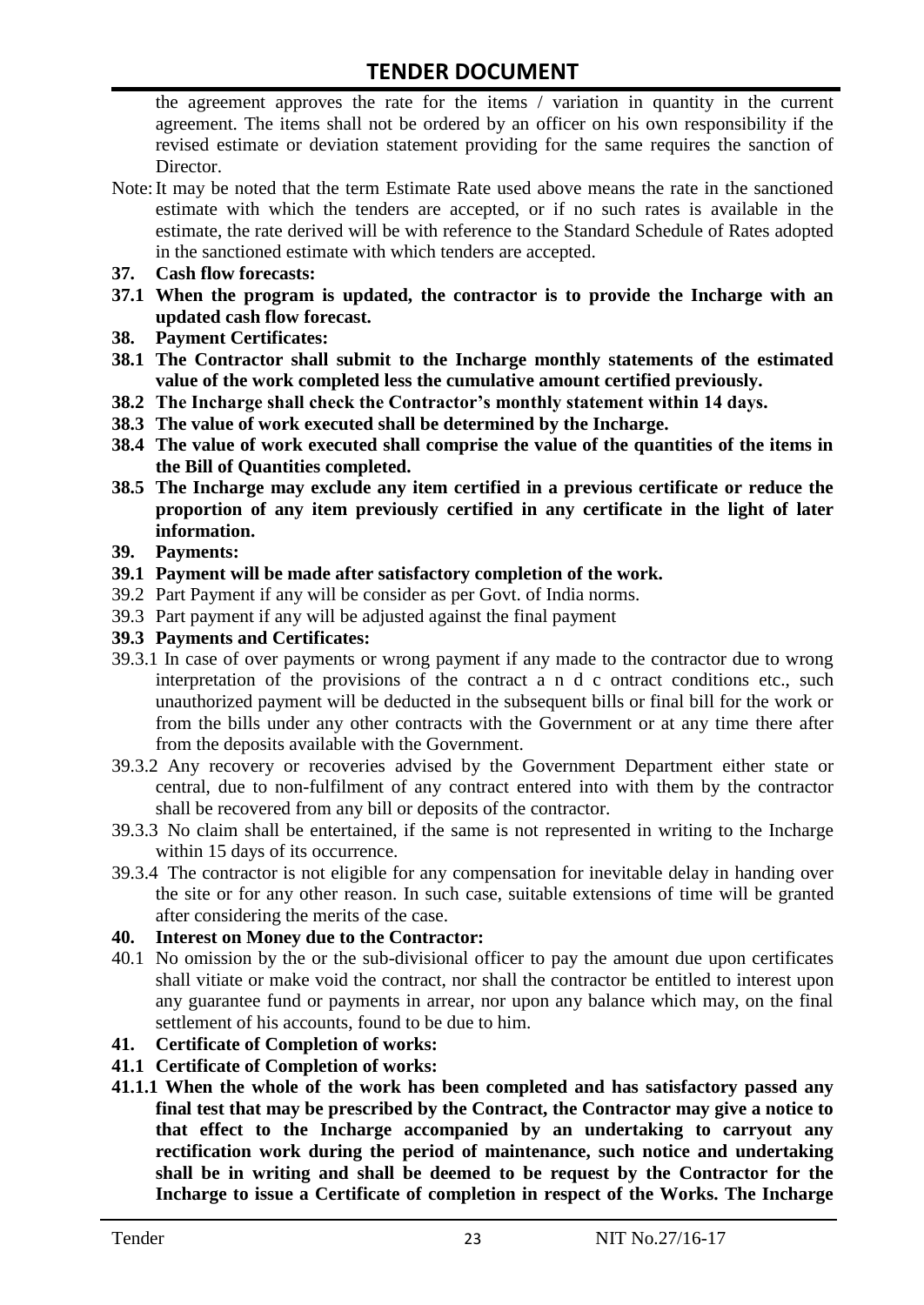**shall, within twenty one days of the date of delivery of such notice either issue to the Contractor, a certificate of completion stating the date on which, in his opinion, the works were completed in accordance with the Contract or give instructions in writing to the Contractor specifying all the Works which, in the Incharge'' opinion, required to be done by the Contractor before the issue of such Certificate.**

- **41.1.2 Incharge shall also notify the Contractor of any defects in the Works affecting completion that may appear after such instructions and before completion of the Works specified there in. The Contractor shall be entitled to receive such Certificate of the Completion within twenty one days of completion to the satisfaction of the Incharge of the Works so specified and making good of any defects so notified.**
- **41.1.3 Similarly, the Contractor may request and the Incharge shall issue a Certificate of Completion in respect of:**
- **a) Any section of the Permanent works in respect of which a separate time for completion is provided in the Contract, and**
- **b) Any substantial part of the Permanent Works which has been both completed to the satisfaction of the Incharge and occupied or used by the Department.**
- **41.1.4 If any part of the Permanent Works shall have been completed and shall have satisfactorily passed any final test that may be prescribed by the Contract, the Incharge may issue such certificate, and the Contractor shall be deemed to have undertaken to complete any outstanding work in that part of the Works during the period of Maintenance.**

#### **42. Taxes included in the Price:**

42.1 The rates quoted by the contractor shall be deemed to be inclusive of the sales Tax and other taxes on all materials that the contractor will have to purchase for performance of this contract.

#### **43. Liquidated Damages:**

- 43.1 If for any reason, which does not entitle the contractor to an extension of item, the rate of progress of works, or any section is at any time, in the opinion of the Director, ICAR-RCER too slow to ensure completion by the prescribed time or extended time for completion Director, ICAR-RCER shall so notify the contractor in writing and the contractor shall there upon take such steps as are necessary and the Director, ICAR-RCER may approve to expedite progress so as to complete the works or such section by the prescribed time or extended time. The contractor shall not be entitled to any additional payment for taking such steps. If as a result of any notice given by the Director, ICAR-RCER under this clause the contractor shall seek the Director, ICAR-RCER permission to do any work at night or on Sundays, if locally recognised as days or rest, or their locally recognised equivalent, such permission shall not be unreasonably refused.
- 43.2 If the contractor fails to complete whole of the works or any part thereof or section of the works within the stipulated periods of individual mile stones (including any bonafide extensions allowed by the competent authority without levying liquidated damages), the Director, ICAR-RCER may without prejudice to any other method of recovery will deduct one hundreds of one percent of contract value per calendar day or part of the day for the period of delays subject to a maximum of 10% of the contract value not as a penalty from any monies in his hands due or which may become due to the contractor. The payment or deductions of such damages shall not relieve the contractor from his obligation to complete the works, or from any other of his obligations and liabilities under the contract
- 43.3 The liquidated damages for the whole of the work are @0.05% of value of contract per day for delay. The maximum amount of liquidated damages for the whole of the works is ten percent of final contract price.

The effective date will be from the date of handing over of the site after agreement and after obtaining a Program of the work.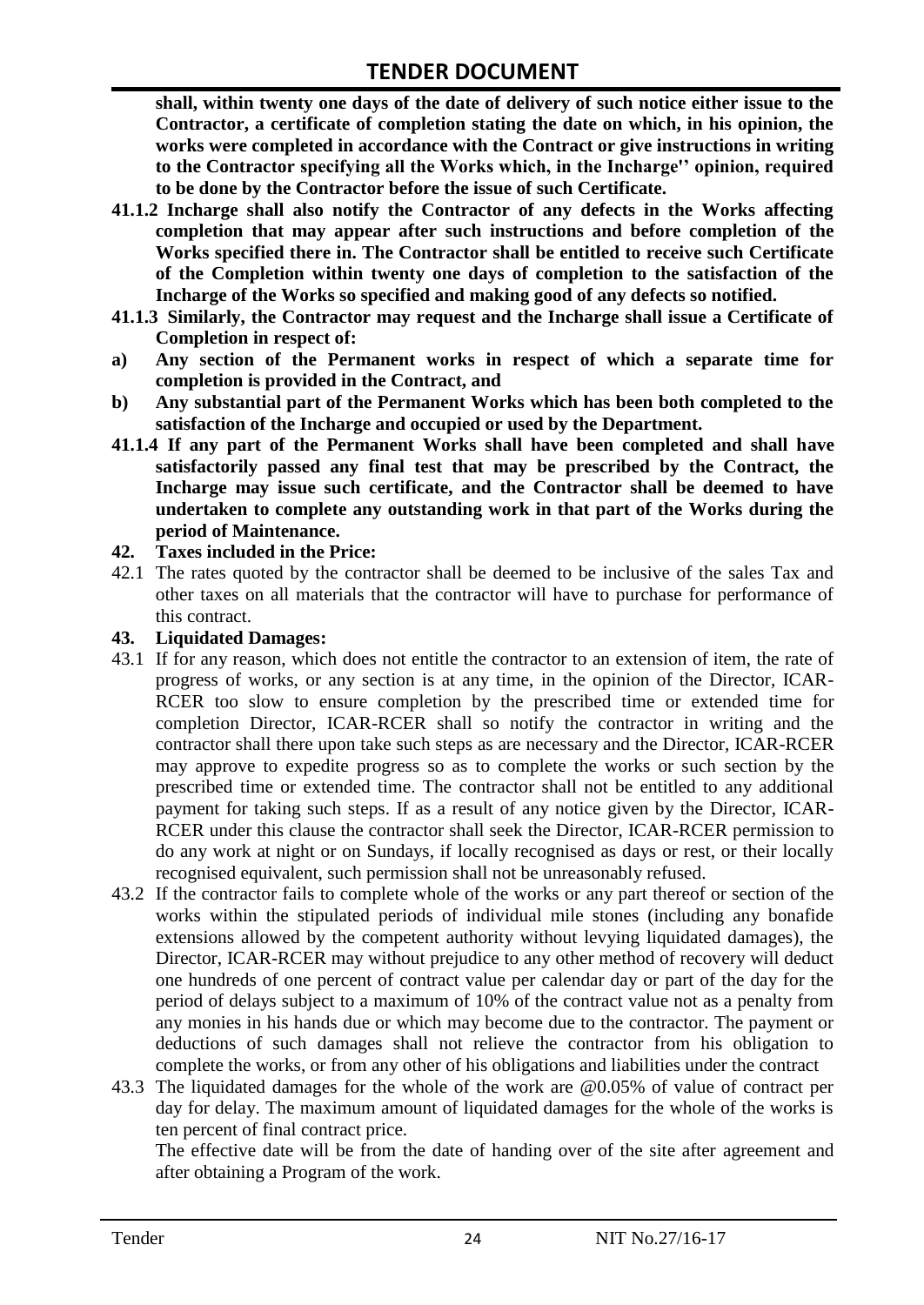#### **44. Cost of Repairs:**

44.1 Loss or damage to the works or materials to the works between the start date and the end of the defects correction periods shall be remedied by the contractor at the contractor"s cost if the loss or damage arises from the contractor's acts or omissions.

# **E. FINISHING THE CONTRACT**

#### **45. Completion:**

45.1 The Contractor shall request the Incharge to issue a Certificate of completion of the Works and the Incharge will do so upon deciding that the work is completed.

#### **46. Taking Over:**

- 46.1 The Department shall takes over the Site and the Works within seven days of the Incharge issuing a certificate of Completion based on the report given by the Consultant.
- *47. Final Account:*
- **47.1 The Contractor shall supply to the Incharge a detailed account of the total amount that the Contractor considers payable under the Contract before the end of the Defects Liability Period. The Incharge shall issue a Defects Liability Certificate and certify any final payment that is due to the Contractor within 56 days of receiving the Contractor's account if it is correct and complete. If it is not, the Incharge shall issue within 56 days a schedule that states the scope of the corrections or additions that are necessary. If the final Account is still unsatisfactory after it has been resubmitted, the Incharge shall decide on the amount payable to the Contractor and issue a payment certificate with in 56 days of receiving the Contractor's revised account.**

#### **48. Termination:**

- 48.1 The Department may terminate the Contract if the contractor causes a fundamental breach of the Contract.
- 48.2 Fundamental breaches of Contract include, but shall not be limited to the following.
- a) The Contractor stops work for 28 days when no stoppage of work is shown on the current program and the stoppage has not been authorised by the Incharge.
- b) The Contractor is made bankrupt or goes into liquidation other than for a reconstruction or amalgamation.
- c) The Incharge gives Notice that failure to correct a particular Defect is a fundamental breach of Contract and the Contractor fails to correct it within a reasonable period of time determined by the Incharge; and
- d) The Contractor does not maintain a security which is required and
- e) The Contractor has delayed the completion of works by the number of days for which the maximum amount of liquidated damages can be paid as defined.
- f) If the contractor, in the judgement of the Department has engaged in corrupt or fraudulent practices in competing for or in the executing the contract.

For the purpose of this paragraph: "corrupt practice" means the offering, giving, receiving or soliciting of any thing of value to influence the action of a public official in the procurement process or in contract execution. "Fraudulent practice" means a misrepresentation of facts in order to influence a procurement process or the execution of a contract to the detriment o the Government and includes collusive practice among Tenderers (prior to or after Tender submission) designed to establish Tender prices at artificial non-competitive levels and to deprive the Government of the benefits of free and open competition.

- 48.3 Notwithstanding the above the Department may terminate the contract for convenience.
- 48.4 If the Contract is terminated, the Contractor shall stop work immediately, make the Site safe and secured leave the Site as soon as reasonably possible.

#### **49. Payment upon Termination:**

**49.1 If the Contract is terminated because of a fundamental breach of Contract by the Contractor, the Incharge shall issue a certificate for the value of the work done less**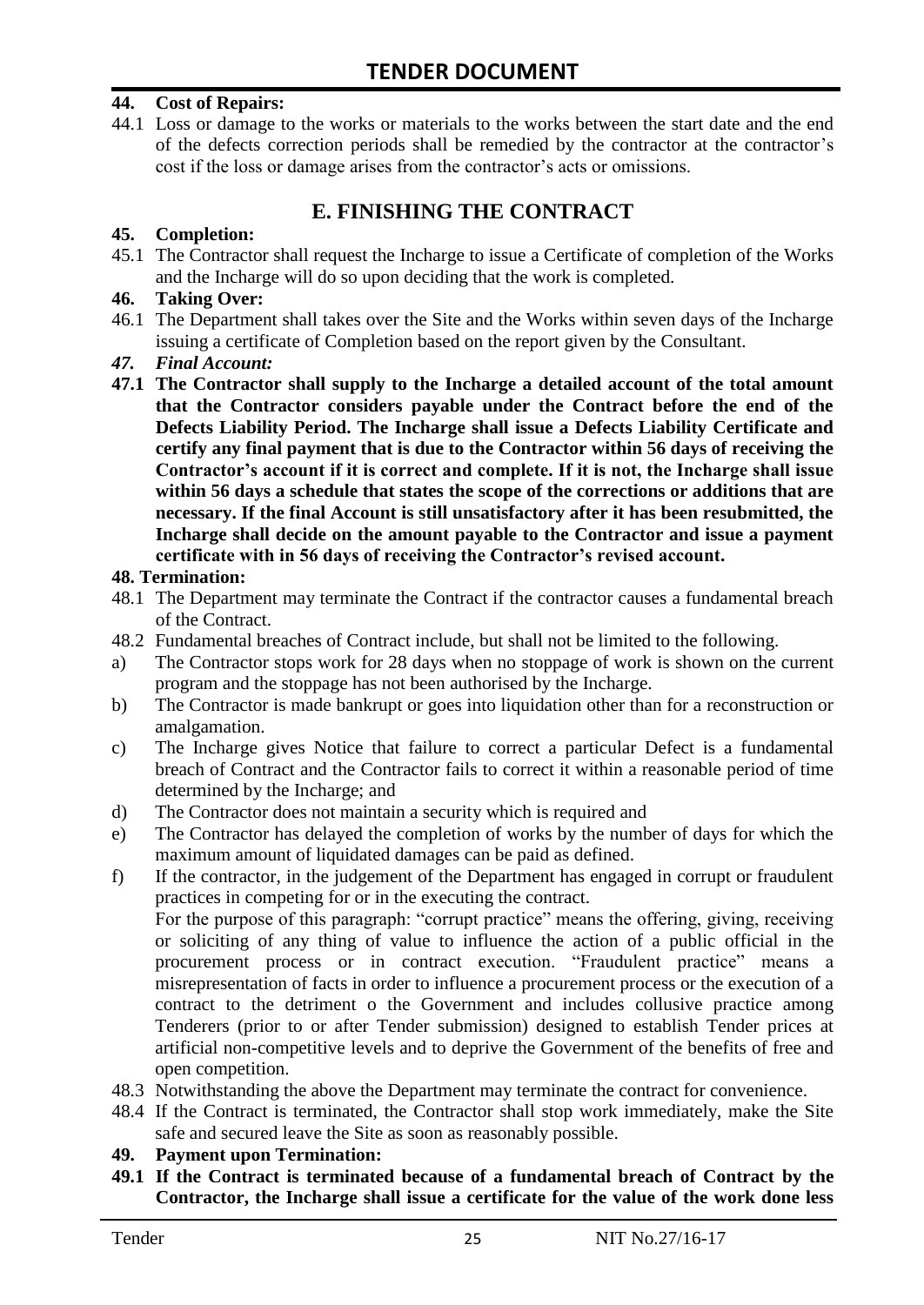**advance payments received upon the date of the issue of the certificate, less other recoveries due in terms of the Contract, less taxes due to be deducted at source as per applicable law and less the rate to apply to the work not completed.. If the total amount due to the Department exceeds any payment due to the Contractor the difference shall be a debt payable to the Department.**

- **50. Property:**
- 50.1 All materials on the Site, Plant, Equipment, Temporary Works and Works are deemed to be the property of the Department if the Contract is terminated because of Contractor's default.
- **51. Release from Performance:**
- 51.1 **If the Contract is frustrated by the outbreak of war or by any other event entirely outside the control of either the Department or the Contractor the Incharge shall certify that the contract has been frustrated. The Contractor shall make the site safe and stop work as quickly as possible after receiving this certificate and shall be paid for all works carried out before receiving it and for any work carried out after wards to which commitment was made.**

# **F. Special Conditions**

#### **52. Water Supply:**

The Contractor has to make his own arrangements for water required for the work and to the colonies and work sites, which are to be established by the Contractor.

#### **53. Electrical Power:**

The Contractors will have to make their own arrangements for drawing electric power from the nearest power line after obtaining permission from the PESU at his own cost. In case of failure of electricity, the Contractor has to make alternative arrangements for supply of electricity by Diesel Generator sets of suitable capacity at place of work. If the supply is arranged by the Department, necessary Tariff rates shall have to be paid based on the prevailing rates.

The contractor will pay the bills of Electricity Board for the cost of power consumed by him.

**The contractor shall satisfy all the conditions and rules required as per Indian Electricity Act 1910 and under rule –45(I) of the Indian Electricity Rules, 1956 as amended from time to time and other pertinent rules.**

The power shall be used for bonafide Departmental works only.

#### **53.1 Electric Power for Domestic Supply:**

- a) The contractor has to make his own arrangements for the supply of electric power for domestic purposes and the charges for this purpose have to be paid by him at the rates as fixed by the Bihar State Electricity Board from time to time.
- b) The contractor will have to make his own arrangements to lay and maintain the necessary distribution lines and wiring for the camp at his own cost. The layout and the methods of laying the lines and wiring shall have the prior approval of the Incharge. All camp area shall be properly electrified. All lines, streets, approaches for the camp etc., shall be sufficiently lighted for the safety of staff and labour of the contractor, at the cost of the Contractor and it will be subject to the approval of the Incharge.

#### **54. Land:**

#### **54.1 Land for Contractor's use:**

The contractor will be permitted to use Government land for execution of work. The contractor shall have to make his own arrangements for acquiring and clearing the site, leveling, providing drainage and other facilities for labour staff colonies, site office, workshop or stores and for related activities. The Contractor shall apply to the Department within a reasonable time after the award of the contract and atleast 30 days in advance of its use, the details of land required by him for the work at site and the land required for his camp and should any private land which has not been acquired, be required by the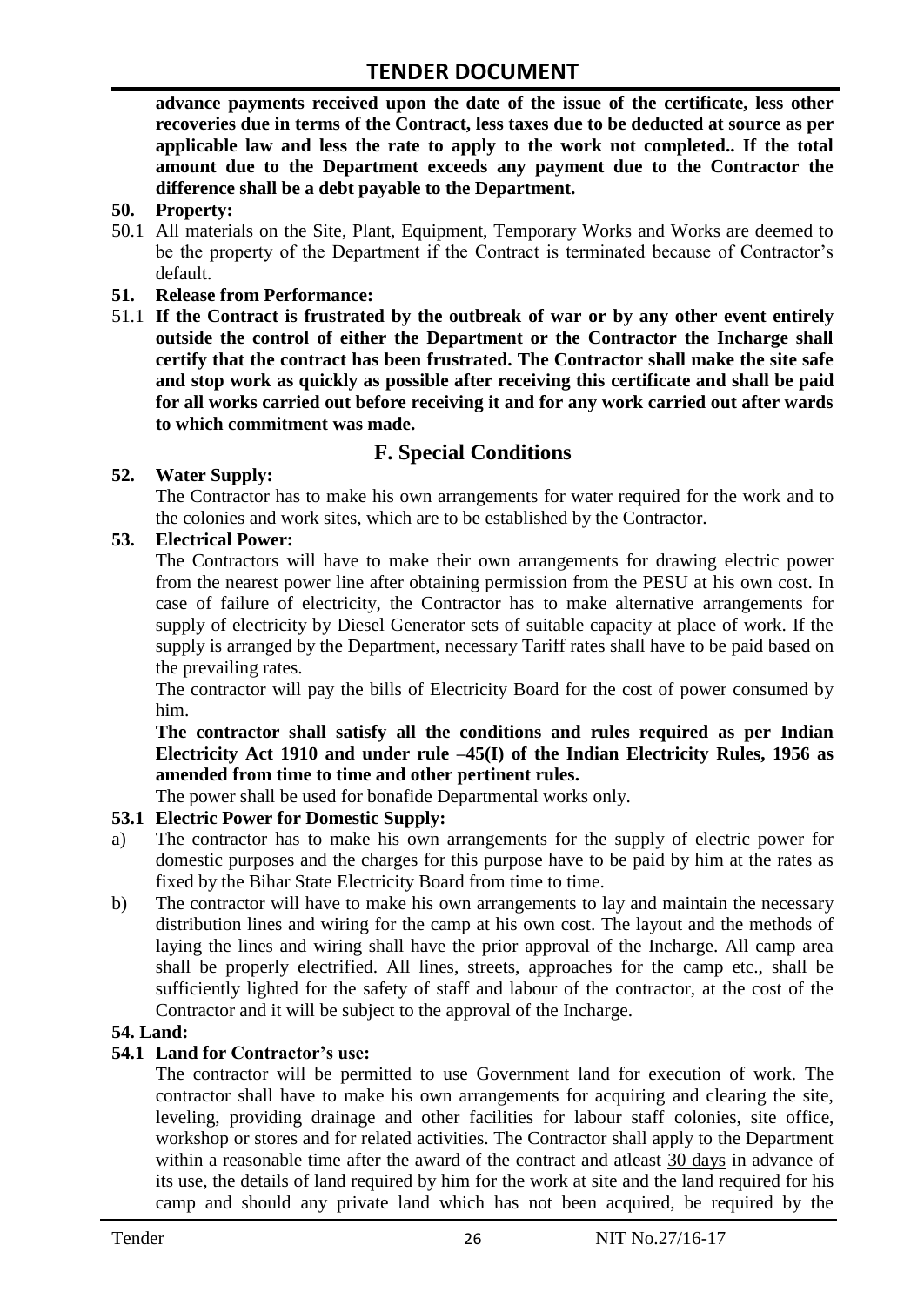contractor for his use. The same may be acquired by the contractor at his own cost by private negotiations and no claim shall be admissible to him on this account. The Incharge reserves the right to refuse permission for use of any government land for which no claim or compensation shall be admissible to the contractor. The contractor shall, however, not be required to pay cost or any rent for the Government land given to him.

#### **54.2 Surrender of occupied land**

- a) The Government land as here in before mentioned shall be surrendered to the Incharge within seven days, after issue of completion certificate. Also no land shall be held by the contractor longer than the Incharge shall deem necessary and the contractor shall on the receipt of due notice from the Incharge, vacate and surrender the land which the Incharge may certify as no longer required by the Contractor for the purpose of the work.
- b) The contractor shall make good to the satisfaction of the Incharge any damage to areas, which he has to return or to other property or land handed over to him for purpose of this work. Temporary structures may be erected by the contractor for storage sheds, offices, residences etc., for non-commercial use, with the permission of the on the land handed over to him at his own cost. At the completion of the work these structures shall be dismantled site cleared and handed over to the. The land required for providing amenities will be given free of cost from Government lands if available otherwise the contractor shall have to make his own arrangements.

#### **54.3 Contractor not to dispose off Spoil etc.,**

The contractor shall not dispose off or remove except for the purpose of fulfilment of this contract, sand, stone, clay ballast, earth, trees and shrubs or other materials obtained in the excavation made or lying on the site of the work, and all such materials and produce shall remain property of the Government. The Department may upon request from the contractor, or if so stipulated in the conditions of the contract allow the contractor to use any of the above materials for the works either free of cost or after payment as may be specifically mentioned or considered necessary during the execution of the work.

#### **55. Roads:**

In addition to existing public roads and roads Constructed by Government, if any, in work area all additional approach roads inside work area and camp required by the Contractor shall be constructed and maintained by him at his own cost. The layout design, construction and maintenance etc. of the roads shall be subject to the approval of the Incharge. The contractor shall permit the use of these roads by the Government free of charge.

It is possible that work at, or in the vicinity of the work site will be performed by the Government or by other contractors engaged in work for the Government during the contract period. The contractor shall without charge permit the government and such other contractor and other workmen to use the access facilities including roads and other facilities, constructed and acquired by the contractor for use in the performance of the works.

The contractor's heavy construction traffic or tracked equipment shall not traverse any public roads or bridges unless the contractor has made arrangement with the authority concerned. In case contractor"s heavy construction traffic or tracked equipment is not allowed to traverse any public roads or bridges and the contractor is required to make some alternative arrangements, no claim on this account shall be entertained. The contractor is cautioned to take necessary precautions in transportation of construction materials to avoid accidents.

#### **56. Payment for Camp Construction**

No payment will be made to the contractor for construction, operation and maintenance of camp and other camp facilities and the entire cost of such work shall be deemed to have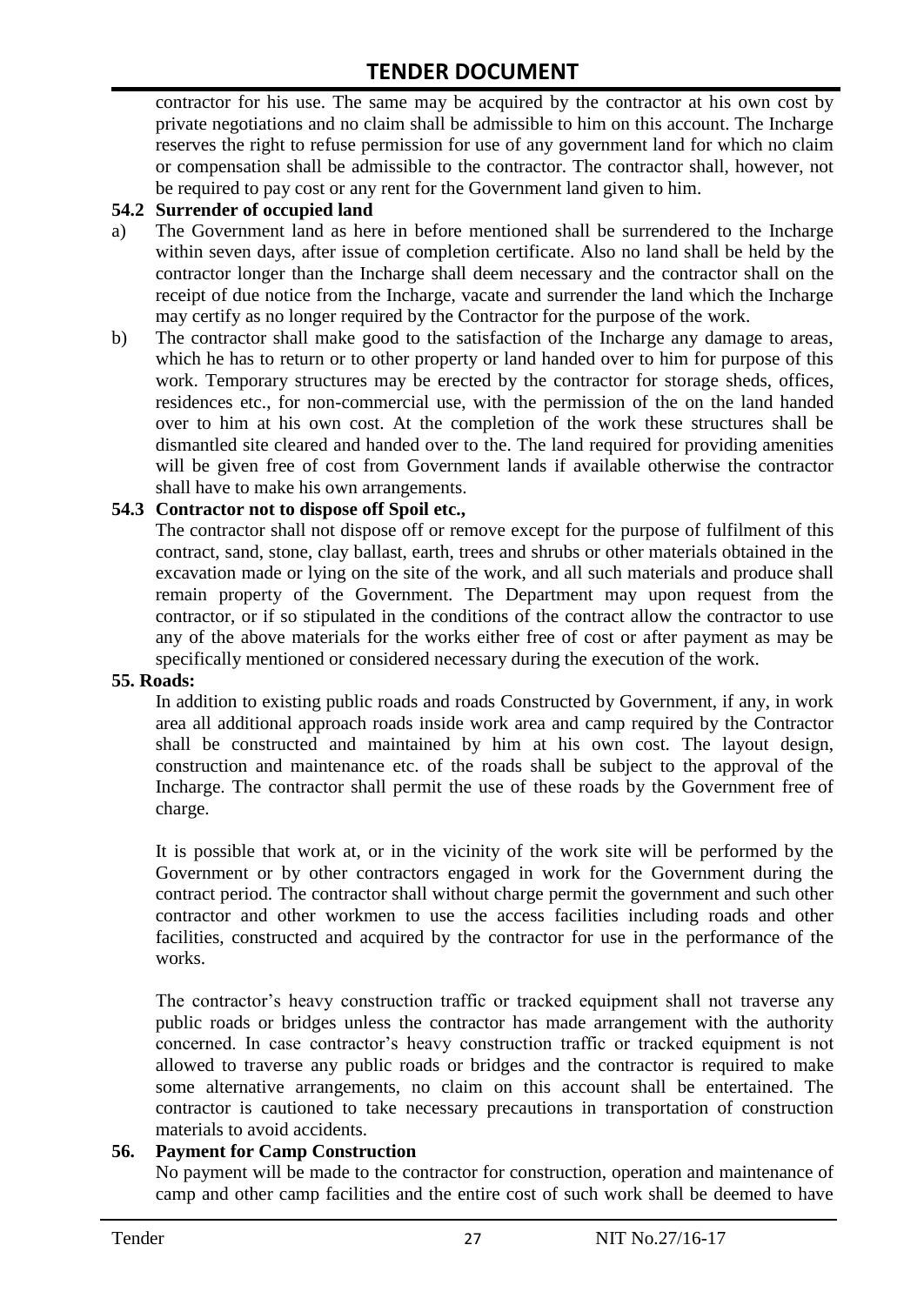been included in the tendered rate for the various items of work in the schedule of quantities and bids.

#### **57. Explosive And Fuel Storage Tanks**

No explosive shall be stored within ½ (half) KM of the limit of the camp sites. The storage of gasoline and other fuel oils or of Butane, Propane and other liquefied petroleum gases, shall confirm to the regulations of Andhra Pradesh State Government and Government of India. The tanks, above ground and having capacity in excess of 2000 liters, shall not be located within the camp area, nor within 200m, of any building.

#### **58. Labour:**

The contractor shall, make his own arrangements for the engagement of all staff and labour, local or other, and for their payment, housing, feeding and transport.

Labour importation and amenities to labour and contractor's staff shall be to the contractor's account. His quoted rate shall include the expenditure towards importation of labour amenities to labour and staff;

The contractor shall, if required by the Incharge deliver to the Incharge a written in detail, is such form and at such intervals as the Incharge may prescribe, showing the staff and the numbers of the several classes of labour from time to time employed by the contractor on the Site and such information respecting Contractor"s Equipment as the Incharge may require.

#### **58.1 Transportation of Labour:**

- I. The contractor shall make his own arrangement for the daily transportation of the labour and staff from labour camps colonies to the work spot and no labour or staff of the contractor shall stay at the work spot. No extra payment will be made to the contractor for the above transportation of the labour and his quoted rate to the work shall include the transportation charges of labour from colonies to work spot and back.
- **II. The contractor will at all times duly observe the provisions of employment of children Act XXVI of 1938 and any enactment or modification of the same and will not employ or permit any person to do any work for the purpose under the provisions of this agreement in contravention of said Act. The contractor here by agrees to indemnify the department from and against all claims, penalties which may be suffered by the department or any person employed by the department by any default on the part of the contractor in the observance and performance of the provisions of the employment of children Act. XXVI of 1938 or any enactment or modification of the same.**

**The contractor shall obtain the insurance at his own cost to cover the risk on the works to labour engaged by him during period of execution against fire and other usual risks and produce the same to the concerned before commencement of work as per govt. guidelines.**

#### **59. Safety Measures:**

- 1. The contractor shall take necessary precautions for safety of the workers and preserving their health while working in such jobs, which require special protection and precautions. The following are some of the measures listed but they are not exhaustive and contractor shall add to and augment these precautions on his own initiative where necessary and shall comply with directions issued by the or on his behalf from time to time and at all times.
- 2. Providing protective foot wear to workers situations like mixing and placing of mortar or concrete sand in quarries and places where the work is done under much wet conditions.
- 3. Providing protective head wear to workers at places like under ground excavations to protect them against rock falls.
- 4. Providing masks to workers at granulates or at other locations where too much fine dust is floating about and sprinkling water at frequent intervals by water hoses on all stone crushing area and storage bins abate to dust.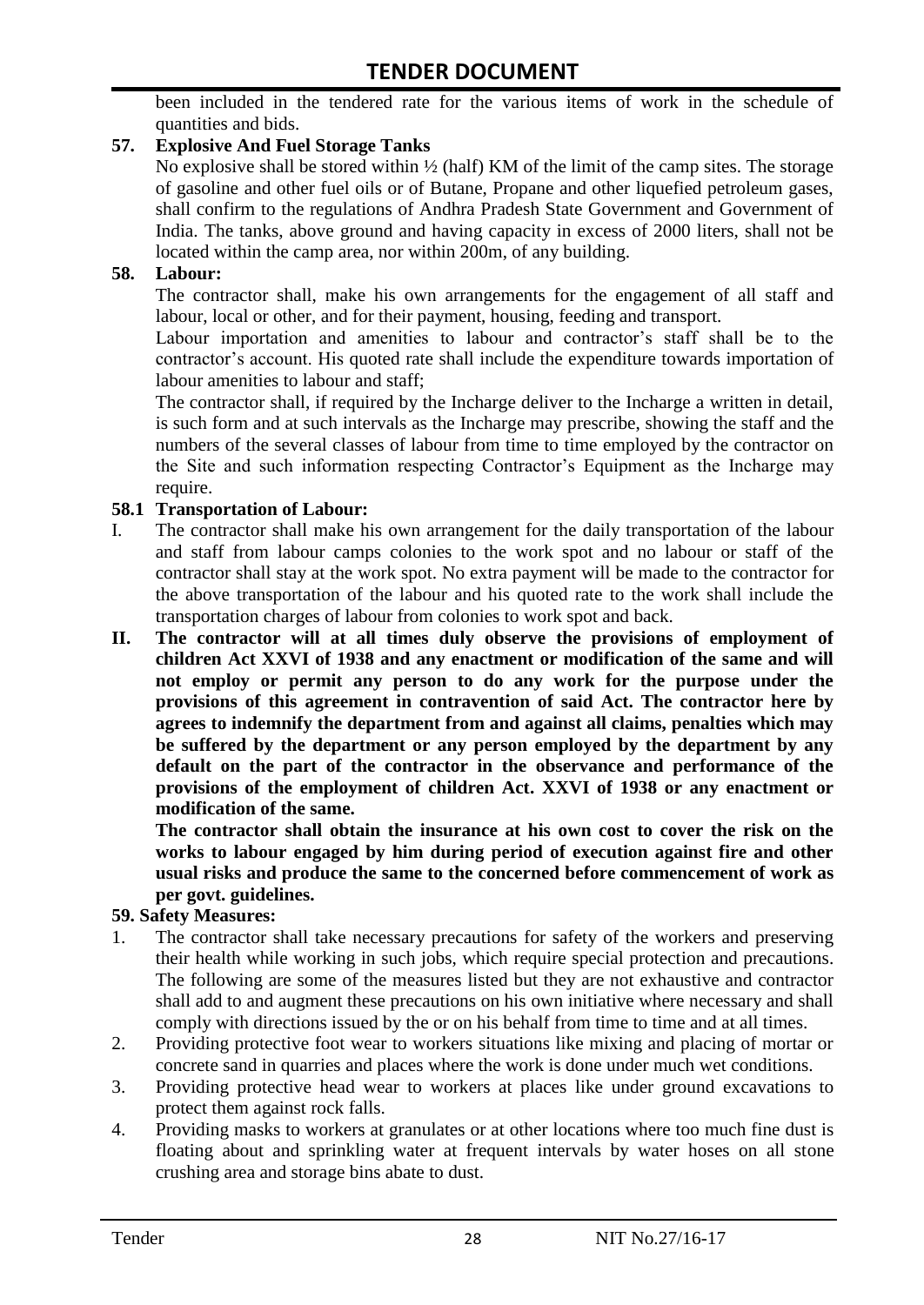- 5. Getting the workers in such jobs periodically examined for chest trouble due to too much breathing in to fine dust.
- 6. Taking such normal precautions like fencing and lightening in excavation of trenches, not allowing rolls and metal parts of useless timber spread around, making danger areas for blasting providing whistles etc.
- 7. Supply work men with proper belts, ropes etc., when working in precarious slopes etc.
- 8. Avoiding named electrical wire etc., as they would electrocute the works.
- 9. Taking necessary steps towards training the workers concerned on the machinery before they are allowed to handle them independently and taking all necessary precautions in around the areas where machines hoists and similar units are working.

#### **60. Fair Wage Clause:**

- 1. The contractor shall pay not less than fair wages to labourers engaged by him on the work.
- 2. "Fair" wages means wages whether for time of piecework notified by the Government from time in the area in which the work is situated.
- 3. The contractor shall not with-standing the revisions of any contract to the contrary cause to be paid to the labour, in directly engaged on the work including any labour engaged by the sub-contractor in connection with the said work, as if the laborers had been directly employed by him.
- 4. In respect of labour directly or indirectly employed in the works for the purpose of the contractors part of the agreement the contractor shall comply with the rules and regulations on the maintenance of suitable records prescribed for this purpose from time to time by the Government. He shall maintain his accounts and vouchers on the payment of wages to the laborers to the satisfaction of the Incharge.
- 5. The shall have the right to call for such record as required to satisfy himself on the payment of fair wages to the labourers and shall have the right to deduct from the contract amount a suitable amount for making good the loss suffered by the worker or workers by reason of the "fair wages" clause to the workers.
- 6. The contractor shall be primarily liable for all payments to be made and for the observance of the regulations framed by the Govt. from time to time without prejudice to his right to claim indemnity from his sub-contractors.
- **7. As per contract labour (Regulation and abolition) Act. 1970 the contractor has to produce the license obtained from the licensing officers of the labour department along with the tender or at the time of agreement.**
- 8. Any violation of the conditions above shall be deemed to be a breach of his contract.
- 9. Equal wages are to be paid for both men and women if the nature of work is same and similar.
- 10. The contractor shall arrange for the recruitment of skilled and unskilled labour local and imported to the extent necessary to complete the work within the agreed period as directed by the Engineer-in-charge in writing.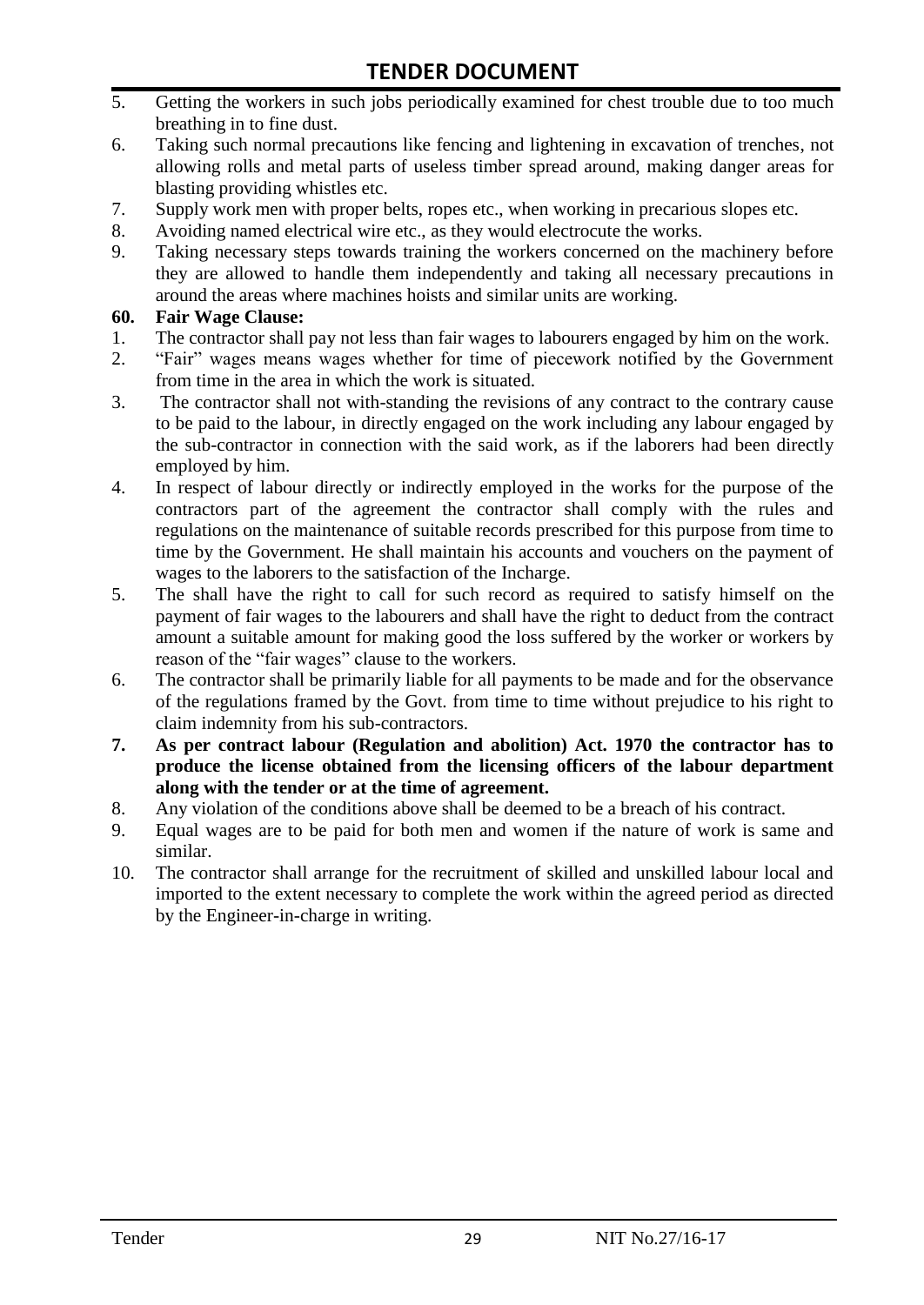#### **61. Indemnity Bond:**

**Name of work: Brick soling of foot path (Approx. 70 x 1.25m) and new fitting of security light near transformer at Sabajpura Farm, ICAR RCER, Patna.**

**I …………………………………. contractor S/o……………………………………..... aged ……………………………Resident of ……………………………………………. do hereby bind myself to pay all the claims may come (a) under Workmen's Compensation Act. 1933 with any statutory modification there of and rules there under or otherwise for or in respect of any damage or compensation payable in connection with any accident or injury sustained (b) under Minimum wages Act 1948 (c) under payment of wages Act.1936 (d) under the Contractor labour (Regulation and Abolition) Act. 1970 by workmen engaged for the performance of the business relating to the above contract i.e., failing such payment of claims of workmen engaged in the above work, I abide in accepting for the recovery of such claims, effected from any of my assets with the departments.**

**62. Compliance with Labour Regulations:**

**During continuance of the contract, the contractor and his sub contractors shall abide at all times by all existing labour enactments and rules made there under, regulations, notifications and bye laws of the State or Central Government or local authority and any other labour law (including rules), regulations, bye laws that may be passed or notifications that may be issued under any labour law in future either by the State or the Central Government or the local authority and also applicable labour regulations, health and sanitary arrangements for workmen, insurance and other benefits. Salient features of some of the major labour laws that are applicable to construction industry are given below. The contractor shall keep the Department indemnified in case any action is taken against Department by the competent authority on account of contravention of any of the provisions of any Act or rules made there under, regulations or notifications including amendments. If the Department is caused to pay or reimburse, such amounts as may be necessary to cause or observe, or for non-observance of the provision stipulated in the notifications/bye laws/Acts/Rules/regulations including amendments, if any, on the part of the contractor, the Incharge /Department shall have the right to deduct any money due to the contractor including his amount of performance security. The Department/Incharge shall also have right to recover from the contractor any sum required or estimated to be required for making good the loss or damage suffered by the Department.**

**The employees of the Contractor and the Sub-contractor in no case shall be treated as the Department of the Department at any point of time.**

- **63. Salient features of some major labour laws applicable to establishment engaged in buildings and other construction work:**
- **(a) Workmen compensation Act 1923: The Act provides for compensation in case if injury by accident arising out of and during the course of employment.**
- **(b) Payment of Gratuity Act 1972: Gratuity is payable to an employee under the Act on satisfaction of certain conditions on separation if any employee has completed 5 years service or more, or on death, the rate of 15 days wages for every completed year of service. The Act is applicable to all establishments, employing 10 or more employees.**
- **(c) Employees P.F. and Miscellaneous provision Act 1952: The Act provides for monthly contributions by the Department plus workers @ 10% or 8.33%. The benefits payable under the Act are:**
- **(i) Pension or family pension on retirement or death, as the case may be.**
- **(ii) Deposit linked insurance on the death in harness of the worker.**
- **(iii) Payment of P.F. accumulation on retirement/death etc.,**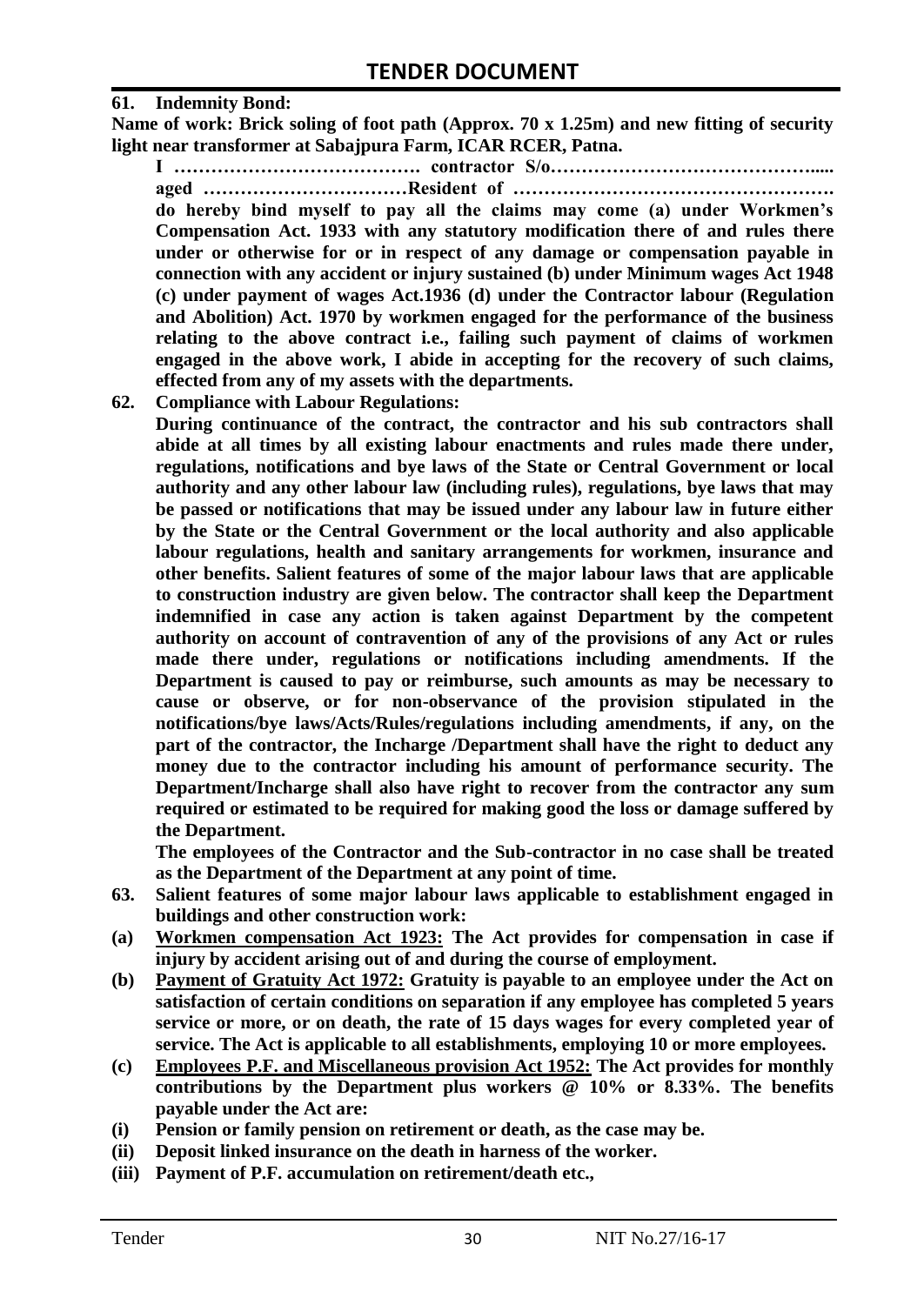- **(d) Maternity Benefit Act 1951: The Act provides for leave and some other benefits to women employees in case of confinements or miscarriage etc.**
- **(e) Contract Labour (Regulation & Abolition) Act 1970: The Act provides for certain**  welfare measures to be provided by the contractor to contract labour and in case the **Contractor fails to provide, the same are required to be provided by the Principal Department by Law. The Principal Department is required to take certificate of Registration and the contractor is required to take license from the designated Officer. The Act is applicable to the establishments or Contractor of Principal Department if they employ 20 or more contract labour.**
- **(f) Minimum wages Act 1948: The Department is supposed to pay not less than the Minimum wages fixed by appropriate Government as per provisions of the Act if the employment is a scheduled employment construction of Buildings, Roads, Runways are scheduled employments.**
- **(g) Payment of wages Act 1936: It lays down as to by what date the wages are to be paid, when it will be paid and what deductions can be made form the wages of the workers.**
- **(h) Equal Remuneration Act 1979: The Act provides for payment of equal wages for work of equal nature to Male or Female workers and for not making discrimination against Female employee in the matters of transfers, training and promotions etc.**
- **(i) Payment of Bonus Act 1965: The Act Is applicable to all establishments employing 20 or more employees. The Act provides for payment of annual bonus subject to a minimum of 8.33% of wages and maximum of 20% of wages to employees drawing Rs. 3500/- per month or less. The bonus to be paid to employees getting Rs.2500/- per months or above and upto Rs.3500/- per month shall be worked out by taking wages as Rs.2500/- per monthly only. The Act does not apply to certain establishments. The newly set-up establishments are exempted for five years in certain circumstances. Some of the State Governments have reduced the employment size from 20 to 10 for the purpose of applicability of this Act.**
- **(j) Industrial Disputes Act 1947: The Act lays down the machinery and procedure fo resolution of Industrial disputes, in what situations a strike or lock- out becomes illegal and what are the requirements for laying off or retrenching the employees or closing down the establishment.**
- **(k) Industrial Employment (Standing Orders) Act 1946: It is applicable to all establishments employing 100 or more workmen (employment size reduced by some of the State and Central Government to 50). The Act provides for laying down rules governing the conditions of employment by the Department on matters provided in the Act and get the same certified by the designated Authority.**
- **(l) Trade Unions Act 1926: The Act lays down the procedure for registration of trade unions of workmen and Departments. The Trade Unions registered under the act have been given certain immunities from civil and criminal liabilities.**
- **(m) Child Labour (Prohibition & Regulation) Act 1986: The Act prohibits employment of children below 14 years of age in certain occupations and processes and provides for regulation of employment of children in all other occupations and processes, Employment Child Labour is prohibited in Building and Construction Industry.**
- **(n) Inter-State Migrant workmen's (Regulation of Employment & Conditions of service) Act 1979: The Act applicable to an establishment, which employs 5 or more interstate migrant workmen through an intermediary (who has recruited workmen in one state for employment in the establishment situated in another State). The inter State migrant workmen, in an establishment to which this Act becomes applicable, are required to be provided certain facilities such as housing, medical aid, traveling expenses from home upto the establishment and back, etc.**
- **(o) The Building and Other Construction workers (regulation of Employment and conditions of service) Act 1996 and the Cess Act of 1996: All the establishments who**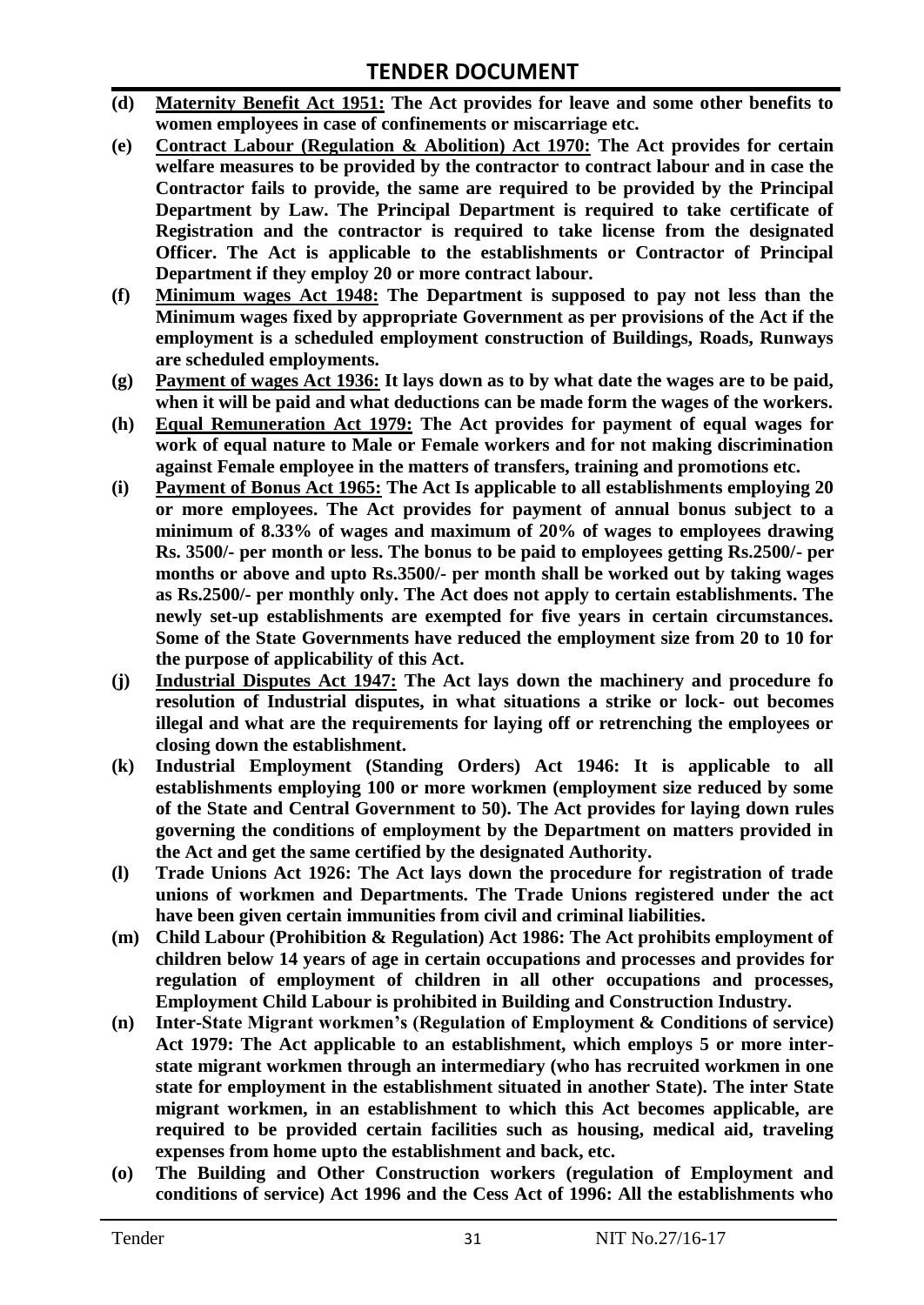**carryon any building or other construction work and employs 10 or more workers are covered under this Act. All such establishments are required to pay cess at the rate not exceeding 2% of the cost of construction as may be modified by the Government. The Department of the establishment is required to provide safety measures at the Building or construction work and other welfare measures, such as Canteens, First-aid facilities, Ambulance, Housing accommodations for workers near the work place etc. The Department to whom the Act applies has to obtain a registration certificate from the Registering Officer appointed by the Government.**

**(p) Factories Act 1948: The Act lays down the procedure for approval of plans before setting up a factory, health and safety provisions, welfare provisions, working hours, annual earned leave and rendering information regarding accidents or dangerous occurrences to designated authorities. It is applicable to premises employing 10 person or more with aid of power or 20 or more persons without the aid of power engaged in manufacturing process.**

#### **64. Liabilities of the Contractor**

64.1 Accident Relief and workmen compensation:

The contractor should make all necessary arrangements for the safety of workmen on the occurrence of the accident, which results in the injury or death of any of the workmen employed by the contractor, the contractor shall within 24 hours of the happenings of the accident and such accidents should intimate in writing to the Consultant and Incharge of the Centre. The contractor shall indemnify Centre against all loss or damage sustained by the Centre resulting directly or indirectly from his failure to give intimation in the manner aforesaid including the penalties or fines if any payable by Centre as a consequence of Centre failure to give notice under workmen"s compensation Act or otherwise conform to the provisions of the said Act in regard to such accident.

- 64.2 In the event of an accident in respect of which compensation may become payable under the workmen"s compensation Act VIII 23 whether by the contractor, by the Government it shall be lawful for the Incharge to retain such sum of money which may in the opinion of the Incharge be sufficient to meet such liability. The opinion of the Incharge shall be final in regard to all matters arising under this clause.
- 64.3 The contractor shall at all times indemnify the Centre against all claims which may be made under the workmen"s compensation act or any statutory modification thereafter or rules there under or otherwise consequent of any damage or compensation payable in consequent of any accident or injuries sustained or death of any workmen engaged in the performance of the business relating to the contractor.

#### **65. Contractor's Staff, Representatives and Labour:**

- (a) The contractor shall, at all times, maintain on the works, staff of qualified Engineers, and Supervisors of sufficient experience of similar other jobs to assure that the quality of work turned out shall be as intended in the specifications. The contractor shall also maintain at the works, a Work Manager or sufficient status, experience and office and duly authorize him to deal with all aspects of the day-today work. All communications to any commitments by the Work Manager shall be considered as binding on the Contractor.
- (b) The Contractor shall at all times submit details of skilled and unskilled labour and equipment employed to the Incharge in prescribed proforma as he may require to assess and ensure the proper progress of work.
- (c) If the contractor does not employ the technical person agreed to on the work a fine may be imposed as decided by the Competent Authority.

#### **66. Accommodation and food:**

The contractor should arrange accommodation he needs, at his own cost. The contractor shall make his own arrangements for supply of food grains, fuel and other provision to his staff and labourers including controlled commodities.

#### **67. Relationship :**

Contractor shall have to furnish information along with tender, about the relationship he is having with any officer of the Centre.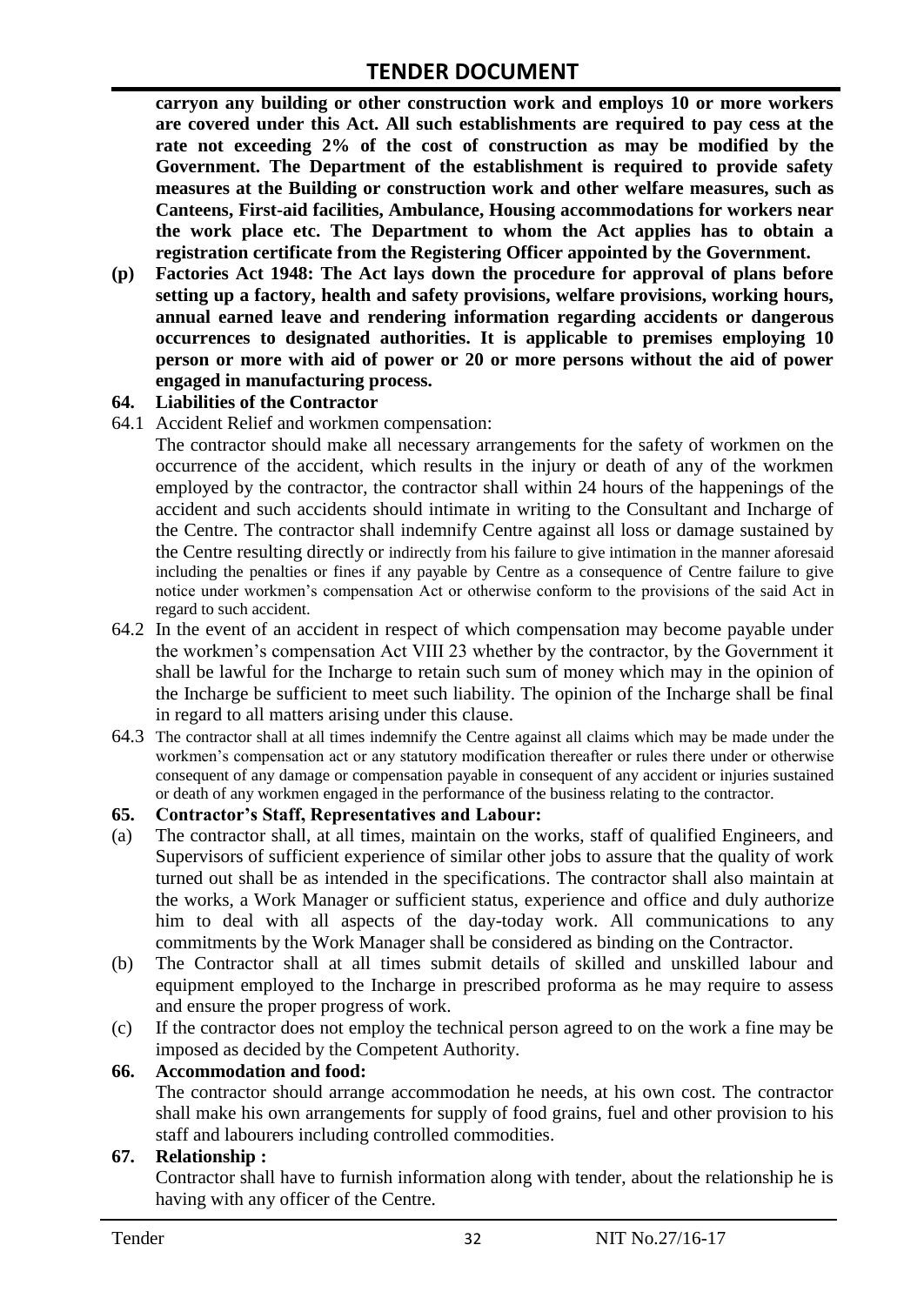#### **68. Protection of adjoining premises:**

The contractor shall protect adjoining sites against structural, decorative and other damages that could be caused by the execution of these works and make good at his cost any such damages.

#### **69. Work during night or on Sundays and holidays:**

The works can be allowed to be carried out during night, Sundays or authorised holidays in order to enable him to meet the schedule targets and the work shall require almost round the clock working keeping in view:

- (i) The provisions of relevant labour laws being adhered to:
- (ii) Adequate lighting, supervision and safety measures are established to the satisfaction of the and
- (iii) The construction programme given by the Contractor and agreed upon by the envisages such night working or working during Sundays or authorised holidays

#### **70. Layout of materials stacks:**

The contractor shall deposit materials for the purpose of the work on such parts only of the ground as may be approved by the Incharge before starting work. A detailed survey, clearly indicating position and areas where materials shall be stacked and sheds built is to be conducted by the contractor at his own cost and only after obtaining necessary approval of the plan for use of sites by the Incharge, the Contractor can use the sites accordingly.

#### **71. Use of blasting materials:**

Procurement of blasting materials and its storage is the responsibility of the contractor. The contractor shall engage licensed blaster for blasting operation. The contractor is to act in accordance with Indian Explosive Act and other rules prevailing, during the execution of work. It is the responsibility of the contractor to see, that works by other agencies in the vicinity are not hampered, in such cases if any claim is made by other agencies that should be borne by the contractor. Carriage of blasting materials, from the magazine to the work site, is the responsibility of the contractor.

#### **72. Plant and Equipment:**

- 72.1 The contractor shall have sufficient plant, equipment and labour and shall work such hours and shifts as may be necessary to maintain the progress on the work as per the approval progress schedule. The working and shifts hours shall comply with the Govt. Regulations in force.
- 72.2 It is to expressly and clearly understood that contractor shall make his own arrangements to equip himself with all machinery and special tools and plant for the speedy and proper execution of the work and the department does not undertake responsibility towards their supply.
- 72.3 The department shall supply such of the machinery that may be available on hire basis but their supply cannot be demanded as matter of right and no delay in progress can be attributed to such non-supply of the plant by the department and the department cannot be made liable for any damage to the contractor. The Contractor shall be responsible for safe custody of the departmental machinery supplied to him (which will be delivered to contractor at the machinery yard at site of work) and he has to make good all damages and losses if any other than fire, wear and tear to bring it to the conditions that existed at the time of issue to the contractor before handing over the same to the department. The hire charges for the machinery handed over to the contractor will be recovered at the rate prevalent at the time of supply. The contractor will have to execute supplemental agreement with at the time of supply of the machinery.
- 72.4 The acceptance of departmental machinery on hire is optional to the contractor.

#### **73. Steel forms:**

Steel forms should be used for all items involving and use of centering and shuttering shall be single plane without any dents and undulations.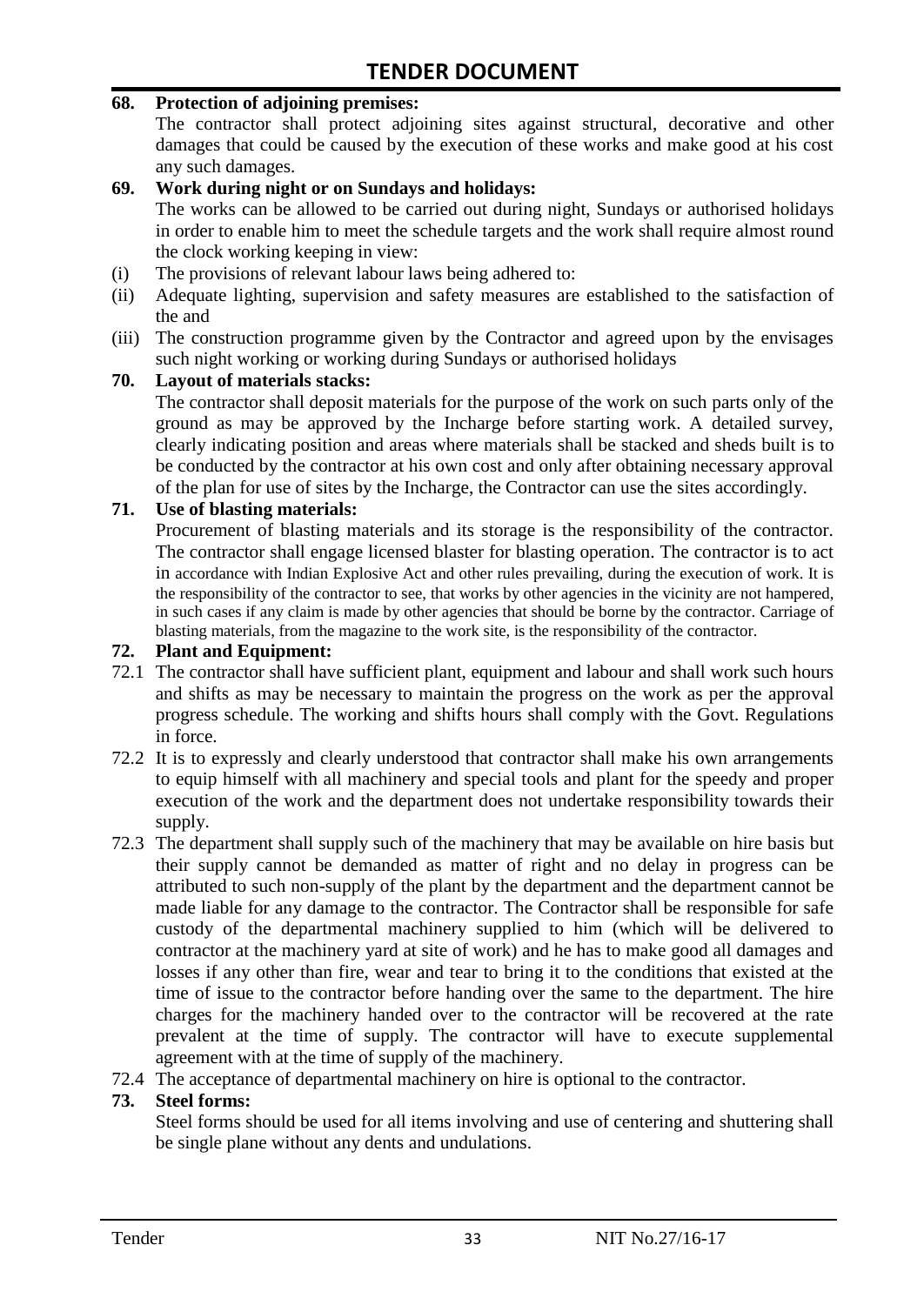#### **74. Inconvenience to public:**

The contractor shall not deposit materials at any site, which will cause inconvenience to public. The Incharge may direct the contractor to remove such materials or may undertake the job at the cost of the contractor.

**75. Conflict of interest:**

**Any bribe, commission, gift or advantage given, promised or offered by on behalf of contractor or his partner, agent or servant or any one on his behalf to any officer, servant, representatives, agents of Incharge or any persons on their behalf, in relation to the obtaining or to execution of this, or any other contract with Incharge shall in addition to any criminal liability, which it may occur, subject to the cancellation of this or all other contracts and also to payment of any loss or damage resulting from any such cancellation. Incharge shall then be entitled to deduct the amount, so payable from any money, otherwise due to the contractor under this or any other contract.**

#### **76. Contract documents and materials to be treated as confidential:**

All documents, correspondences, decisions and orders, concerning the contract shall be considered as confidential and/or restricted in nature by the contractor and he shall not divulge or allow access to them by any unauthorized person

#### **77. General obligations of Contractor:**

- 77.1 The contractor shall, subject to the provision of the contract and with due care and diligence, execute and maintain the works in accordance with specifications and drawings.
- 77.2 The contractor shall promptly inform the Department and the Incharge of any error, omission, fault and such defect in the design of or specifications for the works which are discovered when reviewing the contract documents or in the process of execution of the works.
- 77.3 If Contractor believes that a decision taken by the Incharge was either outside the authority given to the Incharge by the Contract or that the decision was wrongly taken, the decision shall be referred to the technical expert within 14 days of the notification of the Incharge's decisions.
- 77.4 Pending finalisation of disputes, the contractor shall proceed with execution of work with all due diligence

#### **78. Security measures:**

- a) Security requirements for the work shall be in accordance with the Government's general requirements including provisions of this clause and the Contractor shall conform to such requirements and shall be held responsible for the actions of all his staff, employees and the staff and employees of his sub-contractors
- b) All contractors' employees, representatives and sub-contractor's employees shall wear identifications badges provided by the contractor. Badges shall identify the contractor, showing and employee's number and shall be worn at all times while at the site. Individual labour will not be required to wear identification badges.
- c) All vehicles used by the contractor shall be clearly marked with contractor"s name.
- d) The contractor shall be responsible for the security of the works for the duration of the contract and shall provide and maintain continuously adequate security personnel to fulfil these obligations. The requirements of security measures shall include, but not limited to maintenance of order on the site, provision of all lighting, fencing, guard flagmen and all other measures necessary for the protection of the works within the colonies, camps and elsewhere on the site, all materials delivered to the site, all persons employed in connection with the works continuously throughout working and non working period including nights, Sundays and holidays for duration of the contract.
- e) Other contractors working on the site concurrently with the contractor will provide security for their own plant and materials. However, their security provisions shall in no way relieve the contractor of his responsibilities in this respect.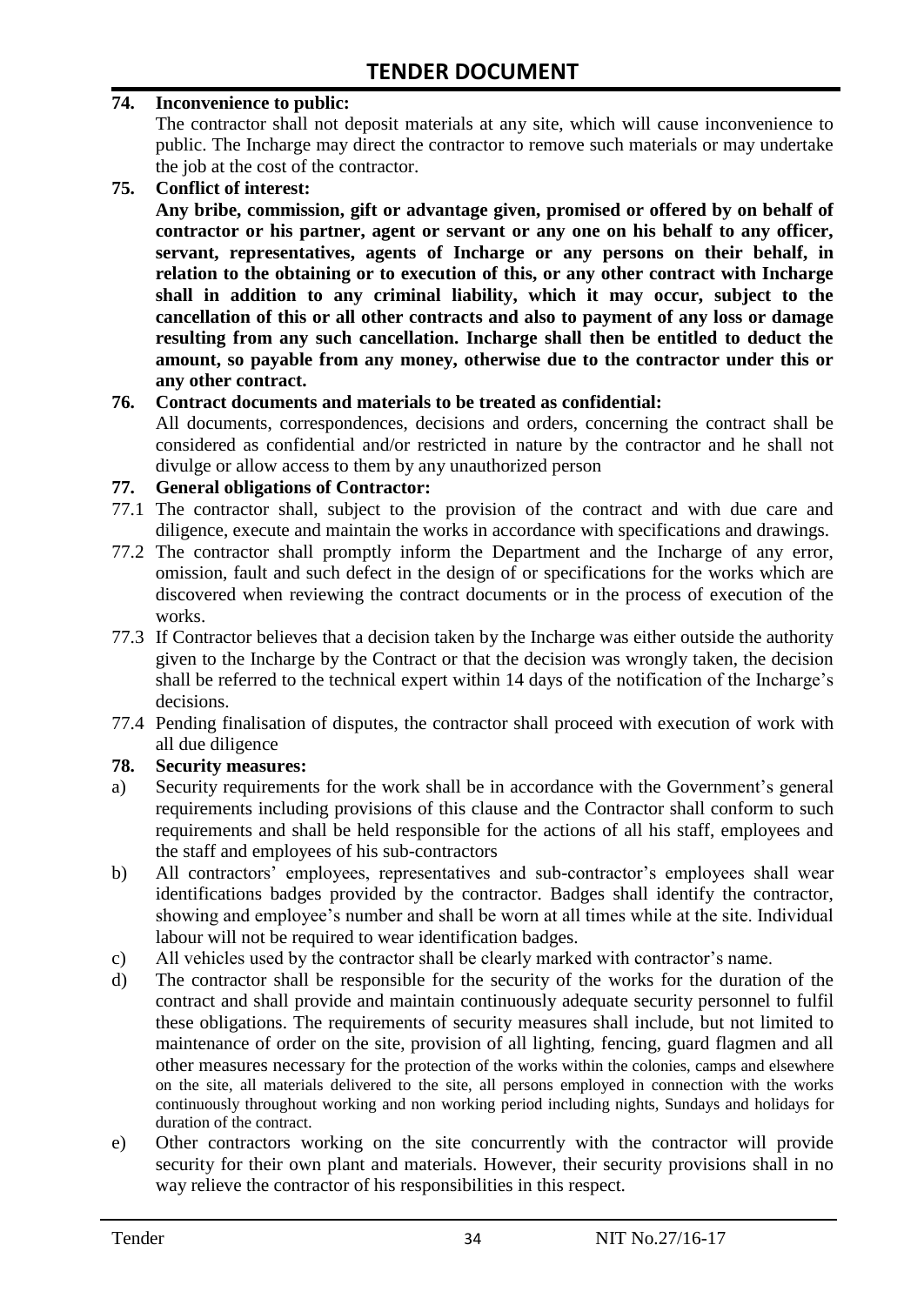f) Separate payment will not be made for provision of security services.

#### **79. Fire fighting measures:**

- a) The contractor shall provide and maintain adequate fire fighting equipment and take adequate fire precaution measures for the safety of all personnel and temporary and permanent works and shall take action to prevent damage to destruction by fire of trees shrubs and grasses.
- b) Separate payment will not be made for the provision of fire prevention measures.

#### **80. Sanitation:**

The contractor shall implement the sanitary and watch and ward rules and regulations for all forces employed under this contract and if the Contractor fails to enforce these rules, the Incharge may enforce them at the expenses of the Contractor.

#### **81. Training of personnel:**

The contractor, shall, if and as directed by the Incharge provide free of any charge adequate facilities, for vocational training of Government Officers, students, Engineers, supervisors, foremen, skilled workmen etc. not exceeding six in number at any one time on the contractor"s work. Their salaries, allowances etc. will be borne by the Government and the training schemes will be drawn up by the Incharge in consultation with the contractor.

#### **82. Ecological balance:**

- a) The contractor shall maintain ecological balance by preventing de-forestation, water pollution and defacing of natural landscape. The contractor shall so conduct his construction operation as to prevent any unnecessary destruction, scarring, or defacing of the natural surrounding in the vicinity of the work. In respect of the ecological balance, Contractor shall observe the following instructions.
- i) Where unnecessary destruction, scarring, damage or defacing may occur, as result of the operation, the same shall be repaired replanted or otherwise corrected at the contractor"s expense. The contractor shall adopt precautions when using explosives, which will prevent scattering of rocks or other debris outside the work area. All work area including borrow areas shall be smoothened and graded in a manner to conform to the natural appearances of the landscape as directed by the Incharge.
- ii) All trees and shrubbery which are not specifically required to be cleared or removed for construction purposes shall be preserved and shall be protected from any damage that may be caused by the contractor's construction operation and equipment. The removal of trees and shrubs will be permitted only after prior approval by the Incharge. Special care shall be exercised where trees or shrubs are exposed to injuries by construction equipment, blasting, excavating, dumping, chemical damage or other operation and the contractor shall adequately protect such trees by use of protective barriers or other methods approval by the Incharge. Trees shall not be used for anchorages. The contractor shall be responsible for injuries to trees and shrubs cause by his operations. The term "injury" shall include, without limitation bruising, scarring, tearing and breaking of roots, trunks or branches. All injured trees and shrubs be restored as nearly as practicable without delay to their original condition at the contractor"s expense.
- (iii) The contractor's construction activities shall be performed by methods that will present entrance or accidental spillage of solid matter contaminants, debris and other objectionable pollutants and wastage into river. Such pollutant and waste include earth and earth products, garbage, cement concrete, sewage effluent, industrial wastes, radio-active substances, mercury, oil and other petroleum products, aggregate processing, mineral salts and thermal pollution. Pollutants and wastes shall be disposed off in a manner and at sites approved by the Incharge.
- (iv) In conduct of construction activities and operation of equipments the contractor shall utilize such practicable methods and devices as are reasonably available to control, prevent and otherwise minimize the air pollution. The excessive omission of dust in to the atmosphere will not be permitted during the manufacture, handling and storage of concrete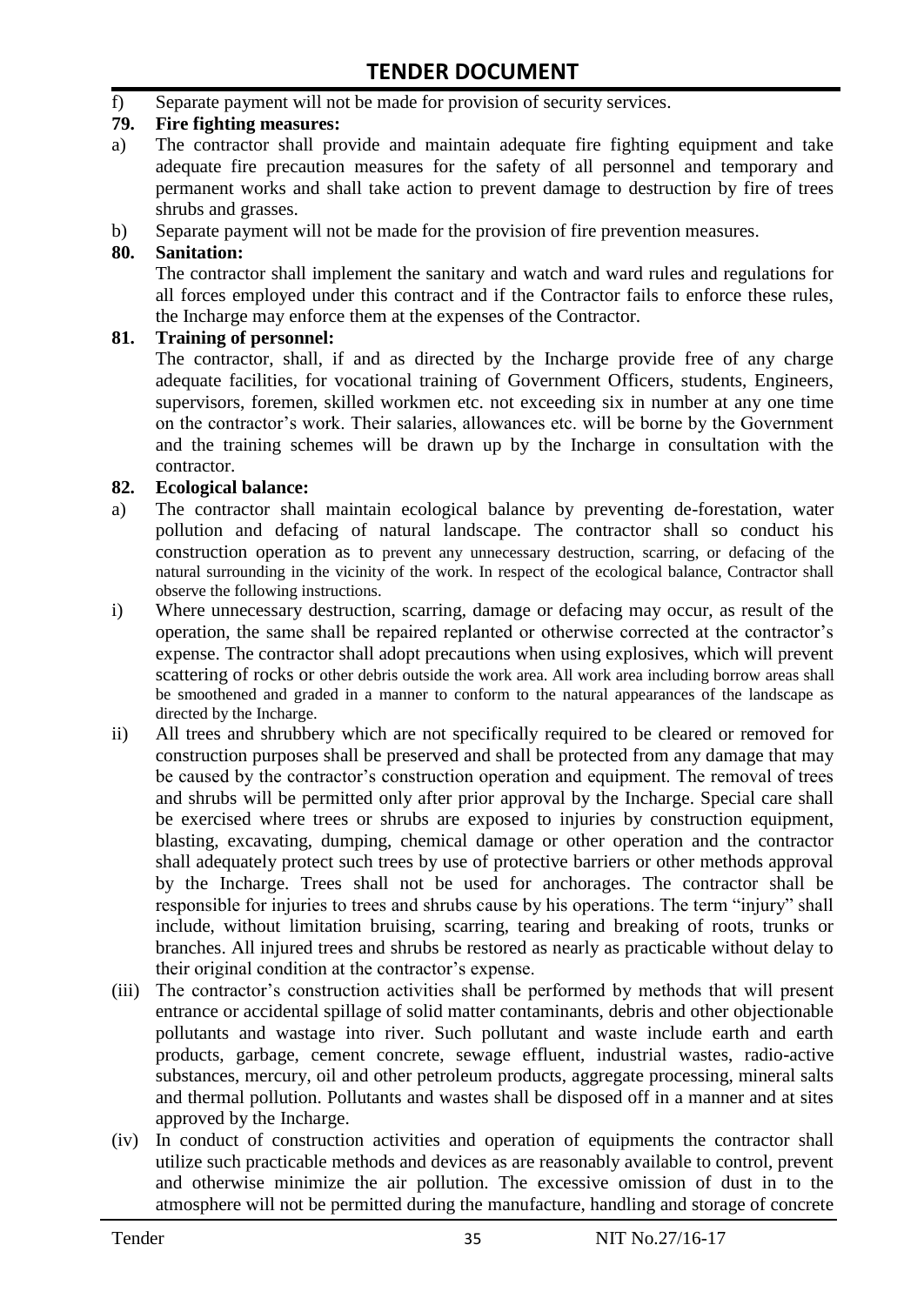aggregates and the contractor shall use such methods and equipment as a necessary for collection and disposal or prevention of dust during these operation. The contractor's methods of storing and handling cement shall also include means of eliminating atmospheric discharges of dust, equipment and vehicles that give objectionable omission of exhaust gases shall not be operated. Burning of materials resulting from clearing of trees, bushes, combustible construction materials and rubbish may be permitted only when atmospheric conditions for burning are considered favourable.

b) Separate payment will not be made for complying with the provisions of this clause and all cost shall be deemed to have been included in the unit rates and prices included in the contract if any provision is not complied with within a reasonable time even after issue of a notice in this respect, the necessary operations would be carried out by the Incharge at the cost of the Contractor, Orders of the Incharge in this respect would be final and binding on the contractor.

#### **83. Preservation of existing vegetation:**

- a) The contractor will preserve and protect all existing vegetation such as trees, on or adjacent to the site which do not unreasonably interfere with the construction as may be determined by the Incharge. The contractor will be held responsible for all unauthorized cutting or damage of trees, including damage due to careless operation of equipment, stockpiling of materials or tracking of grass areas by equipment. Care shall be taken by the Contractor in felling tress authorised for removal to avoid any unnecessary damages to vegetation and tress that are to remain in place and to structures under construction or in existence and to workmen.
- b) All the produce from such cutting of trees by the contractor shall remain the property of Government and shall be properly stacked at site, approved by the Incharge. No payment whatsoever, shall be made for such cutting and its stacking by the Contractor. If an produce from such cutting is not handed over to the Government by the contractor, he shall be charged for the same at the rates to be decided by the Incharge. The recovery of this amount shall be made in full from the intermediate bill that follows.
- c) The contractor shall also make arrangements of fuel deposits for supply of required fuel for the labourer to be employed for cooking purpose at his own cost in order to prevent destruction of vegetation growth in the surrounding area of the work site.

#### **84. Possession prior to completion:**

The Incharge shall have the right to take possession of or use any completed part of work or works or any part there of under construction either temporarily or permanently. Such possession or use shall not be deemed as an acceptance of any work either completed or not completed in accordance with the contract, except where expressly otherwise specified by the Incharge.

#### **85. Payment upon termination:**

If the contract is terminated because of a fundamental breach of contract by the contractor, the Incharge shall issue a certificate for the value of the work done less advance payment received upon the date of the issue of the certificate and less the rate to apply to the work not completed as indicated in the contract data. Additional liquidated damages shall not apply. If the total amount due to the Department exceeds any payment due to the contractor the difference shall be a debt payable to the Department. In case of default for payment within 28 days from the date of issue of notice to the above effect, the contractor shall be liable to pay interest at 12% per annum for the period of delay.

#### **86. Access to the contractor's books:**

Whenever it is considered necessary by the Incharge to ascertain the actual cost of execution of any particular extra item of work or supply of the plant or material on which advance is to be made or of extra items or claims, he shall direct the contractor to produce the relevant documents such as payrolls, records of personnel, invoices of materials and any or all data relevant to the item or necessary to determine its cost etc. and the contractor shall when so required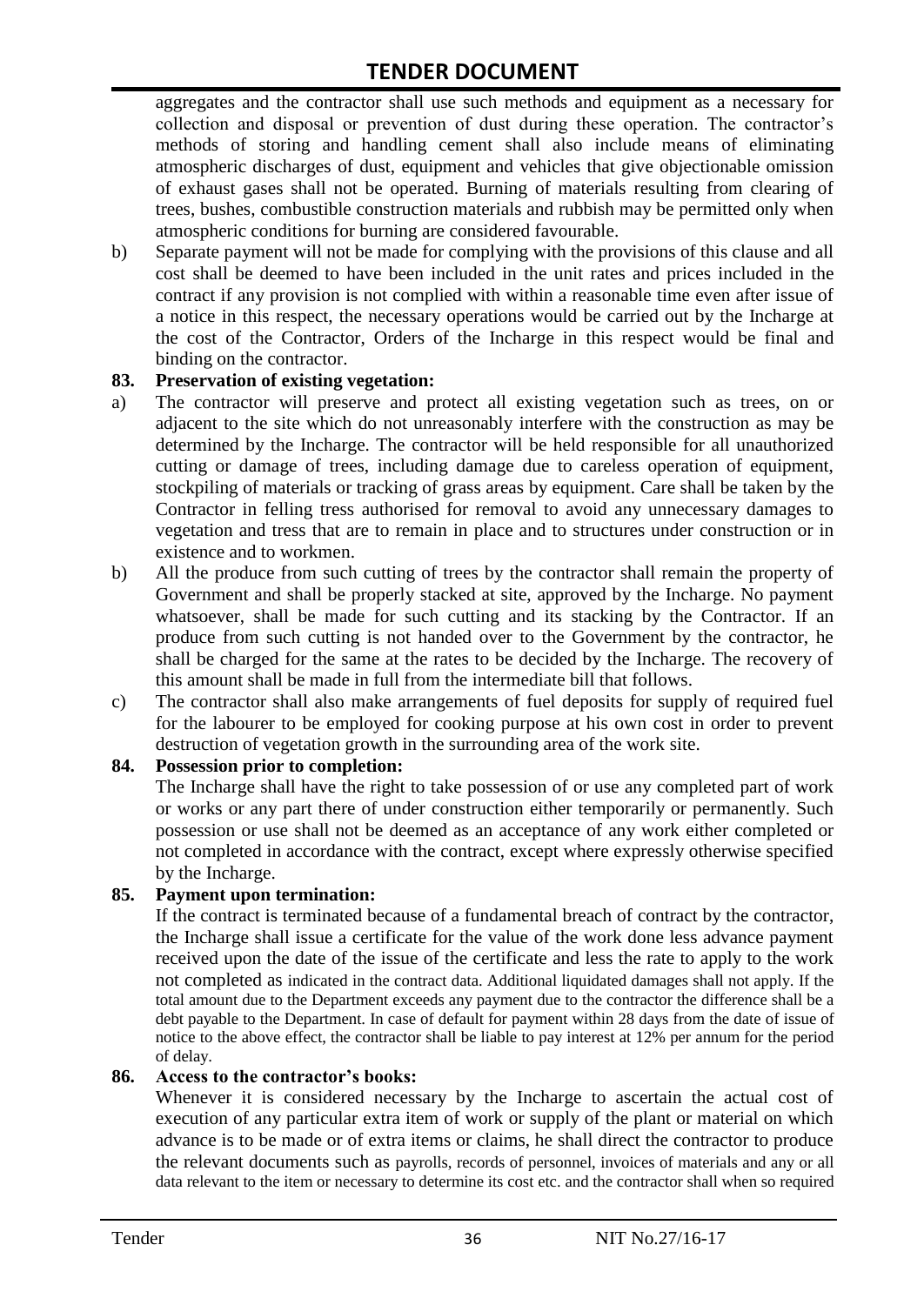furnish all information pertaining to the aforesaid items in the mode and manner that may be specified by the Incharge.

#### **87. Drawing to be kept at site:**

One copy of the drawings furnished to the contractor shall be kept by the contractor on the site and the same shall at all reasonable time be available for inspection and use by the Incharge and the Incharge"s representative and by any other persons authorized by the Incharge in writing.

#### **88. B.I.S. [I.S.I.] books to be kept at site:**

A complete set of Indian Standard specification referred to in "Technical Specifications" shall be kept at site for reference.

#### **89. Site Order Book:**

An order book shall be kept at the site of the work. As far as possible, all orders regarding the work are to be entered in this book. All entries shall be signed and dated by the Department Officer in direct charge of the work and by the contractor or by his representative. In important cases, the Incharge will countersign the entries, which have been made. The order book shall not be removed from the work, except with the written permission of the Incharge.

#### **90. Variations by way of modification, omissions or additions:**

For all modifications, omissions from or additions to the drawings and specifications, the will issue revised plans, or written instructions, or both and no modification, omission or addition shall be made unless so authorised and directed by the Incharge in writing. The shall have the privilege of ordering modifications, omission or additions at any time before the completion of the work and such orders shall not operate to annual those portions of the specifications with which said changes do not conflict. "s Decision:

It shall be accepted as in separable part of the contract that in matters regarding materials, workmanship, removal of improper work, interpretation of the contract drawings and contract specification, mode of the procedure and the carrying out o the work, the decision of the Incharge, which shall be given in writing shall be binding on the contractor.

- **91. Income tax**
- **a) During the currency of the contract deduction of income tax at 2.24% shall be made from the gross value of each bill of the contract, the contract value of which is in excess of Rs. 10,000/- for deduction of tax at rates lower than 2.24% procedure stipulated under section 194-C(4) of Income Tax Act, 1961 shall be followed.**
- **b) Income Tax clearance certificate should be furnished before the payment of final bill.**
- **c) The contractor's staff, personnel and labour will be liable to pay personnel income taxes in respect of their salaries and wages as are chargeable under the laws and regulations for the time being in force, and the contractor shall perform such duties in regard to such deductions thereof as may be imposed on him by such laws and regulations.**
- **92. Value Added Tax (VAT):**
- **92.1. The Contractor has to pay the Sales Tax/ VAT wherever payable.**
- **92.2. The contractor should produce a valid Value Added Tax Clearance Certificate before the payment of the final bill, otherwise payment to the contractor will be withheld.**

#### **93. Supply of construction materials:**

- i) The contractor has to make his own arrangements for procurements, supply and use of construction materials.
- ii) All materials so procured should confirm to the relevant specifications indicated in the bidding documents.
- iii) The contractor shall follow all regulations of the Department/Government of India in respect of import licenses etc., of the procurement of the materials is through imports and he shall be responsible for the payment of applicable duties and taxes, port clearances, inland transportation etc.
- iv) The contractor shall make his own arrangements for adequate storage of the materials.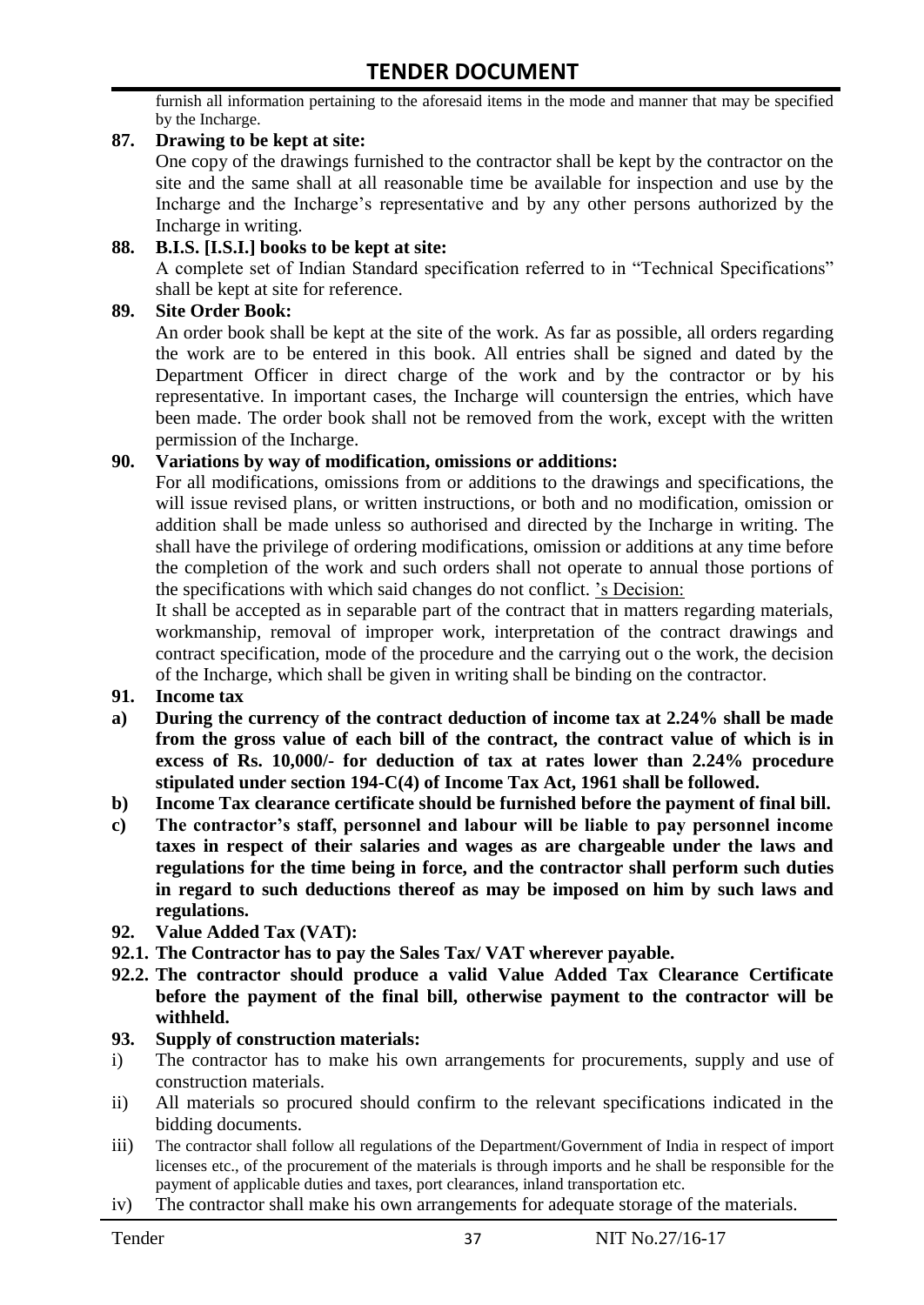# **ADDITIONAL CONDITIONS TO TENDER NOTICE**

A Statement giving brief particulars of equipment and resources that will be put at the disposal of the work under the following classification should accompany the tender

- 1. a. Equipment transport for material viz. Lorrie / Carts, Crushers etc.,
	- b. Organization: 1.Technical 2. Unskilled
	- c. Methods that will be adopted to speed up the work to ensure completion within the prescribed time.
- 2. The contractor shall make his own arrangements for all the tools and plants required for the execution of the work. The equipment if any, available with the Department may be hired to the contractor at rates and conditions prescribed by the Department.
- 3. National Savings Certificates and other Government Bonds will not be accepted towards the Earnest Money Deposit.
- 4. A Separate tender must be submitted to each work as mentioned in the list of works enclosed. Tenders submitted for more than one work in one cover will be rejected. Only one tender should be enclosed in the cover.
- 5. All rejected materials shall be removed from the site, within 24 hours after written instructions of rejecting and materials and ordering their removal have been issued in case of default, on the part of the contractor to carryout such order, the materials will be got removed through other agency at the contractor's risk and cost.
- 6. All materials rejected or obstructing traffic shall be removed by the Contractor, with the least possible delay, within the time specified, failing which it is open to the Department to remove them at the contractor's risk, through other agency. All labour in testing and measuring during measurements and check measurements should be borne by the contractor.
- 7. The contractor shall with his own expenses, make all the arrangements and take all possible steps and precautionary measures, for the safety of the public, during the execution of the electrical works. The rates offered by the contractor should be inclusive of such incidental charges.
- 8. Fully accepted agreement rates will be paid only after all the items of work are completed. The agreement executing authority will decide the exact items, the rates of which are considered to be high, for the purpose of this clause and his decision of the Incharge shall be final and binding on the contractor.
- **9. As per new section 104 – C of the Income Tax 1961, deduction at the rate of 2.24% on the gross amounts of payments, will be made towards Income Tax should the value of the contract exceeds Rs. 10,000/- (Vide Government of India Reference F. N. 275 / 100/ 72 –1 – TJI – dated 29-5-72).**
- 10. Where the value of the contract exceeds the sum of Rs. 10,000/- the contractor has to produce a valid income tax clearance certificate along with the tender, atleast at the time of payment of final bill of the work. In case the final bill is withheld, the bill will be paid only after production of the certificate.
- 11. Once a contractor buys a tender schedule he shall not be permitted to return the schedule.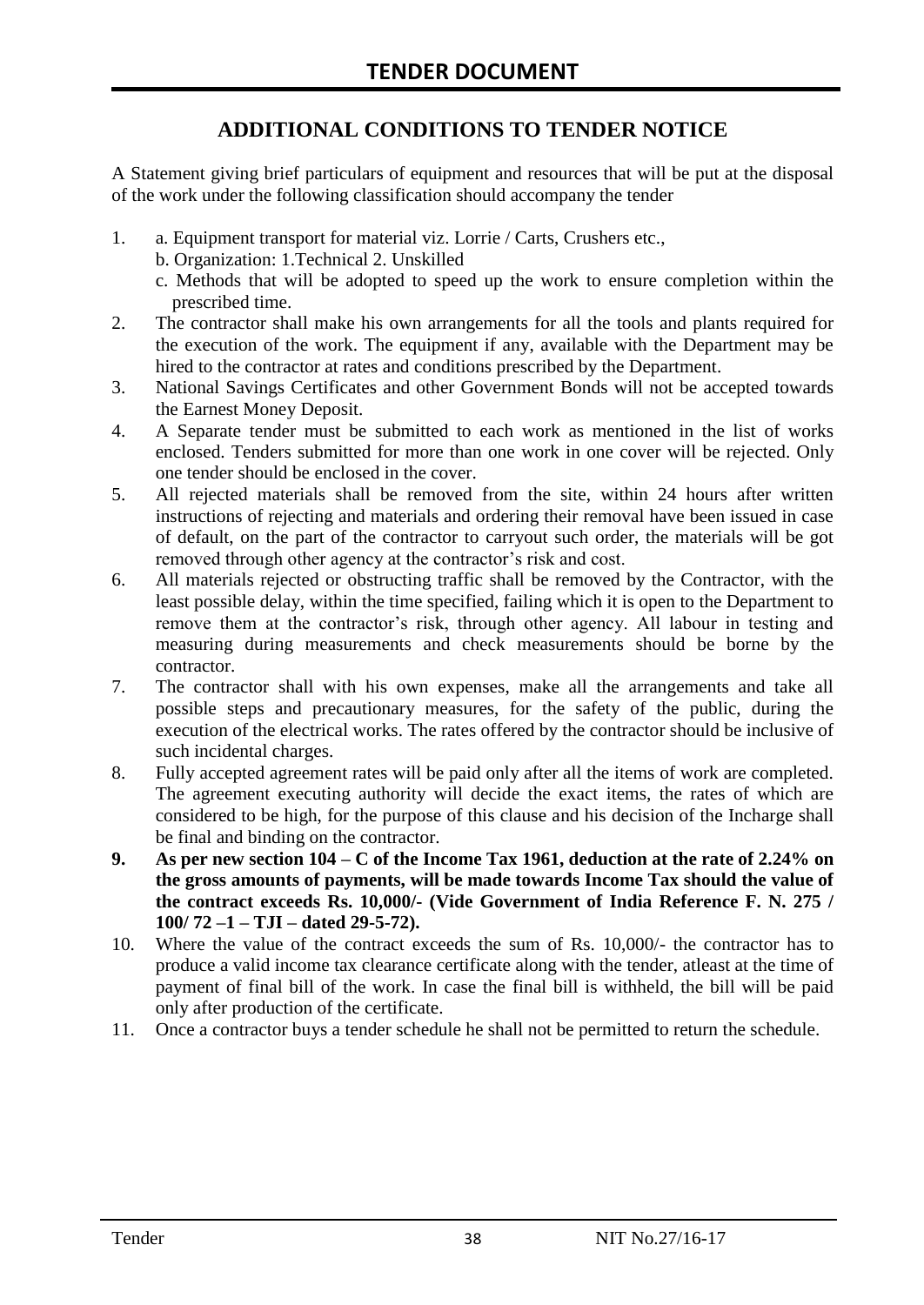# **GENERAL SPECIFICATIONS**

#### **1. General Specifications for (Name of the work)**

#### **2. General Specifications and Instructions for Electrical Work**

- 1. I.E. RULES 1956: The installation shall generally be carried out in conformity with the Indian Electricity rule 1956 as amended from time to time and National Electrical code which contains specific regulations to be adhered to in the supply and use of electricity energy in the interest of safety.
- 2. PRESSURE AND FREQUENCY OF SUPPLY: All current consuming devices shall be suitable for the pressure and frequency of supply stated in the special conditions of contract
- 3. SYSTEM OF WIRING: The wiring shall be carried out on such a system as may be specified in the conditions of contract. "Power wiring shall be kept separate and distinct from lighting wiring. All conductors shall be run as far as possible along the walls and ceiling, so as to be easily accessible for inspection. The balancing of circuits in 3 phase

#### **a) General Conditions for Electrical Works**

- 1. The make of material mentioned in the Schedule A, should be used on the work in variably and the Department reserves the right to insist upon using any of the make of the material mentioned in the Schedule – A from their choice.
- 2. The work shall be carried out strictly in conformity with (i) code of practice for Electrical wiring and fittings in Government Building (ii) The Indian Standard Specification (iii) The Department specification, if the work carried out does not comply with the code of practice and Departmental specifications and if the work man ship is unsatisfactory it will be binding of the contractor to redo the job without any extra cost and pay penalty as decided by the department towards inconvenience caused , if any.
- 3. The work should be carried out under the direct supervision of persons holding a certificate of competency for the type of work involved.
- 4. After completion of work a plan of building should be furnished indicating the location of various main and sub- boards and all the fittings together with a circuit diagram duly numbered ( in the diagram)
- 5. The contractor will be responsible for any defect noticed during either improper workmanship or defective materials supplied by him for two calendar years from the date of final completion of work.
- 6. Lugs should be provided for all earth connections.
- 7. The contractor himself should arrange for the transportation of men and material to their work spot.
- 8. All Civil works and patch works indicated for providing electrical installations should be well finished to the satisfaction of the authorities. A certificate from them should be obtained to the effect that the Civil and patch work done is to the satisfaction of authorities. It will be the responsibility of the electrical contractor to obtain such certificate from the Engineer. Unless such certificate is produced this office will have right to with held the bill.
- 9. Concreting to the pole and providing independent earthing should be done in presence of departmental staff.
- 10. The distribution boards with Switch controls shall be separate in each floor for normal supply and essential supply.
- 11. The lighting circuits shall be provided with separate conductor to enable to connect the normal lighting and essential lighting without linking to any of the above systems to ensure to switch over to essential supply in order to have minimum lighting to avoid inconvenience to the staff working.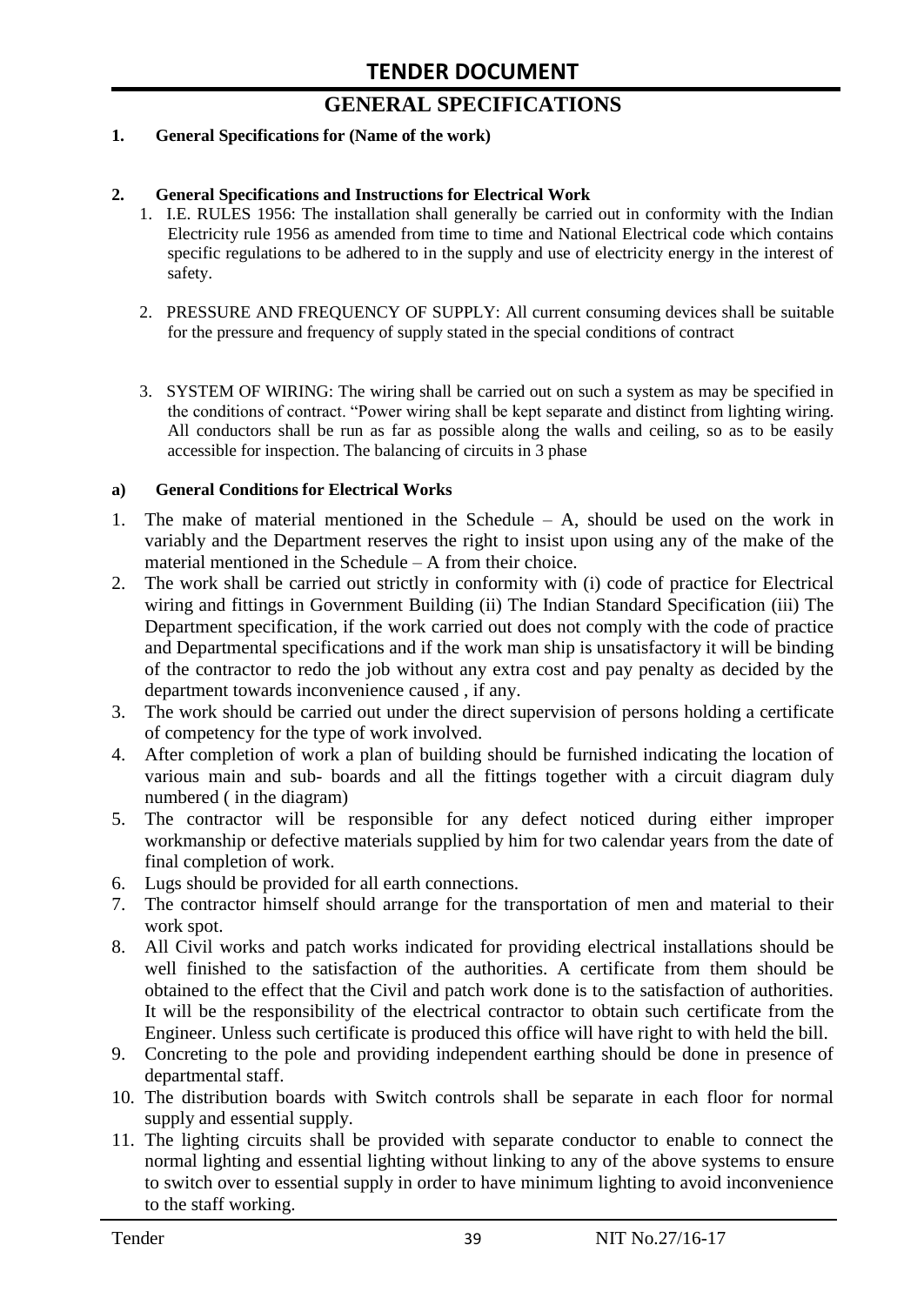- 12. The control for the luminaire to be provided in the hall for both to be connected to the normal supply and essential supply shall be separate and away from the each system.
- 13. For the points to be connected to essential supply, a separate conduit system is to be laid as enumerated in the above conditions includes circuit main of any system.
- 14. The locations for the D. B"s and Switch controls for essential supply will be decided during the course of execution where the circuit conduit way have to be terminated.
- 15. The tenderer / agency is bound to supply the materials prescribed in Schedule A and no change of specification and make will be entertained. The tenderer has to survey the market regarding availability of the materials for specified item brand / specified make in schedule – A of the tender schedules before tendering for the work. In case of Discrepancy Final Decision will be taken by the tender accepting authority.
- 16. The tenderer has to furnish the copy of the relevant test certificates /delivery challan against the materials supplied in support of genuine electrical materials.
- 17. Tenderer has to furnish compliance report comprising the details of the testing of the installation duly indicating IR values and fitness before the Energisation as per IE rules and he is solely responsible after Energisation of the installation during the defect liability.
- 18. It is bounded duty of the tenderer to see that the site is taken over after issue of the work order or after signing the agreement and should commence the work without delay. Any failure in this regard will be viewed seriously and necessary penalty will be levied as per agreement conditions.
- 19. The tenderer has to keep the necessary test equipment at site at his own cost for the convenience of the inspecting officers till the work is completed.

#### **Drawings**

#### **1. Discrepancies**

- 1.1 In case of discrepancies between documents the following order of procedure shall apply:-
- 1.1.1 Between the written description of written dimensions in the drawings and the corresponding one in the specifications, the latter shall apply.
- 1.1.2 Figured dimensions shall supersede scaled dimensions. The drawings on a larger scale shall take precedence over those on a smaller scale.
- 1.1.3 Drawings issued as construction drawings from time to time shall supersede tender drawings and also the correspondence drawings previously issued.
- Note: The contractor should not execute any component of work without obtaining the working drawings. Any work done without drawings shall be at the contractor"s responsibility only. Acceptance for such work will be at the discretion of the Incharge.

#### **2.0 SECRECY CLAUSE**

The drawings and specifications made available to the tenderer shall exclusively be used on the work and they are retained from passing on each plan to any unauthorized hand either in parts or in full under the provisions of Section-3 and 5 of the official secrets Act 1923. Any violation in this regard will entail suitable action under appropriate clause or official secret Act 1923.

- 3. The Drawings enclosed to the tender are as follows:
	- a. Site plan and Building Plan **(as per page No.).**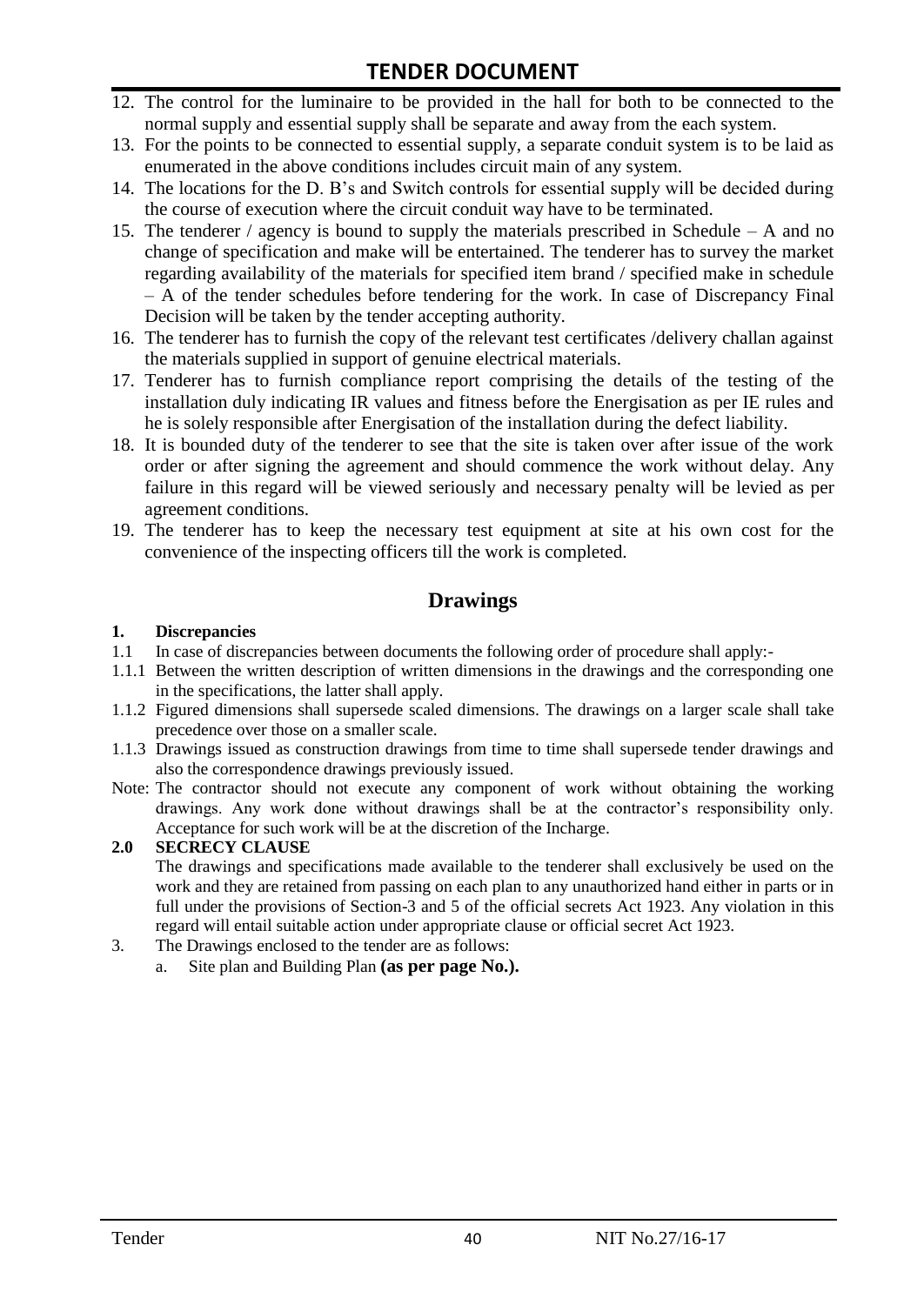#### **BILL OF QUANTITIES**

#### **Name of work: Brick soling of foot path (Approx. 70 x 1.25m) and new fitting of security light near transformer at Sabajpura Farm, ICAR RCER, Patna. PREAMBLE**

- 1. The Bill of Quantities shall be read in conjunction with the instructions to Tenderers, General and Special conditions of Contract Technical Specifications and Drawings.
- 2. The quantities given in the Bill of Quantities are estimated and provisional and are given to provide common basis for tendering. The quantities here given are those upon which the lumpsum tender cost of the work is based but they are subject to alterations, omissions, deductions or additions as provided for in the conditions of this contract and do not necessarily show the actual quantities of work to be done. The basis of payment will be actual quantities of work ordered and carried out as measured by the Contractor and verified by the Engineer and valued at the estimate rate plus or Bill of Quantities where applicable, and otherwise at such rates and prices as the Incharge may fix within the terms of Contract.
- 3. The estimate rates in the Bill of Quantities shall, except in so-far as it is otherwise provided under the Contract include cost of all constructional material, labour, machinery, transportation, erection, maintenance, profit, taxes and duties together with all general risks, liabilities and obligations set out or implied in the Contract.
- 4. The plans enclosed with the tender are liable to be altered during execution of work as per necessity of site conditions. The Tender rate quoted by the tenderer shall hold good for execution of work even with altered plans.
- 5. The whole cost of complying with the provisions of the Contract shall be included in the estimated rates for items provided in the Bill of Quantities and where no items are provided in the Bill of Quantities, their cost shall be deemed to be distributed among the estimate rates entered for the related items of work.
- 6. General directions and descriptions of work and materials are not necessarily repeated nor summarised in the Bill of Quantities. References to the relevant sections of the Contract documentation shall be made before entering estimate rate against each item in the Bill of Quantities.
- 7. The method of measurements of completed work for payment shall be in accordance with the relevant B.I.S. Codes.
- 8. All items of work are to be executed as per the drawings / specifications supplied with the contract documents. If there is any contradiction between the drawings and the text of the specifications, the

later shall prevail.

- 9. The Tenderer should inspect and select the quarries of his choice before he quotes the tender rate in the Schedule of Bill of Quantities and satisfy himself about the availability of required quantum of materials.
- 10. Diversion drains should be excavated before completion of the embankments and the useful soils should be used in the nearby embankments.
- 11. The actual mix proportion by weight to be adopted during execution will be got designed in the laboratories to suit the grade of concrete and mortar to be used. It will be the responsibility of the contractor to manufacture concrete and mortar of required strength.
- 12. The quantum of measurement for all items of earthwork involving conveyance manually or by machinery shall be as assessed by level measurement. The measurements for the embankment will be for the consolidated banks only.
- 13. Wherever bailing out of water is involved either for excavation or for foundations or for constructions, the rate quoted shall take into account the dewatering charges necessary. No separate payment will be made for dewatering.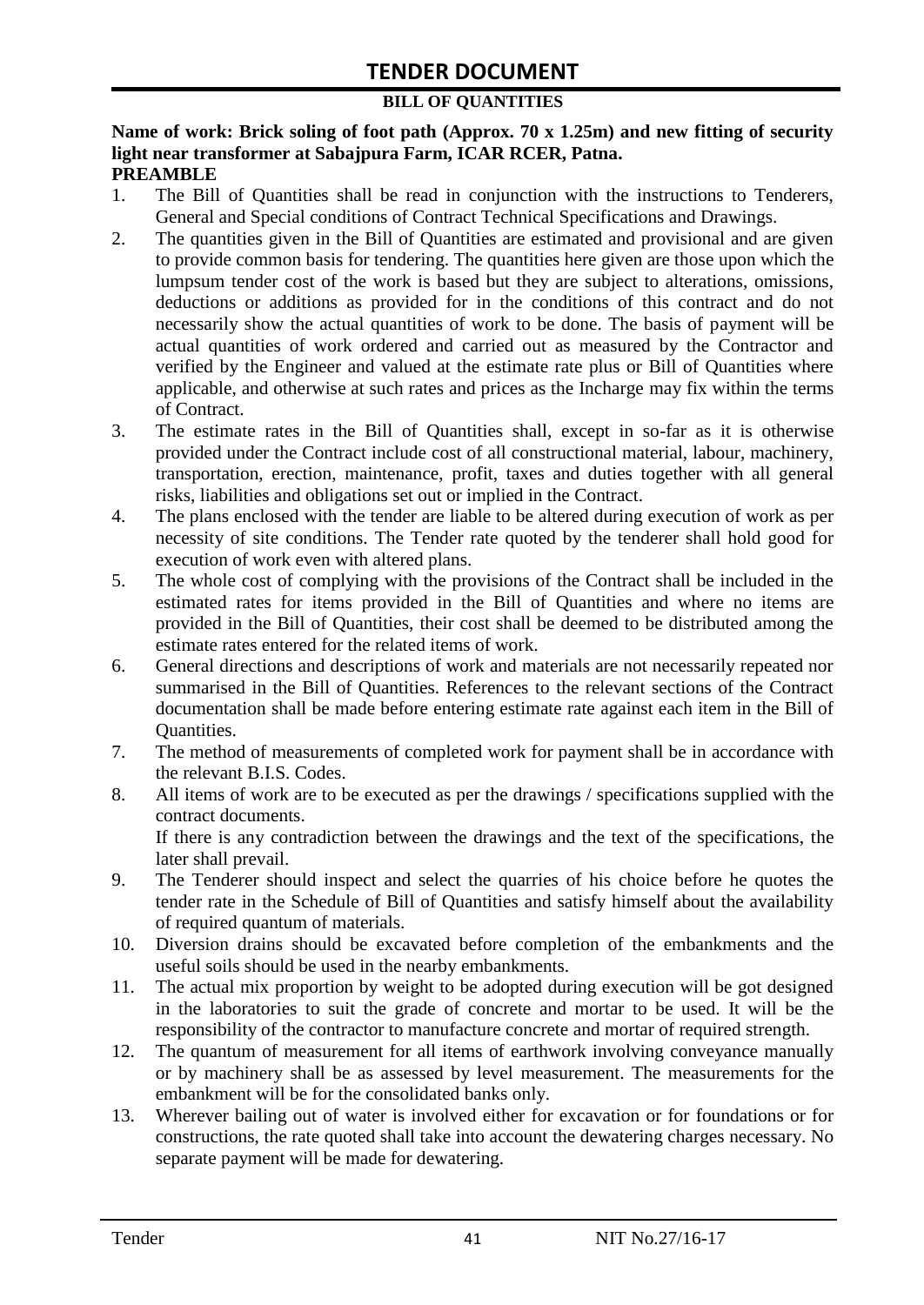- 14. Wherever embankment work is involved, useful soils approved by the Incharge from the cutting reaches and diversion drains shall be taken and used for forming nearby embankments soils used for constructions will be at free of cost.
- 15. The quoted tender rates shall also include the work of any kind necessary for the due and satisfactory construction, completion and maintenance of the works according to the drawings and these specifications and further drawings and orders that may be issued by the Incharge from time to time. The quoted tender rate shall include compliance by the Contractor with all the general conditions of contract, whether specifically mentioned or not in the various clauses of these specifications, all materials, machinery, plant, equipment, tools, fuel, water, strutting, timbering, transport, offices, stores, workshop staff, labour and the provision of proper and sufficient protective works, diversions, temporary fencing and lighting. It shall also include safety of workers, first aid equipments suitable accommodation for the staff and workmen, with adequate sanitary arrangements, the effecting and maintenance of all insurances, the payment of all wages, salaries, fees, royalties / Taxes, duties or other charges arising out of the execution of works and the regular clearance of rubbish, reinstatement and clearing-up of the site as may be required on completion of works safety of the public and protection of the works and adjoining land. The work of Building in quality control / assurance shall be deemed to be covered in the quoted rate.
- 16. The Contractor shall ensure that, the quoted tender r a t e shall cover all stages of work such as setting out, selection of materials, selection of construction methods, selection of equipment and plant, deployment of personnel and supervisory staff, quality control testing etc. The work quality assurance shall be deemed to be covered in the tender rate.
- 17. a) The special attention of the tenderer is drawn to the conditions in the tender notices and the Standard preliminary specifications containing therein. These preliminary specifications shall apply to the agreement to be entered into between the contractor and the ICAR-RCER and shall form an in-separable condition of the contract along with the estimate. All these documents taken together shall be deemed to form one contract and shall be complimentary to another.

b) The tenderer shall examine, closely the BIS also the standard preliminary specifications contained therein and sign the Incharge office copy of the BIS and its addenda volume in token of such study before submitting his overall tender rate which shall be for finished work in-situ. He shall also carefully study the drawings and additional specifications and all the documents, which form part of the agreement to be entered into by the successful tenderer.

- 18. The tenderers attention is directed to requirements for materials conforming to the Bureau of Indian Standards specifications etc., shall be used on the work and the tenderers shall quote his overall tender rate accordingly.
- 19. The tenderer has to do his own testing of materials and satisfy himself that they conform to the specifications of respective I.S.I. Codes before tendering.
- 20. The contractor shall himself procure the required construction materials of approved quality including the earth for formation of embankment and water from quarries / sources of his choice. All such quarries / sources of materials required for the work shall be got approved by the Incharge in writing well before their use of the work.
- 21. The contractor shall himself procure the steel, cement, Bitumen, Blasting materials, sand, metal, soils, etc., and such other materials required for the work well in advance. The contractor has to bear the cost of materials for conveyance. The department will not take any responsibility for fluctuations in market in cost of the materials, transportation and for loss of materials etc.
- 22. Inspection of site and quarries by the tenderer: Every tenderer is expected before quoting his overall tender rate, to inspect the site of proposed work. He should also inspect the quarries and satisfy himself about the quality, and availability of materials. The best class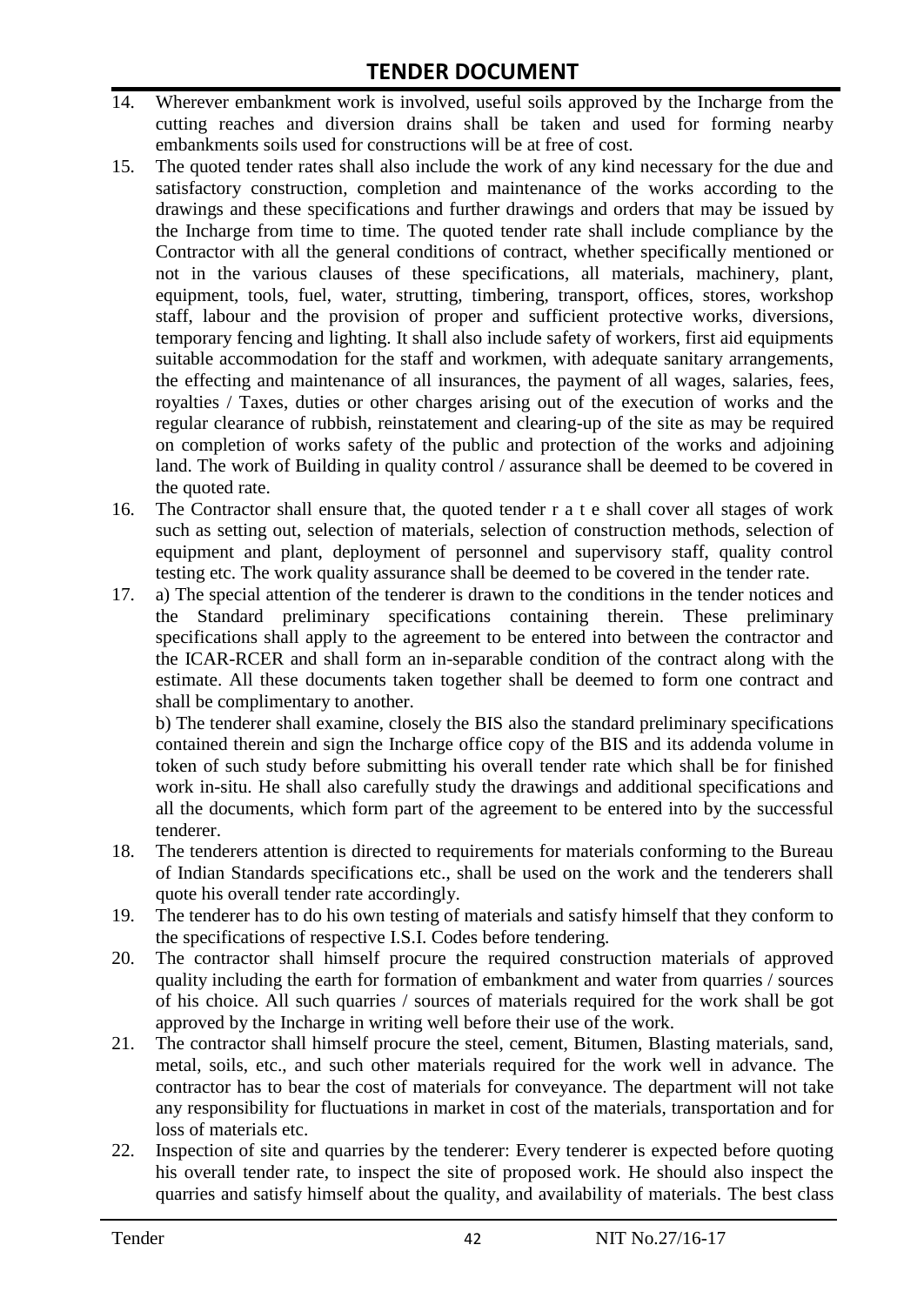of materials to be obtained from quarries, or other sources shall be used on the work. In every case the materials must comply with the relevant standard specifications. Samples of materials as called for in the standard specifications or in this tender notice, or as required by the, in any case, shall be submitted for the "s approval before the supply to site of work is begun.

- 23. The tenderer"s particular attention is drawn to the sections and clauses in the BIS/CPWD specification dealing with
	- a) Test, inspection and rejection of defective materials and work.
	- b) Carriage
	- c) Construction plant
	- d) Water and lighting
	- e) Cleaning up during the progress and for delivery.
	- f) Accidents
	- g) Delays
	- h) Particulars of payments.

The contractor should closely peruse all the specification clauses, which govern the overall tender rate he is tendering.

- 24. The defect liability period of contract in terms of GO Ms No: 8, T(R&B)Dept.dated: 8.1.2003 is twenty four months.
- 25. The estimate rates for items shown in the Schedule "A" include all construction materials. No escalation in rates will be paid unless specified in the tender document. The tenderer has to quote an overall tender rate considering all the aspects of the tender to complete the finished item of work as per the B.I.S. specifications, the special specifications appended, Drawings etc.
- 26. If there is any contradiction between UE / and B.I.S. specifications, listed and detailed technical specifications, the latter shall prevail.
- 27. In case of a job for which specifications are not available with the Schedule or in B.I.S. code and are required to be prescribed, such work shall be carried out in accordance with the written instructions of the Incharge.
- 28. The contractor should use the excavated useful soils and stone for construction purpose. Soils used for construction either for homogeneous section in hearting or in casing zone based on the suitability will be at free of cost and the cost of stone used for construction purpose will be recovered from the contractor's bill.

The contractor should quote his tender rate keeping in view of the above aspects.

- 29. Additions and alternations by the Tenderer in the Schedule of quantities will disqualify the tender.
- 30. In the case of discrepancies between the written description of the item in the Schedule "A" and the detailed description in the specification of the same item, the latter shall be adopted.
- 31. The Unit rates noted below are those governing payment of extras or deductions for omissions according to the conditions or the contract as set-forth in the preliminary specifications of the Indian standard specifications and other conditions of specification of this contract.
- 32. It is to be expressly understood that the measured work is to be taken according to the actual quantities when in place and finished according to the drawings or as may be ordered from time to time by the and the cost calculated by measurement or weight at their respective rates without any additional charge for any necessary or contingent works connected works connected herewith. The rate quoted are for works in situ and complete in every respect.
- 33. For all items of work in excess of the quantities indicated the rates payable for such excess quantities will be tendered rates.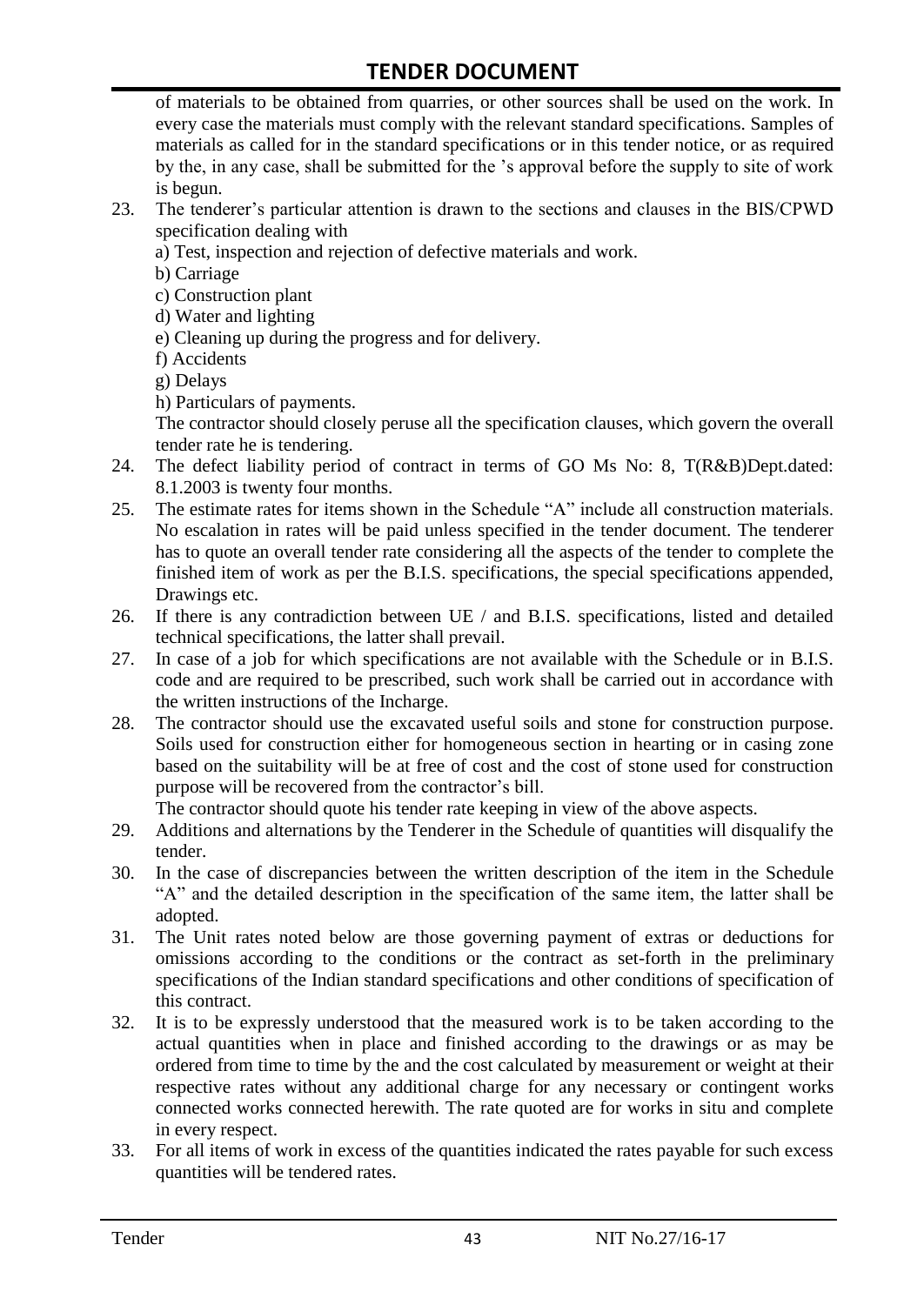- 34. For all items of work, intermediate payment will be made provisionally as per relevant clause. Full-accepted agreement rates will be paid only after all the items of works are completed.
- 35. The contractor is bound to execute all supplemental works that are found essential incidental and inevitable during execution of main work.
- 36. The payment of rates for supplement items of work will be regulated as under.

Supplemental items directly deductible from similar items in the original agreement.

The rates shall be derived by adding to or subtracting from the agreement rate of such similar item the cost of the difference in the quantity of materials labour between the new items and similar items in the agreement worked out with reference to the schedule of rates adopted in the sanctioned estimate with which the tenders are compared.

a) Similar items but the rates of which cannot be directly deducted from the original agreement.

b) Purely new items which do not correspond to any item in the agreement.

The rate of all such items shall be overall tender rate.

#### **37. ENTRUSTMENT OF ADDITIONAL ITEMS.**

- a) Where ever additional items not contingent on the main work and outside the scope of original agreement are to be entrusted to the original contractor dispensing with tenders and if the value of such items exceeds the limits upto which the officer is empowered to entrust works initially to contractor without calling for tenders approval of next higher authority shall be obtained. Entrustment of all such items on nomination shall be rates not exceeding the estimate rates.
- b) Entrustment of supplement items contingent on the main work will be authorised by the officers upto the monetary limits upto which they themselves are competent to accept items in the original agreement so long as the total amounts upto which they are competent to accept in an original agreement rates for such items shall be worked in accordance with the procedure prescribed by CPWD.
- c) Entrustment of either the additional supplemental items shall be further subject to the provisions under CPWD Code viz., the items shall not be ordered by an officer on his own responsibility if the revised estimate or deviation statement providing for the same requires the sanction of higher authority.
- Note:It may be noted that the term estimate rate used above means the rate in the sanctioned estimate with which the tender"s compared or if no such rate is available in the estimate the rate derived will be with reference to the schedule of rates adopted in the sanctioned estimate with which tenders are compared.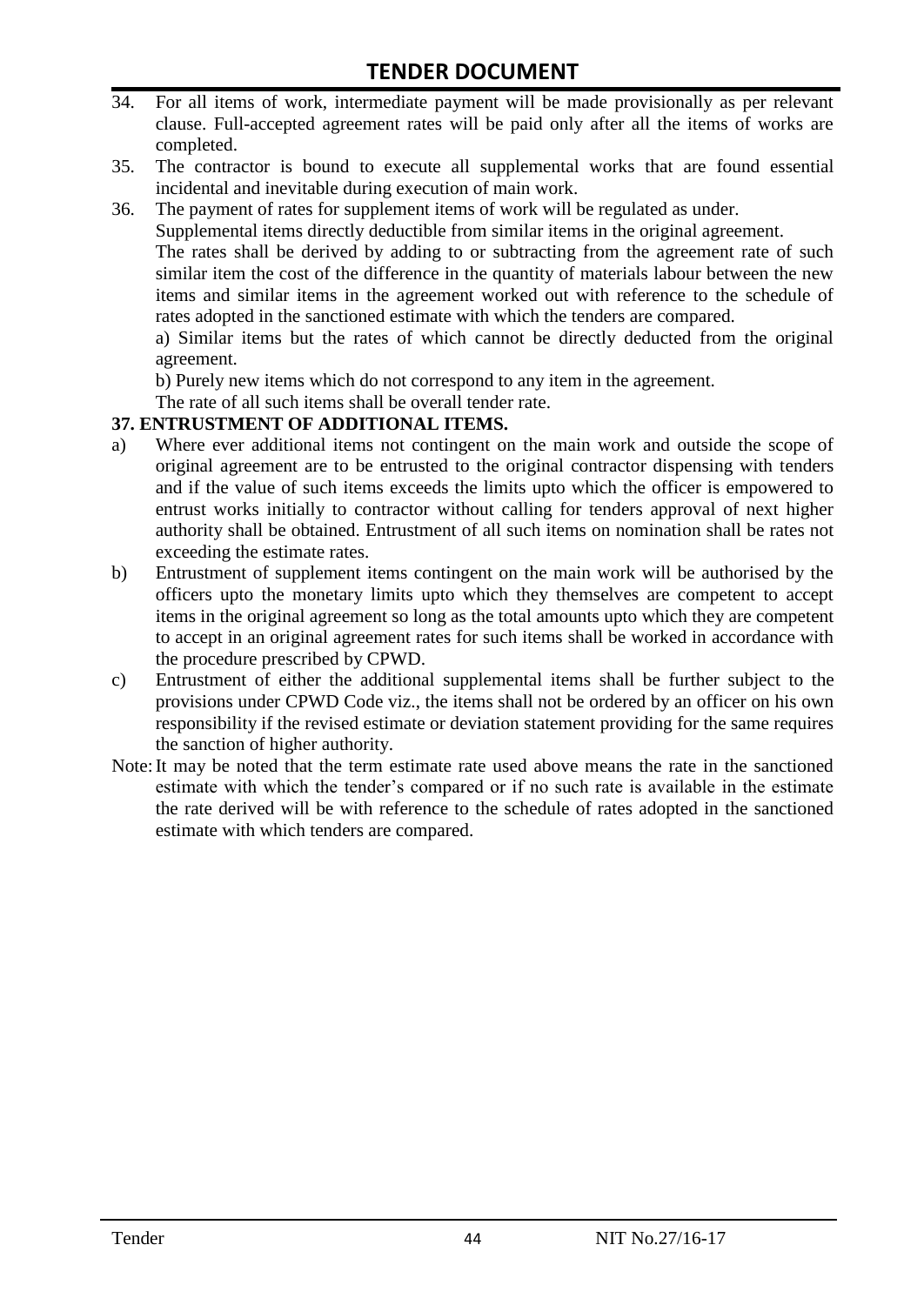# **Schedule - A Price Schedule & Bill of Quantities**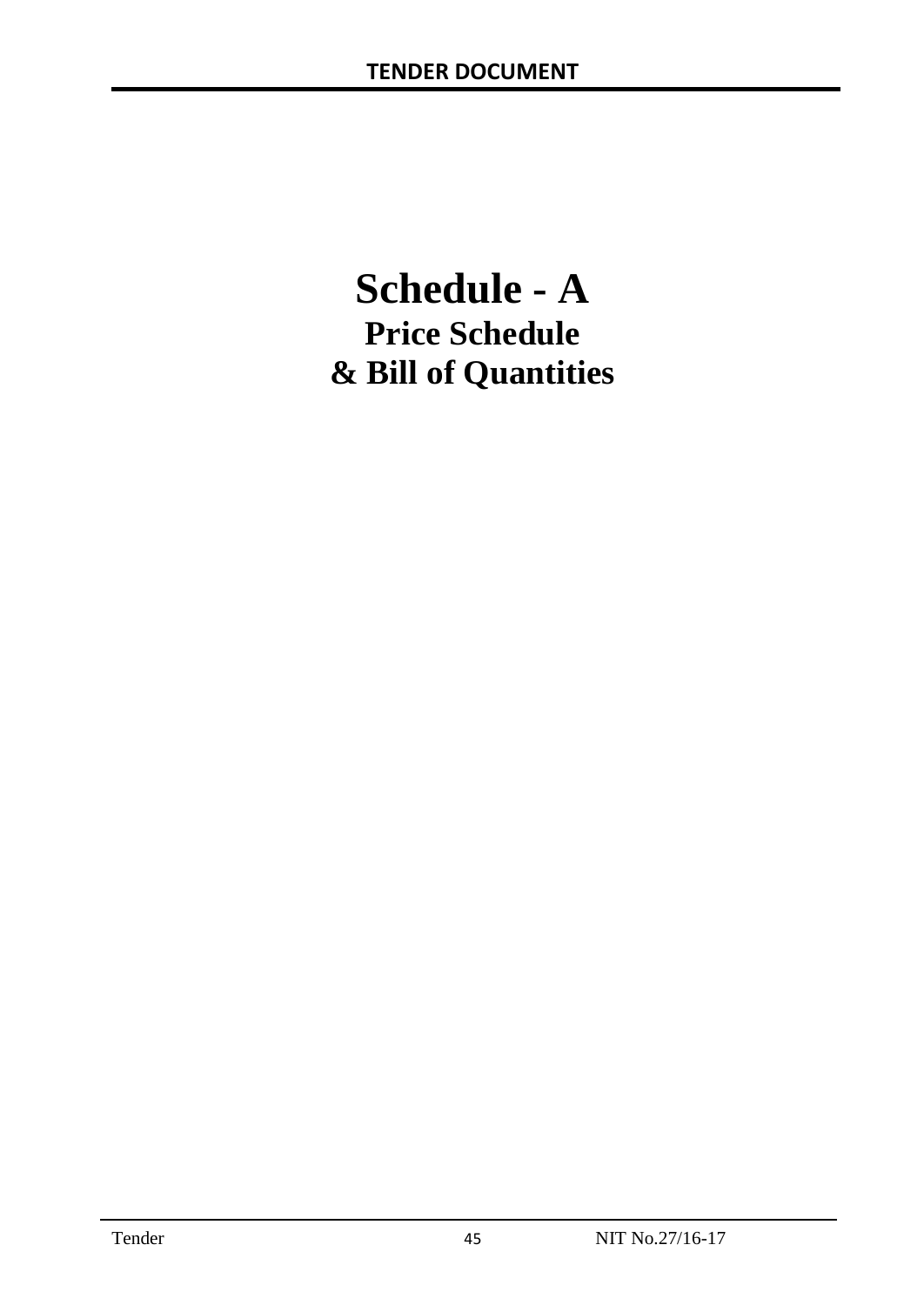#### **PRICE SCHEDULE OF CONTRACT**

Date : …………………

To, Director, ICAR-RCER, ICAR Parisar, Patna-14 Sir,

I/We do hereby tender and if this tender is accepted, undertake to execute the following work viz **Brick soling of foot path (Approx. 70 x 1.25m) and new fitting of security light near transformer at Sabajpura Farm, ICAR RCER, Patna** as per the specifications, drawings and such other data furnished.

I/We have studied the scope of work, including item wise specifications, with unit rates and agree to execute the work, when the lump sum payment under the terms of the agreement is varied by payment on measurement quantities. I/We certify that I/We have inspected the site of the work before quoting my rate excess or less on ECV, I/We have satisfied about the quality, availability and transport facilities for all the materials.

I/We undertake to execute the work indicated in price schedules of this tender at the rates quoted below:

| Package   Description | Price   | Price      |
|-----------------------|---------|------------|
| of package            | In Rs.) | (In Words) |
| Civil Works           |         |            |

I/We hereby distinctly and expressly, declare that the rates quoted by us is inclusive of all taxes and duties, prevailing at the time of execution of work. Further, I/We declare that I/We will not claim any price escalation or extra compensation on this account.

I/We agreed to keep the offer in this tender valid for a period of 6 (Six) Months mentioned in Tender Notice and not to modify the whole or any part of it for any reason within above period. If the tender is withdrawn by me / us for any reasons whatsoever, the earnest money deposit (EMD) paid by me / us will be forfeited to the Government.

IF MY / OUR tender is not accepted the sum shall be returned to me/us on application when intimation is sent to me/us of rejection or at the expiration of three months from last date of receipt of this tender, whichever is earlier. If my/our tender is accepted the earnest money shall be retained by the Government as security for the due fulfilment of this contract. If upon written intimation to me/us by the Office, I/We fail to attend the said office on the date herein fixed or if upon intimation being given to me/us or acceptance of my/our tender, and if I/We fail to make the additional security deposit or to enter into the required agreement as defined in the tender notice, then I/We agree the forfeiture of the earnest money. Any notice required to be served on me/us here under shall be sufficiently served on me/us if delivered to me/us hereunder shall be sufficiently served on me/us if delivered to me/us personally or forwarded to me/us by post to (registered or ordinary) or left at my/our address given herein. Such notice shall if sent by post be deemed to have been served on me/us at the time when in due course of post it would be delivered at the address to which it is sent.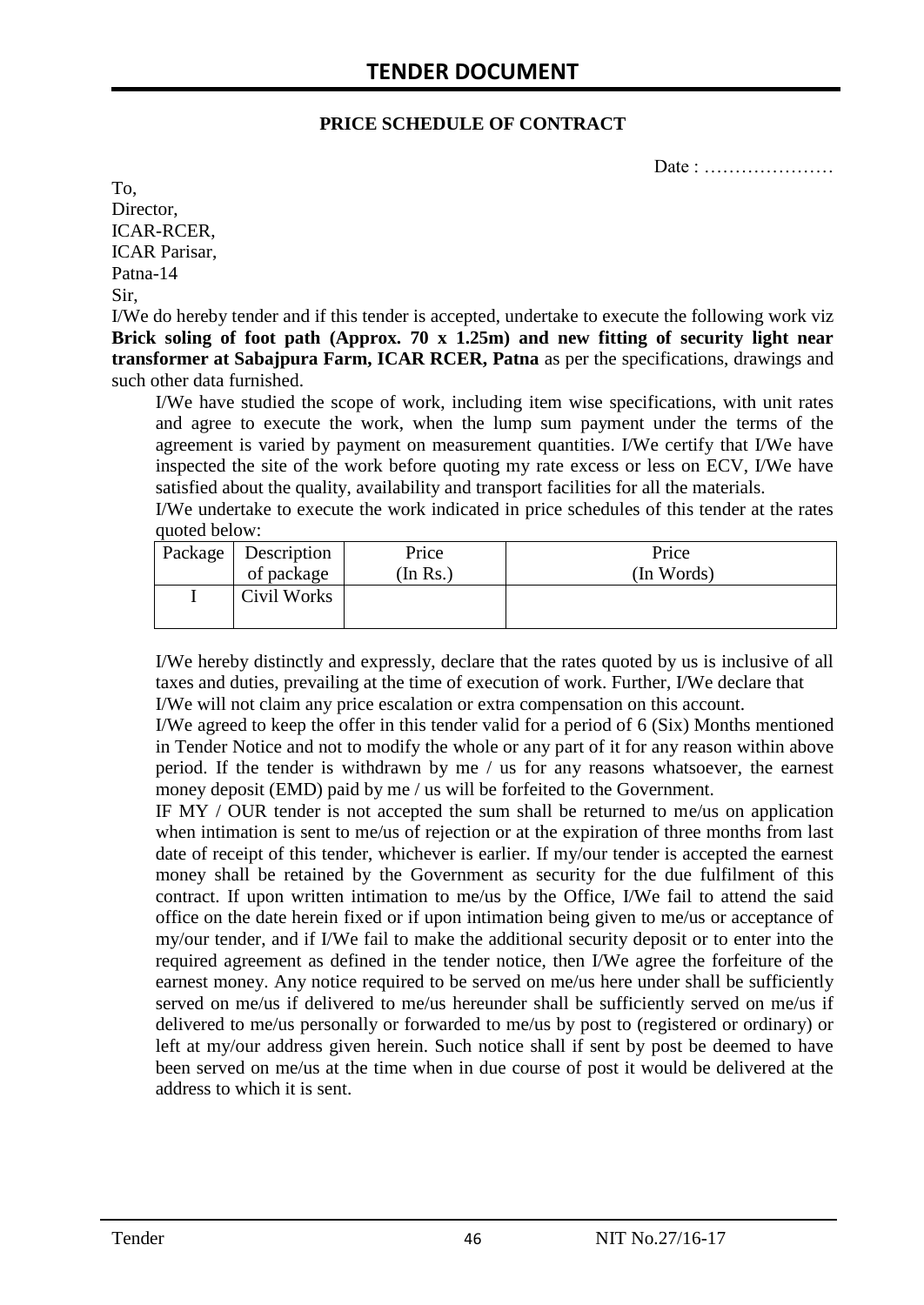I/WE fully understand that the written agreement to be entered into between me/us and Government shall be the foundation of the rights of the both the parties and the contract shall not be deemed to be complete until the agreement has first been signed by me/us and then by the proper officer authorised to enter into contract on behalf of Government. The bid form of the tender is duly signed by the authorized signatory of the Firm/company and sealed in presence of the following witness.

| Address of the Tenderer:                                                                  | (Signature of Tender). |
|-------------------------------------------------------------------------------------------|------------------------|
|                                                                                           |                        |
|                                                                                           |                        |
|                                                                                           |                        |
| $(Fax No: \dots \dots \dots \dots \dots \dots \dots \dots \dots \dots \dots \dots \dots)$ |                        |
|                                                                                           |                        |

#### WITNESS:

| 1 |  |
|---|--|
| ⌒ |  |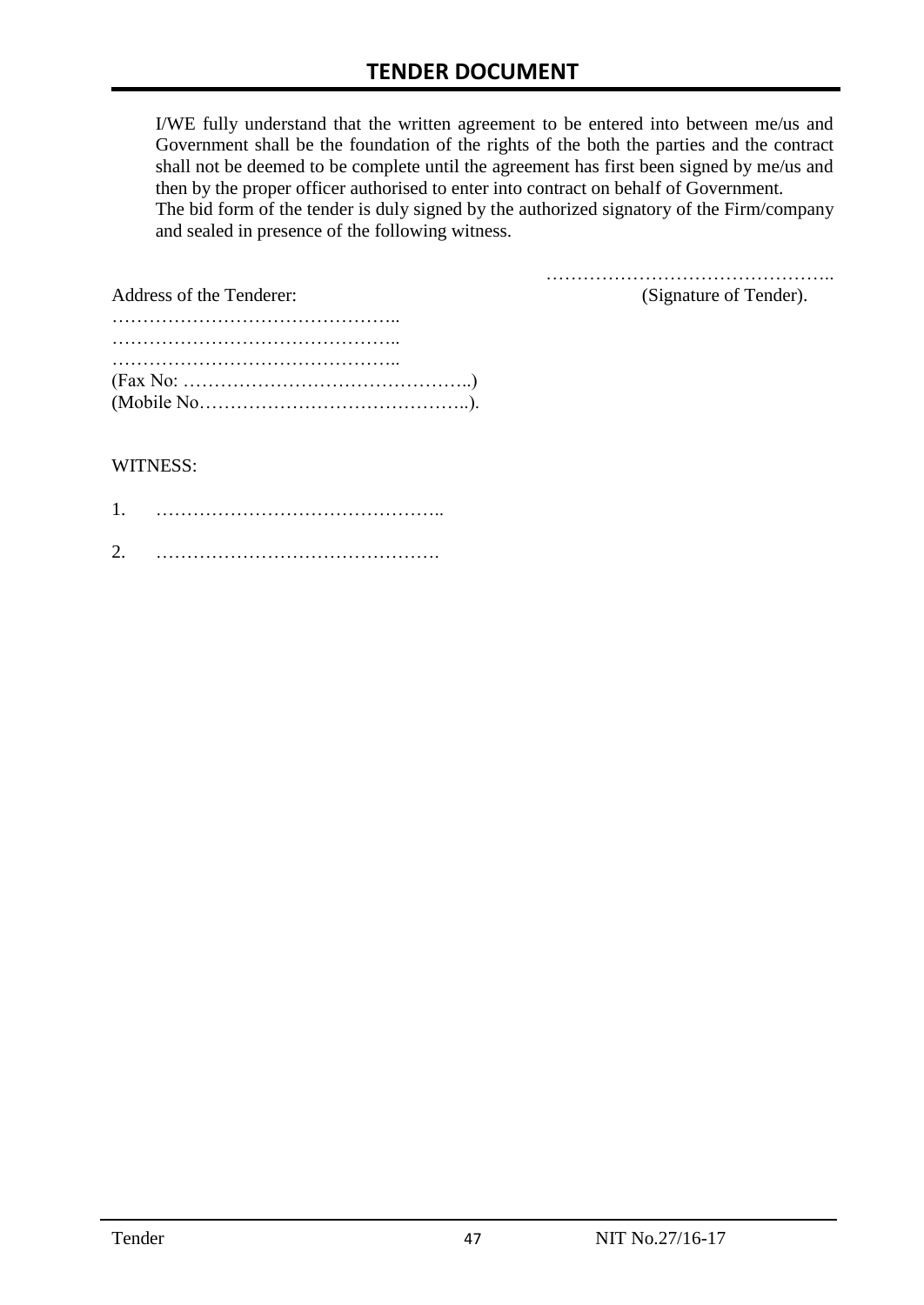#### **PRICE SUMMARY**

**Name of the work: Brick soling of foot path (Approx. 70 x 1.25m) and new fitting of security light near transformer at Sabajpura Farm, ICAR RCER, Patna**

PACK-I : CIVIL & ALLIED WORKS: AMOUNT. (Rs).

1 Civil Works.

GRAND TOTAL FOR PROJECT (INCL.TAXES)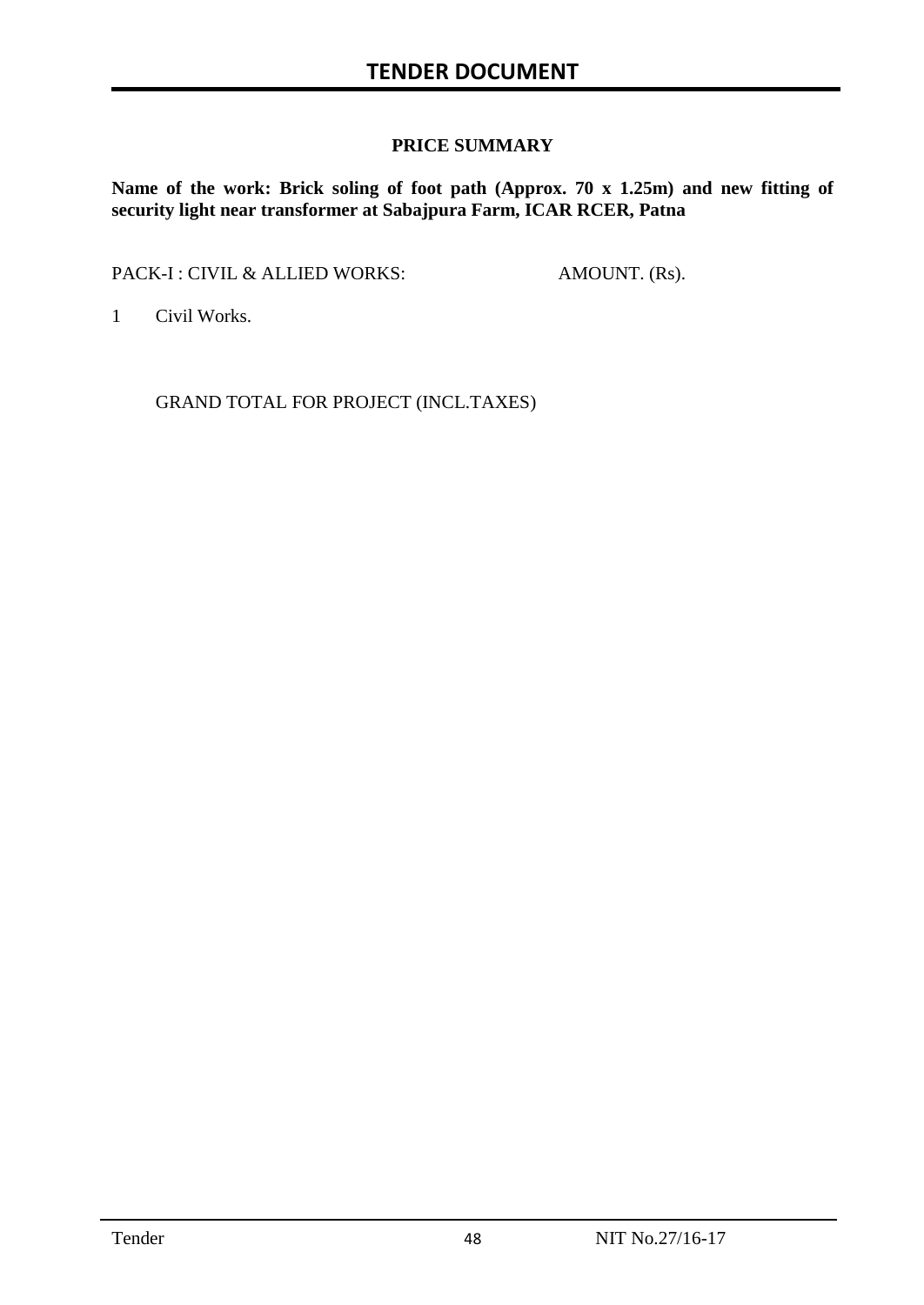#### Price Schedule for: Brick soling of foot path (Approx. 70 x 1.25m) and new fitting of **security light near transformer at Sabajpura Farm, ICAR RCER, Patna**

| Name of Work:- Brick soling of foot path (Approx. 70 x 1.25m) and new fitting of security<br>light near transformer at Sabajpura Farm, ICAR RCER, Patna |                                                                                                                                                                                                                                                                                               |                |      |      |                           |
|---------------------------------------------------------------------------------------------------------------------------------------------------------|-----------------------------------------------------------------------------------------------------------------------------------------------------------------------------------------------------------------------------------------------------------------------------------------------|----------------|------|------|---------------------------|
| SI.<br>N <sub>0</sub>                                                                                                                                   | <b>Description of item</b>                                                                                                                                                                                                                                                                    | Qty            | Unit | Rate | <b>Amount</b><br>(in Rs.) |
| $\mathbf{1}$                                                                                                                                            | Clearing jungle including uprooting of rank<br>vegetation, grass, brush wood, trees and saplings<br>of girth upto 30 cm measured at a height of 1m<br>above ground level and removal of rubbish upto a<br>distance of 50 m outside the periphery of the area<br>$70x1.25=87.5sqm$<br>cleared. | 87.5           | sqm  |      |                           |
| $\overline{2}$                                                                                                                                          | Supplying and filling in plinth with ganga sand<br>under floors, including watering, ramming $\&$<br>dressing complete<br>$87.5x0.1=8.75$                                                                                                                                                     | 8.75           | cum  |      |                           |
| $\overline{3}$                                                                                                                                          | Filling available excavated earth (excluding rock)<br>in sides of wall etc. in layers not exceeding 20cm<br>in depth, consolidating each deposited layer by<br>ramming and watering including supplying and<br>carriage upto 7 km<br>129.5 x0.60=77.7cum                                      | 77.7           | cum  |      |                           |
| $\overline{4}$                                                                                                                                          | Dry brick on edge flooring in required pattern<br>with bricks of class designation 7.5 on a bed of 12<br>mm mud mortar, including filling joints with<br>Jamuna sand, with common burnt clay non<br>modular bricks.<br>$87.5$ sqm                                                             | 87.5           | sqm  |      |                           |
| 5                                                                                                                                                       | Supplying, fitting & fixing of security light with<br>CLF 85 W of std make & all others fittings etc<br>&complete job<br>2nos                                                                                                                                                                 | $\overline{2}$ | each |      |                           |
| 6                                                                                                                                                       | Wiring connection to light point from main<br>Wire 1.5mm clamps, pipes, switches etc                                                                                                                                                                                                          | $\overline{2}$ | L.s  |      |                           |
|                                                                                                                                                         | <b>Grand Total (Rs.)</b>                                                                                                                                                                                                                                                                      |                |      |      |                           |

#### **(Signature of Contractor/Firm with seal and date)**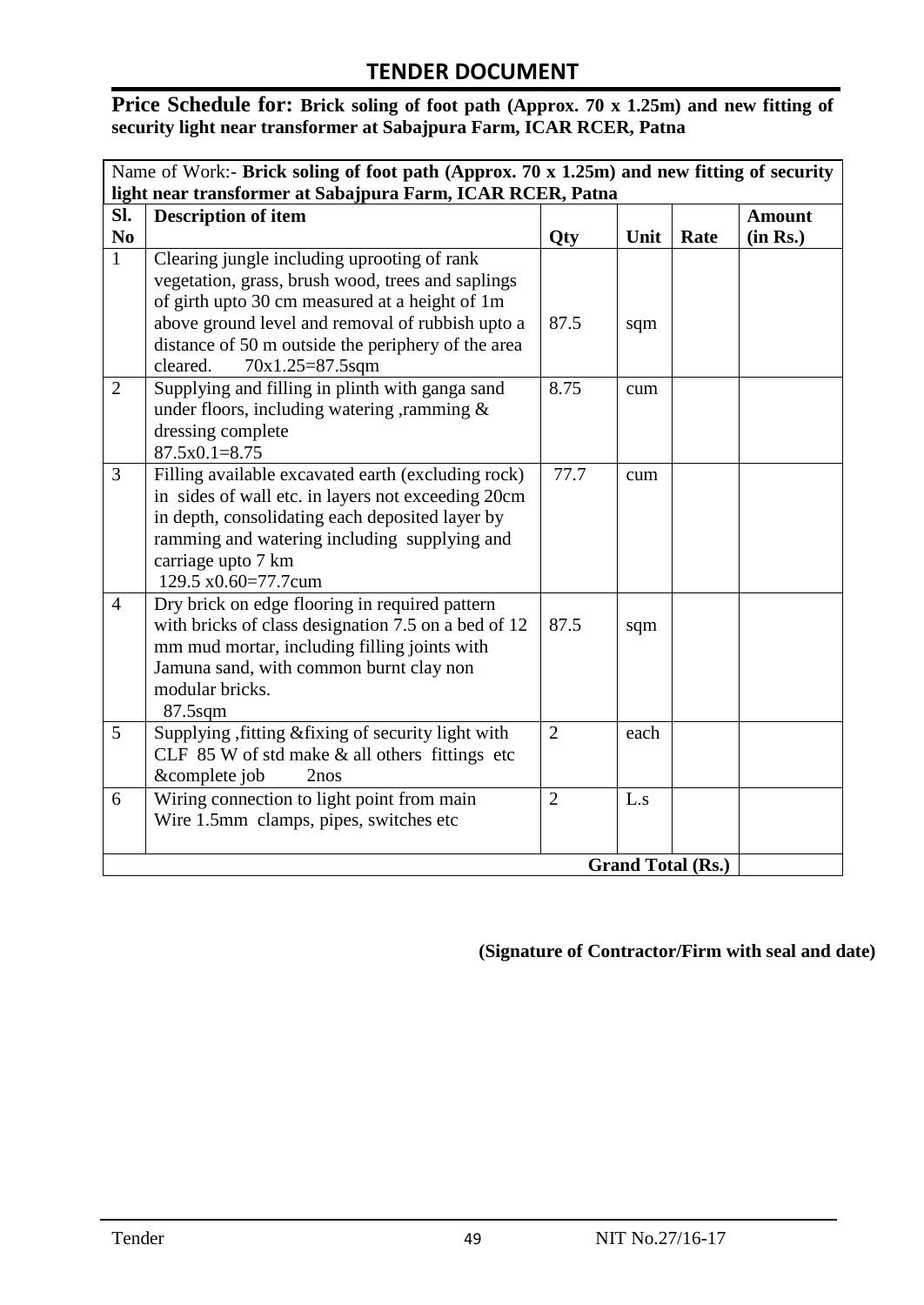#### **CONTRACT FORM**

| This Contract made the |                                                                                                          |
|------------------------|----------------------------------------------------------------------------------------------------------|
|                        | (Month), ____________________(Year) between the <b>Hon'ble President</b> of <b>Indian Council of</b>     |
|                        | Agricultural Research acting through the Director, ICAR Research Complex for Eastern                     |
|                        | <b>Region</b> (Indian Council of Agricultural Research), <b>Patna – 800014</b> (Bihar) (name and address |
|                        |                                                                                                          |
|                        | (name and address of contractor) (hereinafter called "the <b>Contractor</b> " of the other party).       |

WHEREAS the Employer is desirous that the Contractor executes the Work of:-

#### **1. Brick soling of foot path (Approx. 70 x 1.25m) and new fitting of security light near transformer at Sabajpura Farm, ICAR RCER, Patna.**

(Ref. No………………………………….) (name and identification number of contract) (hereinafter called "the **Works**") at ICAR-RCER, Patna -800014 (Bihar) and the **Employer** has accepted the Bid by the **Contractor** for the execution and completion of such works and the remedying of any defects therein, at a contract price of **Rs……………(Rupees …………………………………… only)**

NOW, THEREFORE, IT IS HEREBY AGREED BETWEEN THE PARTIES AS FOLLOWS:

- 1. In this Contract, words and expressions shall assume the same meanings as are respectively assigned to them in the conditions of Contract hereinafter referred to and they shall be deemed to form and be read and construed as part of this Agreement.
- 2. In consideration of the payments to be made by the Employer to the Contractor as hereinafter mentioned, the Contractor hereby covenants with the Employer to execute and complete the works and remedy the defects therein in conformity in all aspects with the provisions of the contract.
- 3. The Employer hereby covenants to pay the Contractor in consideration of the execution and completion of the works and in remedying the defects wherein the Contract Price or such other sum as may become payable under the provisions of the Contract at the times and in the manner prescribed by the Contract.
- 4. The following documents shall be deemed to form and be read and construed as part of this Contract, viz.:
	- i) Letter of Acceptance
	- ii) Notice to proceed with the works
	- iii) Contractor's Bid
	- iv) Bidding data
	- v) General conditions of contract (including special conditions of contract)
	- vi) Specifications
	- vii) Drawings
	- viii) Bill of quantities
	- ix) Any other documents listed in the contract data as forming part of the contract